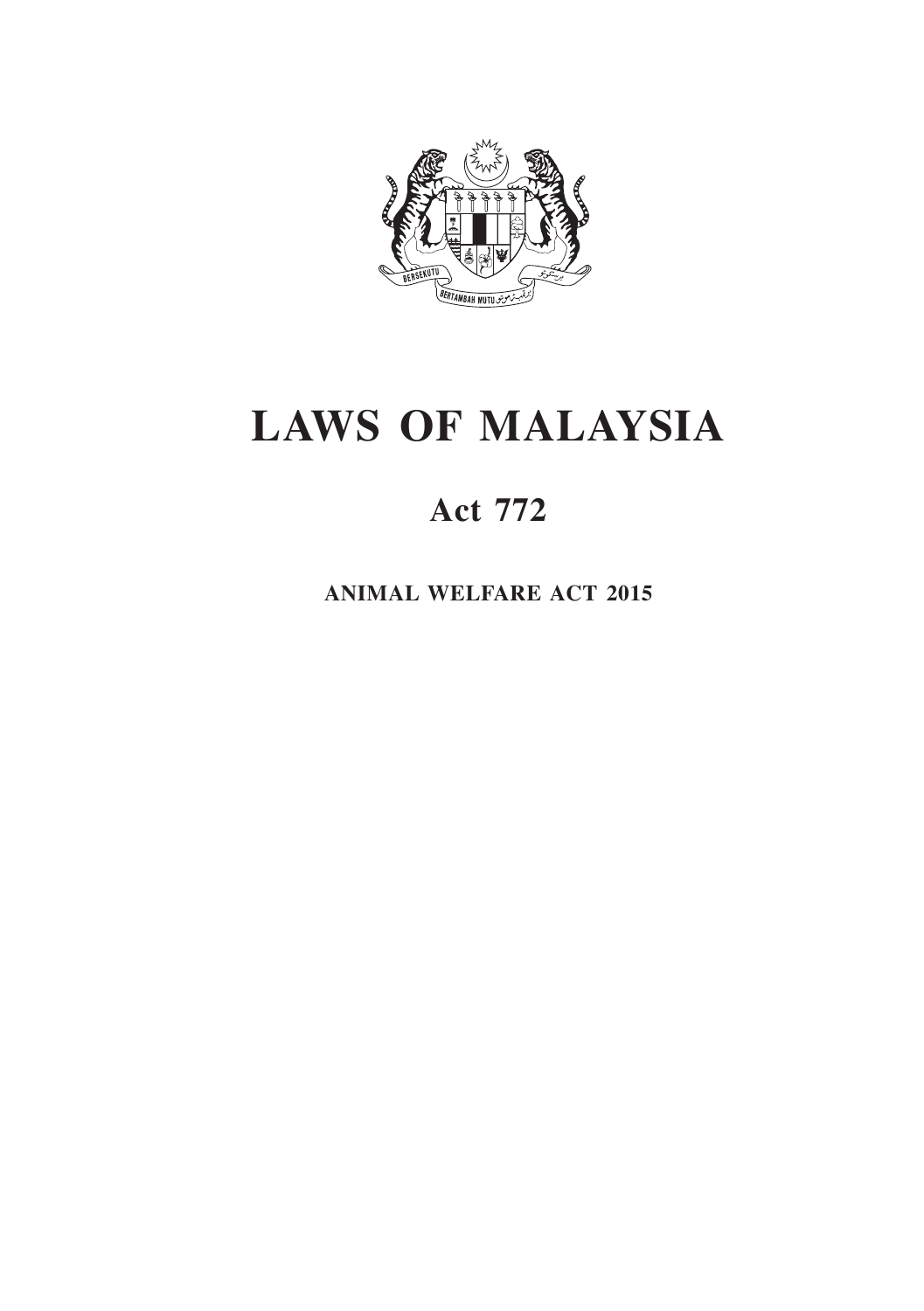| Date of Royal Assent                         |          | $\cdots$ | $\cdots$  | 21 December 2015 |
|----------------------------------------------|----------|----------|-----------|------------------|
| Date of publication in the<br><i>Gazette</i> | $\cdots$ | $\cdots$ | $\ddotsc$ | 29 December 2015 |

**Publisher's Copyright C**

PERCETAKAN NASIONAL MALAYSIA BERHAD<br>All rights reserved. No part of this publication may be reproduced, stored in a retrieval system or transmitted in any form or by any means<br>electronic, mechanical, photocopying, recordin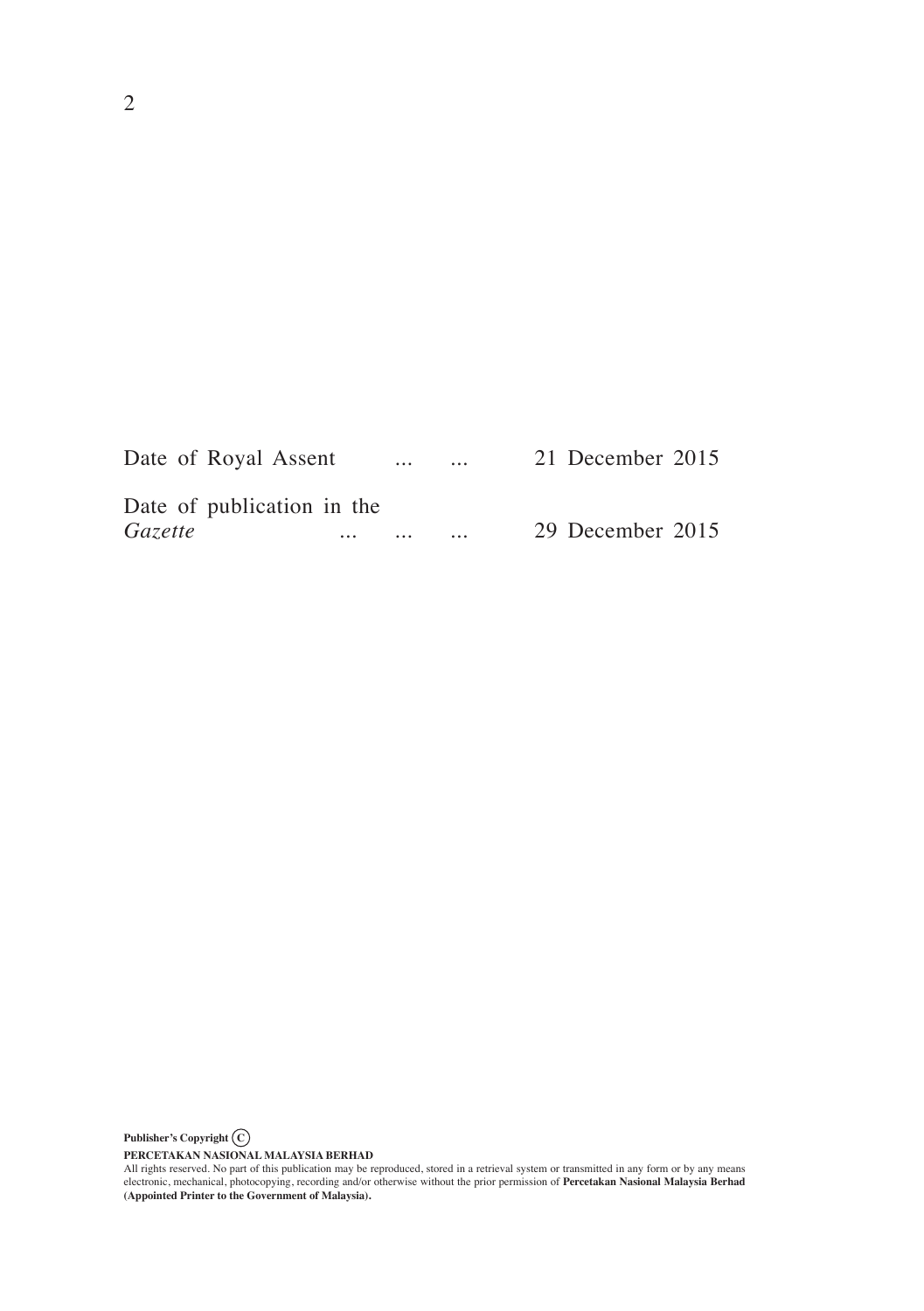# **LAWS OF MALAYSIA**

# **Act 772**

# **ANIMAL WELFARE ACT 2015**

# ARRANGEMENT OF SECTIONS

#### PART I

#### PRELIMINARY

#### Section

- 1. Short title, application and commencement
- 2. Interpretation

#### PART II

#### ANIMAL WELFARE BOARD

- 3. Establishment of Animal Welfare Board
- 4. Functions of the Board
- 5. Delegation of functions of the Board
- 6. Membership of the Board
- 7. Alternate members
- 8. Tenure of office
- 9. Allowances and expenses
- 10. Revocation of appointment and resignation
- 11. Vacation of office
- 12. Meeting of the Board
- 13. Committees
- 14. Power of Minister to give directions

### PART III

#### LICENSING

- 15. Requirement for licence
- 16. Application and issuance of licence
- 17. Licence not transferable
- 18. Duration of licence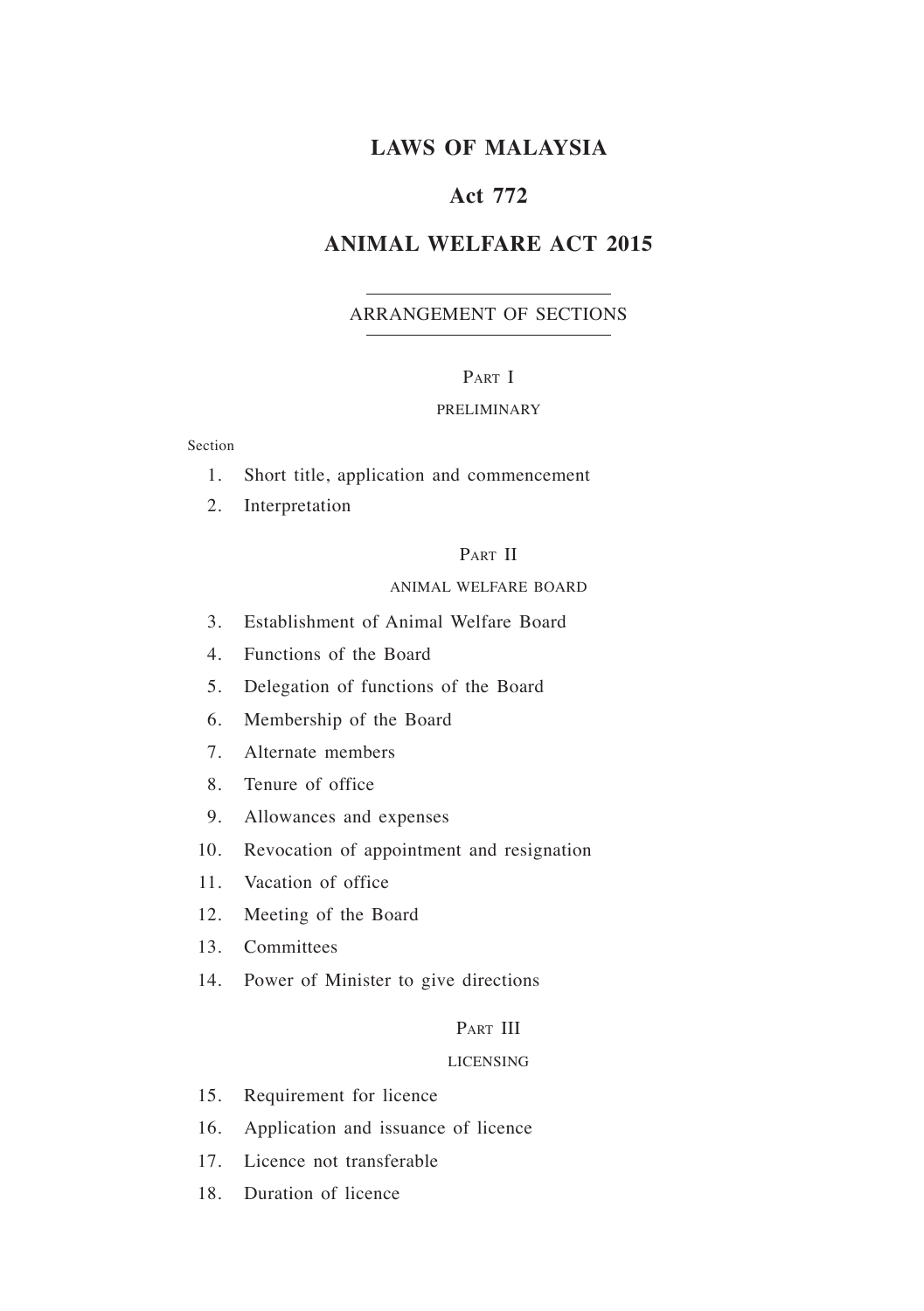Section

- 19. Renewal of licence
- 20. Display of licence
- 21. Suspension and revocation of licence
- 22. Appeal to Minister
- 23. Barred from holding licence

# Part IV

#### MATTERS RELATING TO ANIMAL WELFARE

- 24. Duties of owner or licensee
- 25. Improvement notices
- 26. Animals used in research, testing or teaching
- 27. Transportation of animals
- 28. Selling of animals to persons under the age of twelve years old

#### Part V

#### CRUELTY TO ANIMALS

- 29. Cruelty offences
- 30. Killing of animals
- 31. Administration of poisons
- 32. Animal fighting venture
- 33. Failure to exercise reasonable care and supervision

#### Part VI

#### ANIMALS IN DISTRESS

- 34. Powers in relation to animals in distress
- 35. Orders in relation to animals taken into possesion

#### Part VII

#### POWERS RELATING TO ENFORCEMENT

- 36. Animal welfare officer
- 37. Voluntary animal welfare assistant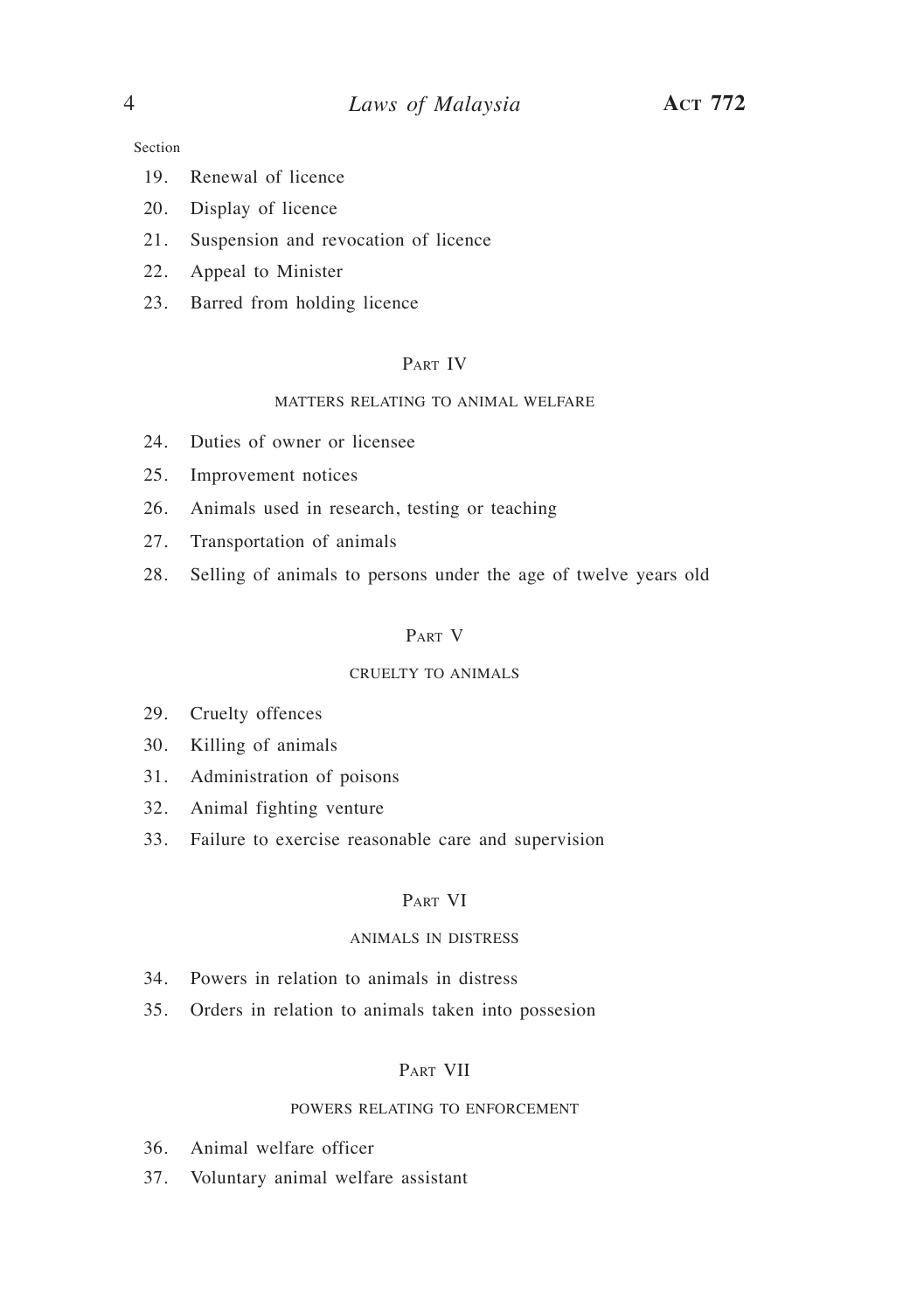Section

- 38. Authority card
- 39. Power of investigation
- 40. Search and seizure without warrant
- 41. Power to enter premises
- 42. Power to stop, search and seize conveyance
- 43. Power to seal premises or conveyance
- 44. List of things seized
- 45. Orders to detain animals, carcass, *etc.*, seized under this Act
- 46. Orders in relation to animals, carcass, *etc.*, seized under this Act
- 47. Animal welfare officer may seek assistance to examine things relating to offence
- 48. Cost of holding animal, *etc*., seized
- 49. No costs or damages arising from seizure to be recoverable

#### Part VIII

#### ANCILLARY POWER OF THE COURT

- 50. Second and subsequent offence
- 51. Deprivation
- 52. Disqualification
- 53. Seizure of animals in connection with disqualification
- 54. Power of court to order destruction of animal
- 55. Forfeiture of item used in or related to the offences

#### PART IX

#### GENERAL

- 56. Offence committed by body corporate
- 57. Failure to comply with lawful order
- 58. Photograph of animal to be admissible as evidence
- 59. Protection against suits and legal proceedings
- 60. Compounding of offences
- 61. Institution of prosecution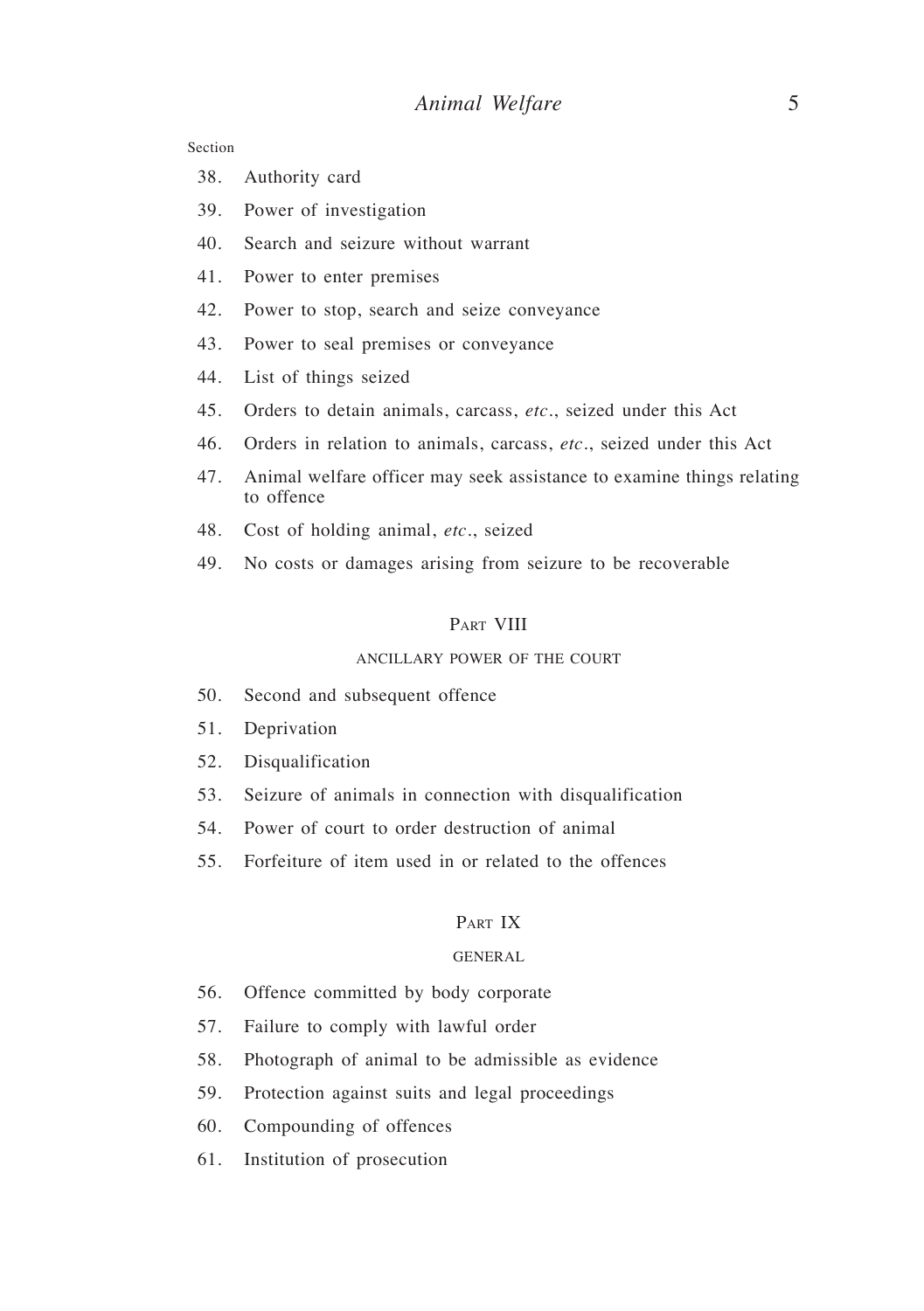Section

- 62. Power to make regulations
- 63. Power to amend Schedule
- 64. Transitional provisions **SCHEDULE**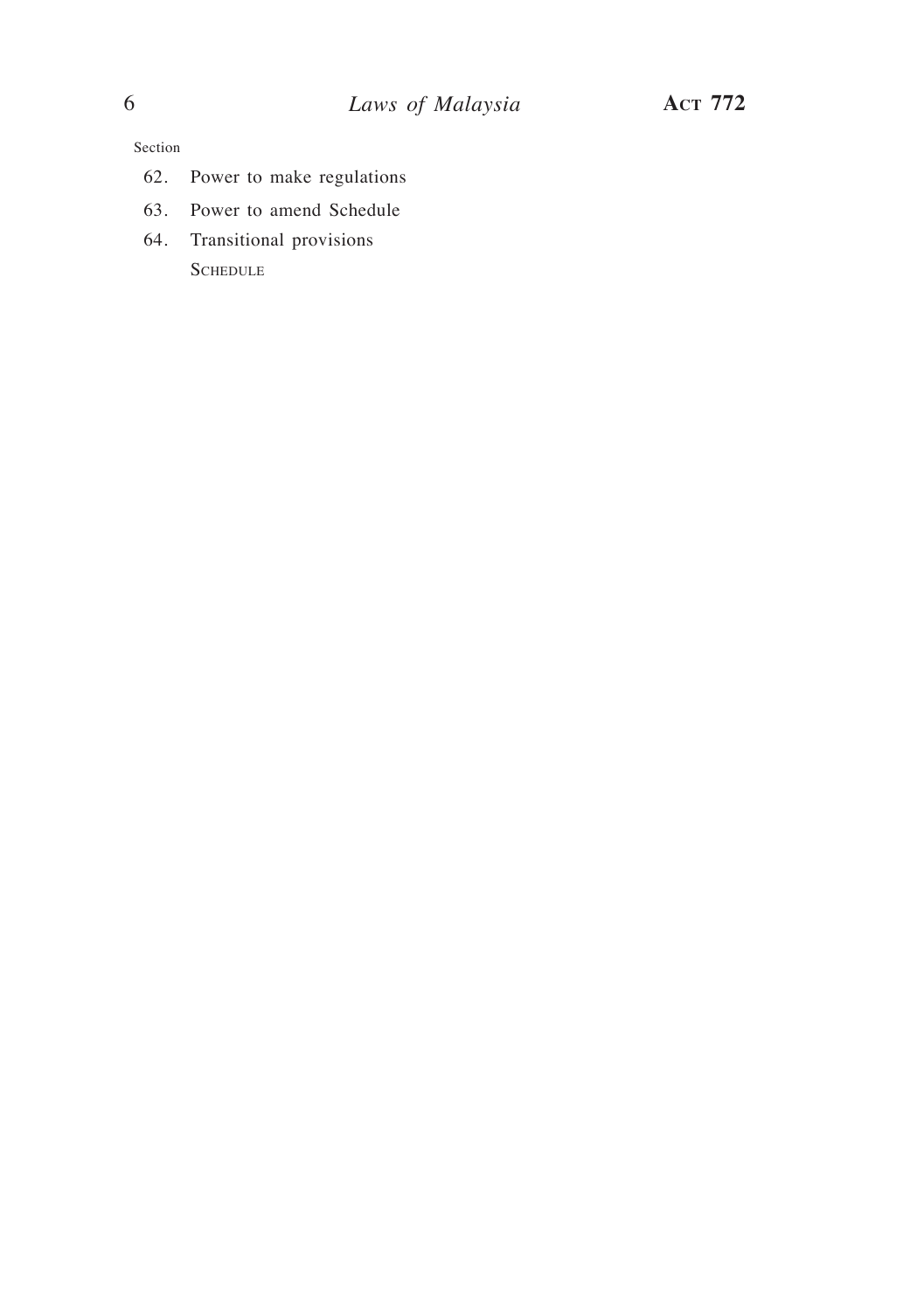# **LAWS OF MALAYSIA**

# **Act 772**

#### **ANIMAL WELFARE ACT 2015**

An Act to provide for the establishment of the Animal Welfare Board, to set out the functions of the Board, to promote the welfare and responsible ownership of animals, and for related matters.

# $[$

**ENACTED** by the Parliament of Malaysia as follows:

# PART I

#### PRELIMINARY

# **Short title, application and commencement**

**1.** (1) This Act may be cited as the Animal Welfare Act 2015.

(2) This Act applies to Peninsular Malaysia and the Federal Territory of Labuan.

(3) This Act comes into operation on a date to be appointed by the Minister by notification in the *Gazette*.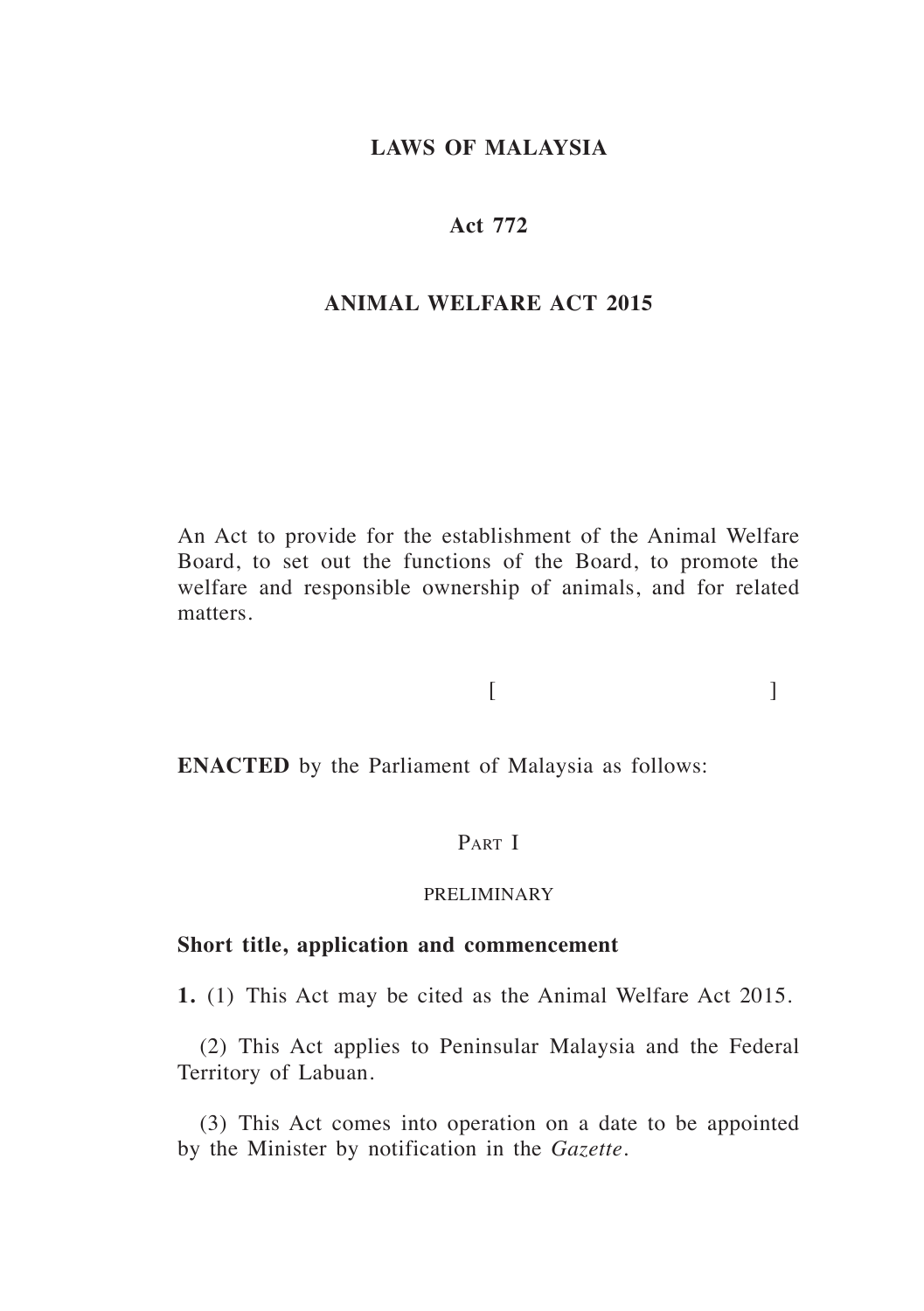### **Interpretation**

**2.** In this Act, unless the context otherwise requires—

"prescribed" means prescribed by the Minister by subsidiary legislation made under this Act;

"animal" means any living creature other than a human being and includes any beast, bird, aquatic animals, reptile or insect but does not include wildlife under the Wildlife Conservation Act 2010 [*Act 716*];

"performing animal" means any animal which is used for the purpose of any entertainment, exhibition, sports, audio-visual recording and animal shows;

"carcass" means the dead body of an animal and includes any part of the body whether separately or otherwise;

"animal welfare" includes the animal needs as specified in section 24;

"Board" means the Animal Welfare Board established under section 3;

"Minister" means the Minister charged with the responsibility for the agriculture and agro-based industry;

"animal welfare officer" means any public officer appointed under section 36;

"voluntary animal welfare assistant" means any qualified person appointed under section 37;

"owner" means any person who owns any animal and includes any person for the time being in charge of any animal or any person occupying any premises;

"conveyance" means any vehicle, vessel, ship, aircraft and any other mode of transportation whether by air, sea or land;

"veterinary authority" has the meaning assigned to it under the Animals Act 1953 [*Act 647*];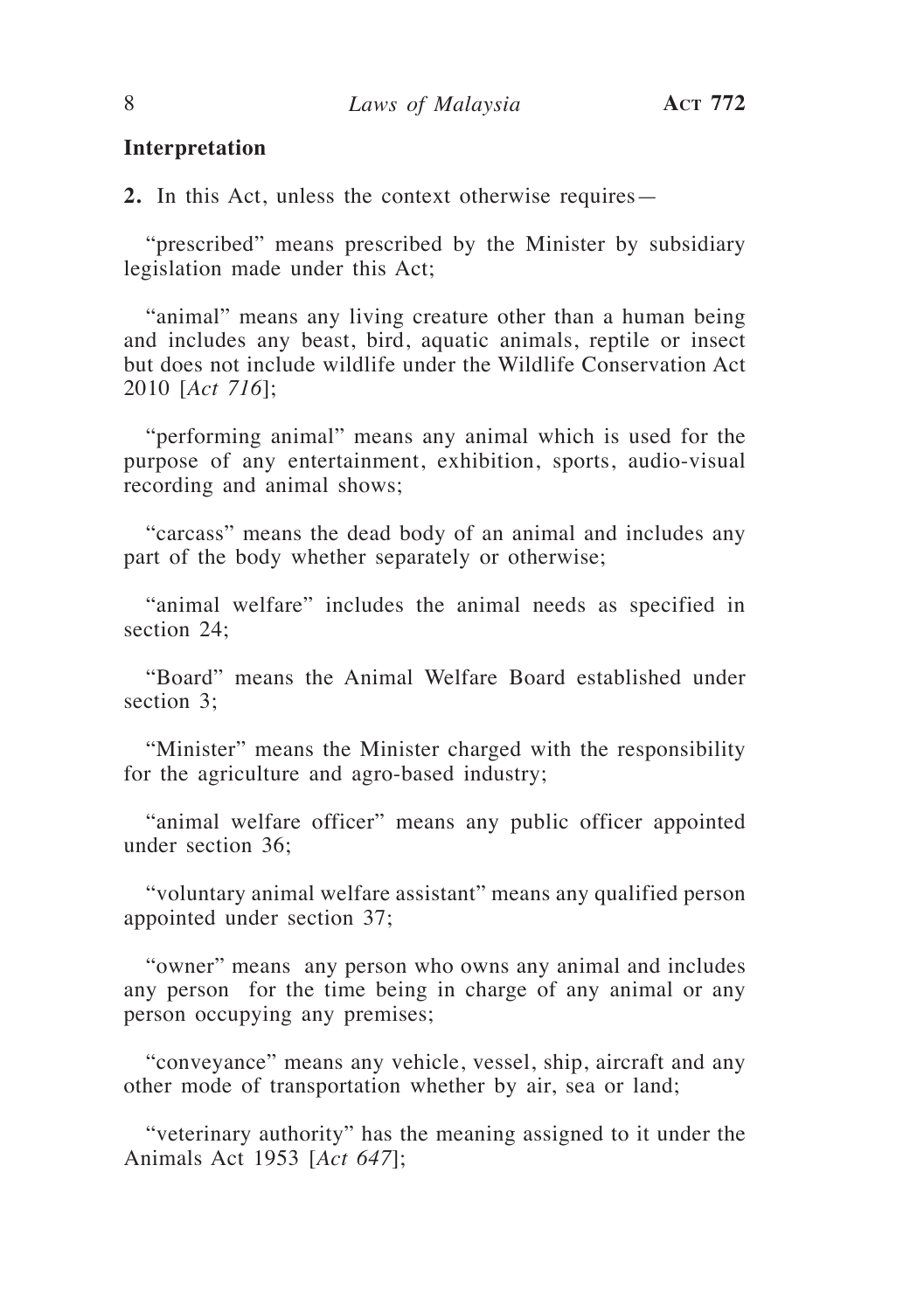"premises" includes any house, building, hut, shed, structure, platform, plant, licensed warehouse, container and land whether or not enclosed or built upon;

"accepted veterinary management procedures" includes dehorning of cattle, nose roping of cattle, ear notching, ear tagging, clipping of furs, horns, tusks or nails, and making of marks on animals or any other procedures determined by the Board.

# PART II

#### ANIMAL WELFARE BOARD

#### **Establishment of Animal Welfare Board**

**3.** A body to be known as the "Animal Welfare Board" is established.

# **Functions of the Board**

**4.** (1) The Board shall have the following functions:

- *(a)* to monitor the work of associations or bodies established for the purpose of preventing trauma, pain or suffering to animals;
- *(b)* to monitor the work for the protection of animals, including animals in rescue homes, animal shelters or sanctuaries;
- *(c)* to monitor the situation of the place where the animals may find a shelter when the animals are infirmed or in need of protection;
- *(d)* to impart education in relation to the humane treatment of animals and to encourage the formation of public opinion relating to the infliction of trauma, pain or suffering to animals;
- *(e)* to promote the animal welfare by means of lectures, books, posters, cinematographic exhibitions and others;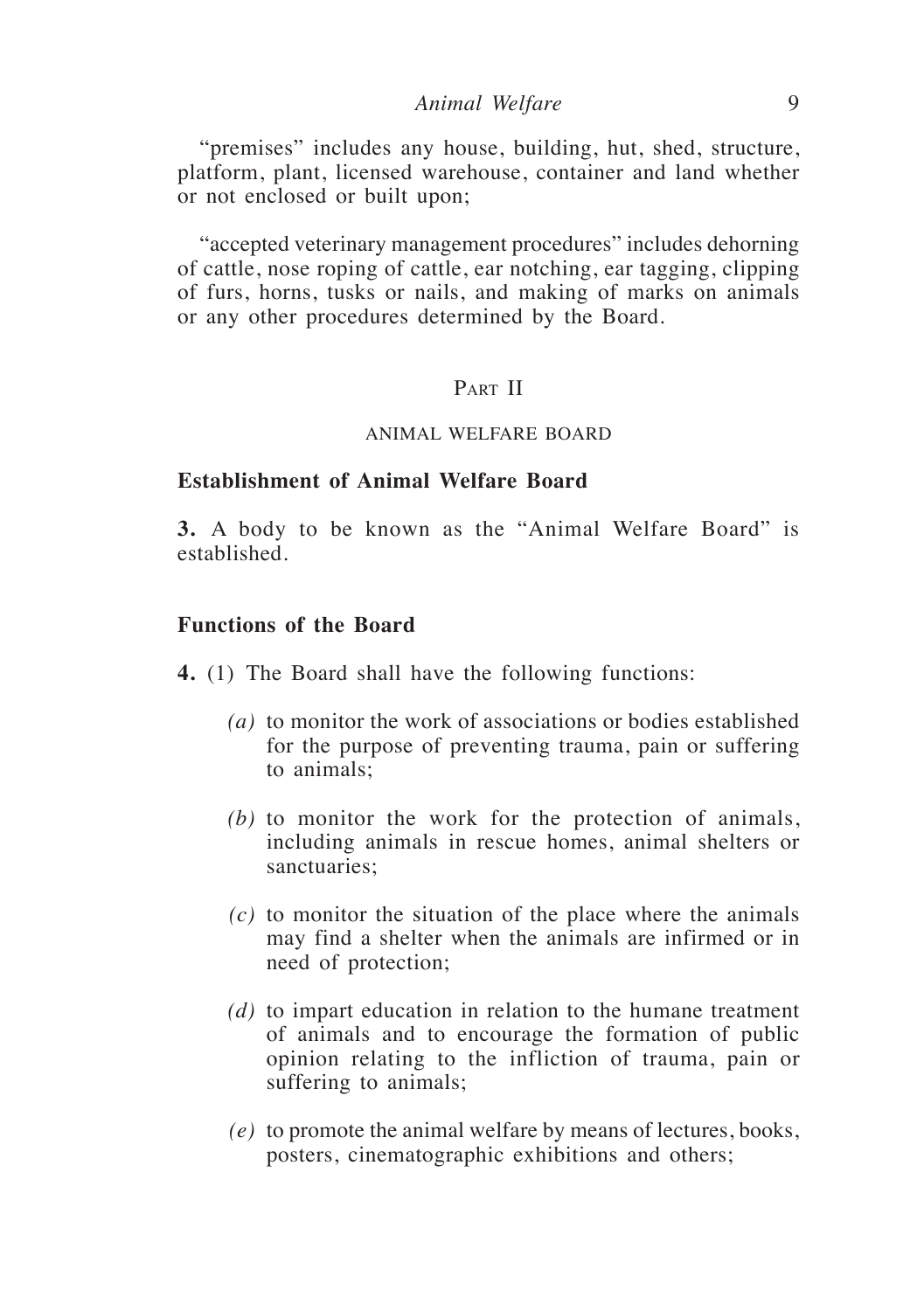#### 10 *Laws of Malaysia* **Act 772**

- *(f)* to advise the Minister on any matter relating to animal welfare, the prevention of infliction of trauma, pain or suffering on animals, the prevention of unnecessary killing and to provide for the welfare and wellbeing of the animal;
- *(g)* to administer, enforce and ensure the effective implementation of this Act; and
- *(h)* to discharge all such functions as authorized under this Act or subsidiary legislation made under this Act, including those functions that may be entrusted to the Board under the direction of the Minister.

(2) In the exercise of its functions under this Act, the Board shall have the powers to issue directions in writing to any person, officer or any authority and such person, officer or authority shall be bound to comply with such directions.

#### **Delegation of functions of the Board**

**5.** (1) The Board may, subject to the conditions or restrictions as it thinks fit to impose, delegate any of its functions, except the power of delegation, to—

- *(a)* any committee established under section 13; or
- *(b)* any public officer.

(2) Any committee or public officer delegated with such functions shall be bound to observe and have regard to all conditions and restrictions imposed by the Board and all the requirements, procedures and matters specified by the Board.

(3) Any function delegated under this section shall be performed and exercised in the name and on behalf of the Board.

(4) The delegation under this section shall not preclude the Board itself from performing or exercising at any time any of the delegated functions.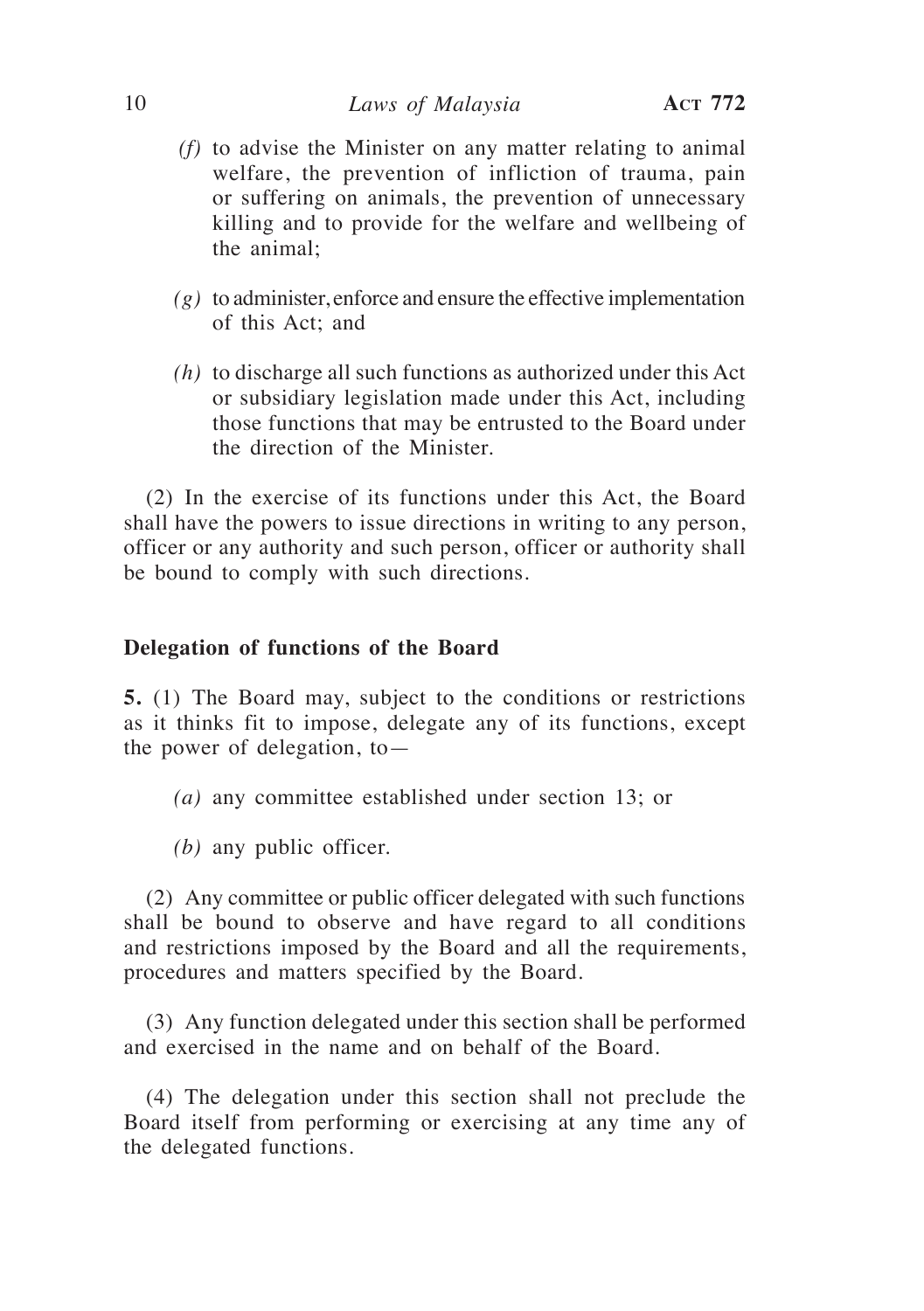#### **Membership of the Board**

- **6.** (1) The Board shall consist of the following members:
	- *(a)* the Director General of the Department of Veterinary Services, as Chairman;
	- *(b)* a senior officer of the Department of Veterinary Services, who shall be appointed by the Minister as Deputy Chairman;
	- *(c)* the Director General of the Department of Wildlife and National Parks Peninsular Malaysia or his representative;
	- *(d)* the Director General of the Department of Fisheries or his representative;
	- *(e)* the Director General of the Department of Local Government or his representative;
	- *(f)* the dean of faculty in relation to veterinary, from a public institution of higher learning to be appointed by the Minister<sup>.</sup>
	- *(g)* a senior officer of the Ministry of Agriculture and Agro-Based Industry to be appointed by the Minister;
	- *(h)* a senior officer of the Ministry of Education to be appointed by the Minister; and
	- *(i)* a senior officer of the Ministry of Health to be appointed by the Minister.

(2) The Minister may, after consultation with the Board, appoint any person to be a member of the Board.

(3) The Director of the Department of Veterinary Services and Animal Industry Sabah and the Senior Assistant Director (Veterinary) of the Department of Agriculture Sarawak shall be *ex-officio* members of the Board but shall not be entitled to vote at the meeting of the Board.

(4) The Minister shall, after consultation with the Board, appoint a senior officer of the Department of Veterinary Services to be the Secretary to the Board.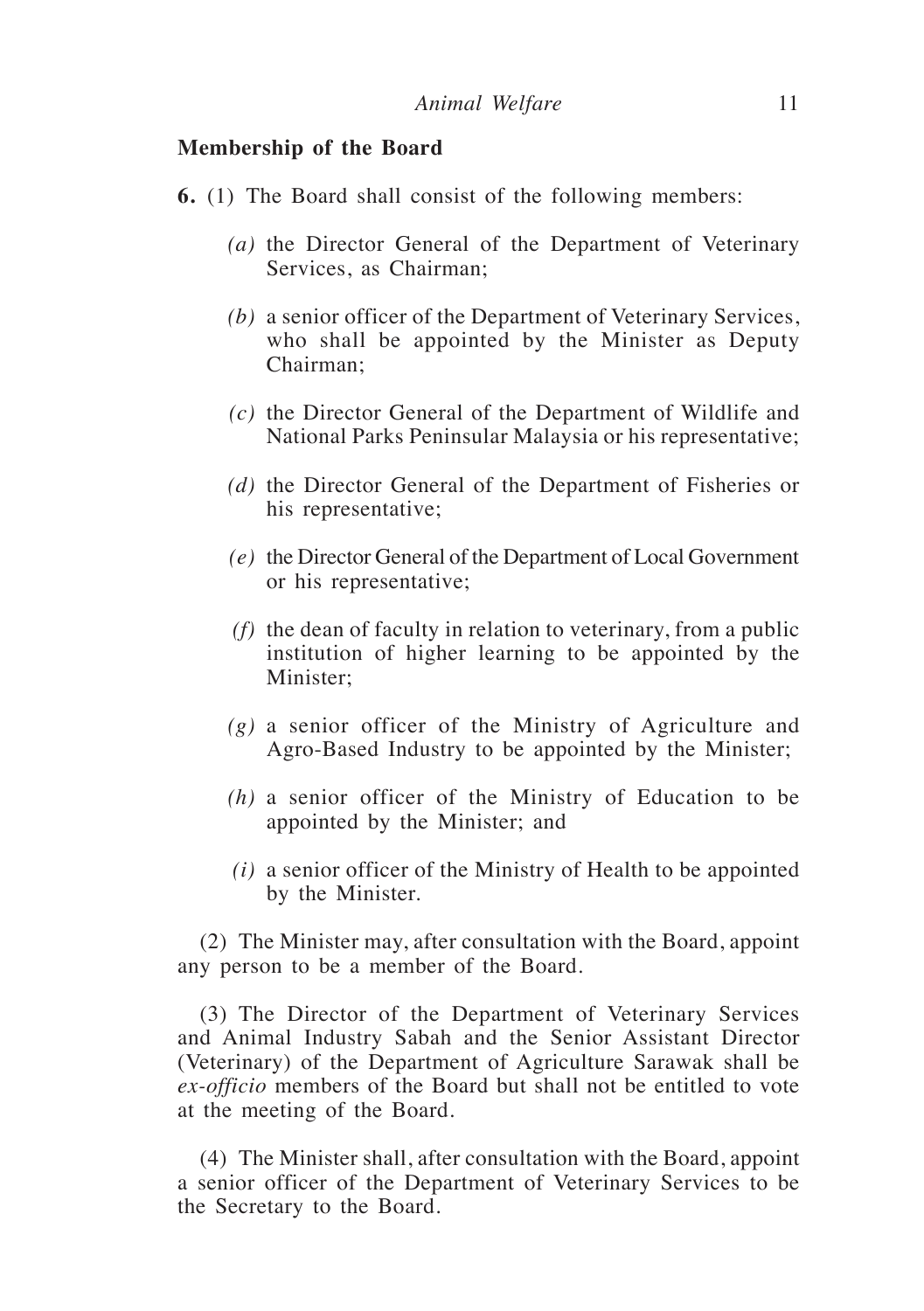# **Alternate members**

**7.** (1) The Minister may, in relation to each member appointed under paragraph  $6(1)(f)$ ,  $(g)$ ,  $(h)$  or  $(i)$ , appoint a person to be an alternate member to attend, as an alternate to such member, meetings of the Board when such member is unable to attend for any reason.

(2) An alternate member who attends the meetings of the Board shall, for all purposes, be deemed to be a member of the Board.

(3) An alternate member shall, unless he sooner resigns his office or his appointment is sooner revoked, cease to be an alternate member when the member in respect of whom he is an alternate member ceases to be a member of the Board.

# **Tenure of office**

**8.** Subject to such conditions as may be specified in his instrument of appointment, a member of the Board appointed under paragraph  $6(1)(b)$ ,  $(f)$ ,  $(g)$ ,  $(h)$  or  $(i)$  shall, unless he resigns or vacates his office or his appointment is revoked, hold office for a term not exceeding three years and shall be eligible for reappointment for a term not exceeding three years.

# **Allowances and expenses**

**9.** The members of the Board, alternate member or any other person invited to any meeting of the Board under subsection 12(6) may be paid such allowances and other expenses as the Minister may from time to time determine with the concurrence of the Minister of Finance.

# **Revocation of appointment and resignation**

**10.** (1) The Minister may, at any time, revoke the appointment of any member of the Board appointed under paragraph 6(1)*(b)*, *(f), (g)*, *(h)* or *(i)*.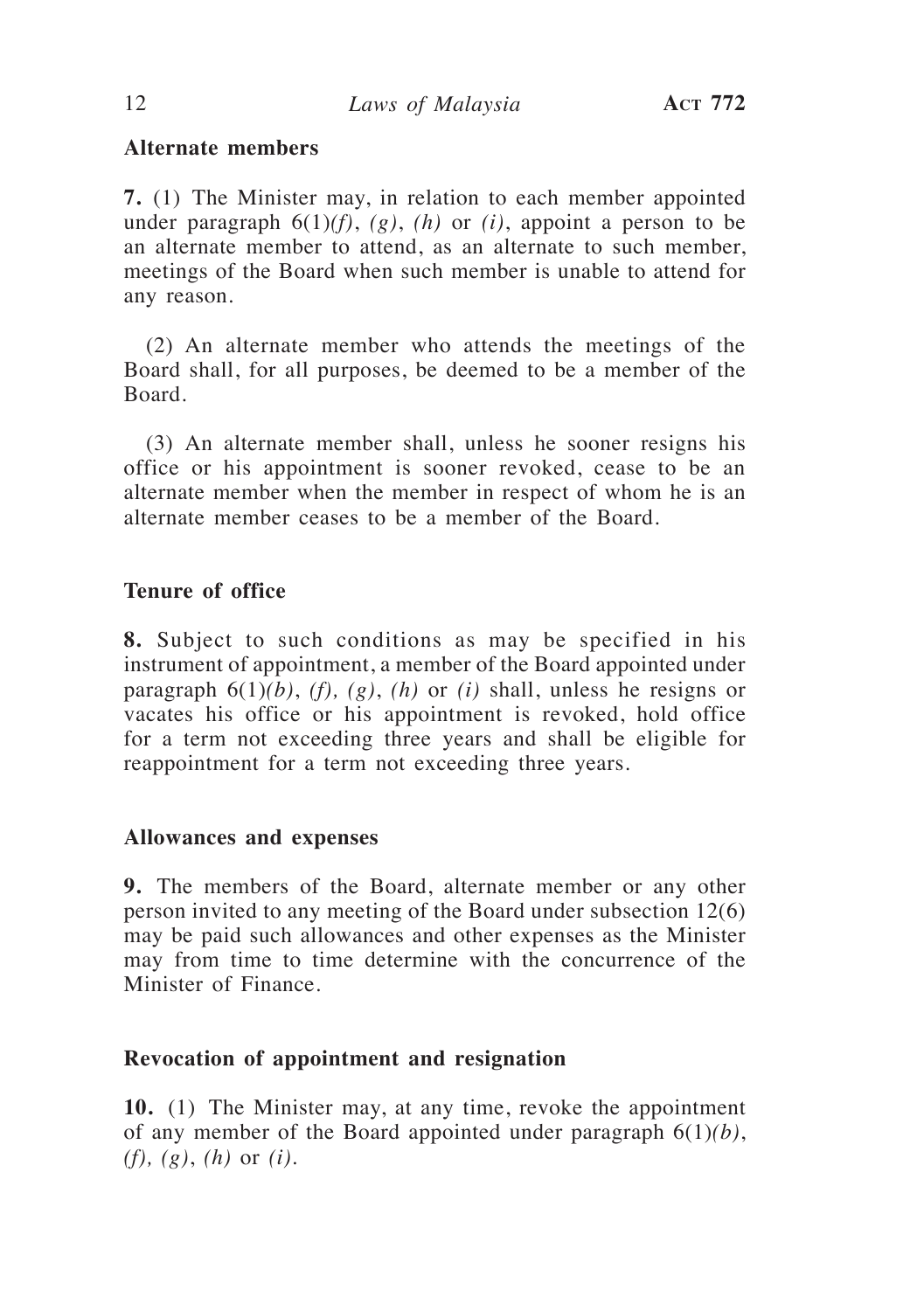(2) Any member of the Board appointed under paragraph 6(1)*(b)*, *(f), (g)*, *(h)* or *(i)* may, at any time, resign from his appointment by giving a notice in writing to the Minister.

# **Vacation of office**

**11.** (1) The office of a member of the Board appointed under paragraph  $6(1)(b)$ ,  $(f)$ ,  $(g)$ ,  $(h)$  or  $(i)$  shall be vacated if-

- *(a)* he dies;
- *(b)* there has been proved against him, or he has been convicted of, a charge in respect of—
	- (i) an offence involving fraud, dishonesty or moral turpitude;
	- (ii) an offence under any law relating to corruption; or
	- (iii) any other offence punishable with imprisonment, in itself only or in addition to or in lieu of a fine, for more than two years;
- *(c)* he becomes a bankrupt;
- *(d)* he is of unsound mind or is otherwise incapable of discharging his duties;
- *(e)* he absents himself from three consecutive meetings of the Board without leave from the Chairman;
- *(f)* his resignation is accepted by the Minister; or
- *(g)* his appointment is revoked by the Minister.

(2) Where a member appointed under paragraph 6(1)*(b)*, *(f)*, *(g)*, *(h)* or *(i)* ceases to be a member of the Board, by reason of any provision in this Act, the Minister may appoint another person to fill the vacancy for the remaining term for which the vacating member was appointed in accordance with the provisions applicable.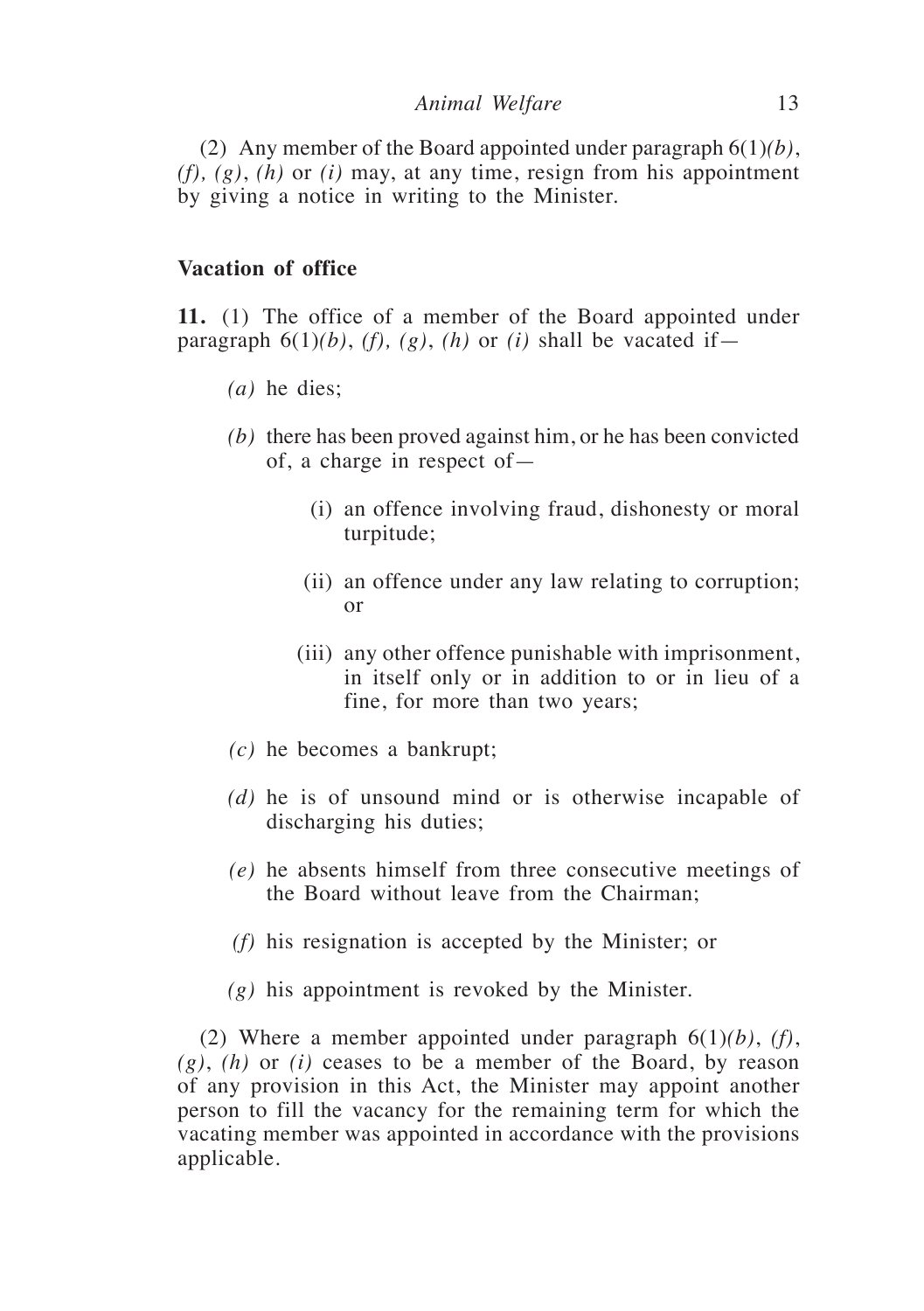#### **Meeting of the Board**

**12.** (1) The Board shall meet as often as may be necessary for the performance of its function and such meetings are to be held at such places and times as the Chairman may decide.

(2) The Chairman shall preside at all meetings of the Board and if for any reason the Chairman is unable to attend, the Deputy Chairman shall preside over the meeting.

(3) If at any meeting of the Board, the Chairman and the Deputy Chairman are unable to attend, the meeting shall be adjourned.

(4) The Chairman and four other members of the Board shall form a quorum at any meeting of the Board.

(5) Where there is an equality of votes, the Chairman or the Deputy Chairman replacing the Chairman referred to in subsection (2) shall have the casting vote.

(6) The Board may invite any person to attend any meeting of the Board for the purpose of advising the Board on any matter under discussion, but the person so invited shall not be entitled to vote at the said meeting.

# **Committees**

**13.** (1) The Board may establish any committee as the Board considers necessary or expedient to assist the Board in the performance of its functions.

(2) A committee established under subsection (1) shall deliberate upon matters referred to it by the Board and make appropriate recommendations on the matters to the Board.

(3) The Board may elect any of its members to be the chairman of a committee.

(4) The Board may appoint any person to be a member of a committee.

(5) A member of a committee shall hold office for such term as specified in his letter of appointment and is eligible for reappointment for any term as may be determined by the Board.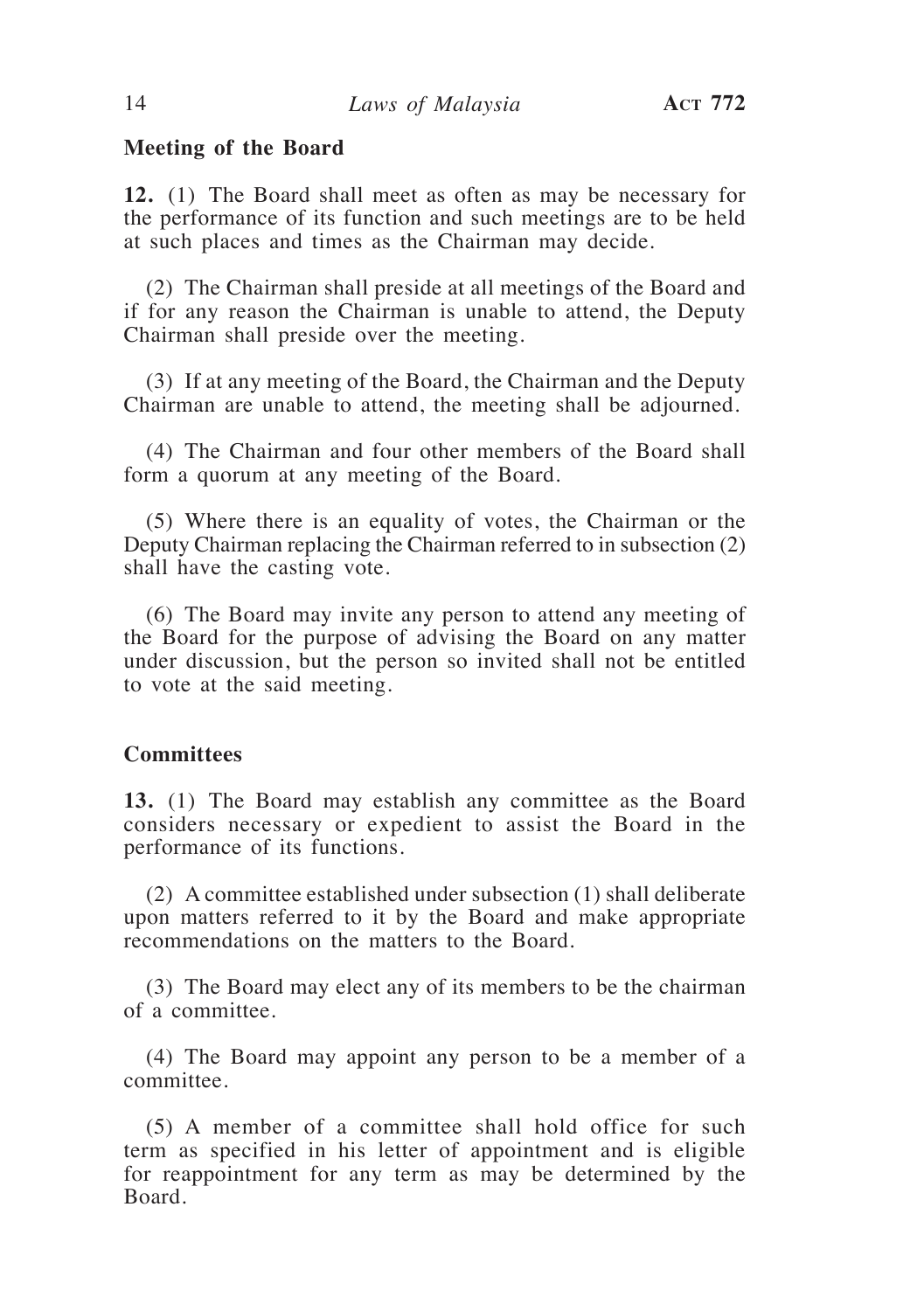(6) The Board may, at any time, revoke the appointment of any member of a committee.

(7) A member of a committee may, at any time, resign his office by giving a notice in writing to the chairman of the committee.

(8) The Board may, at any time, discontinue or alter the constitution of a committee.

(9) A committee may regulate its own procedure.

(10) A committee shall be subject to, and shall act in accordance with, any direction given to it by the Board.

(11) The meetings of a committee shall be held at such times and places as the chairman of the committee may determine.

- (12) A committee shall cause—
	- *(a)* minutes of all its meetings to be maintained and kept in a proper form; and
	- *(b)* copies of the minutes of all its meetings to be submitted to the Board as soon as practicable.

(13) A committee may invite any person to attend any of its meetings for the purpose of advising the committee on any matter under discussion but that person shall not be entitled to vote at the meeting.

(14) Any minutes made of a meeting of the committee shall, if duly signed, be admissible as evidence in any legal proceedings without further proof.

(15) The members of the committee or any person invited under subsection (13) shall be paid such allowance and other expenses as the Board may determine.

(16) No act done or proceedings taken under this Act shall be questioned on the ground of—

- *(a)* any vacancy in the membership of, or any defect in the constitution of, a committee; or
- *(b)* any omission, defect or irregularity not affecting the merits of the case.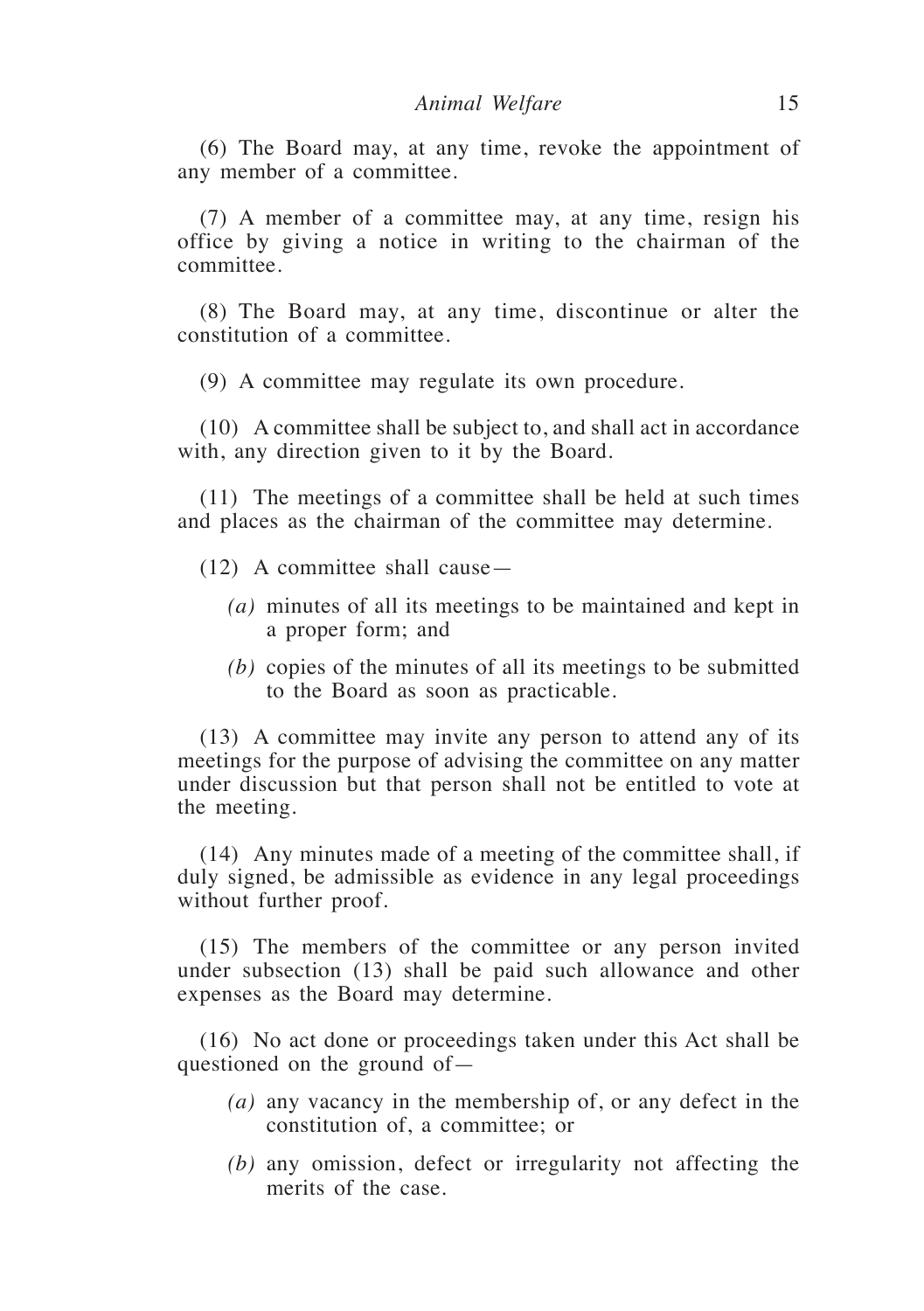#### **Power of Minister to give directions**

**14.** The Minister may, from time to time, give directions to the Board consistent with the provisions of this Act and the Board shall give effect to all such directions.

# PART III

#### LICENSING

#### **Requirement for licence**

**15.** (1) No person shall carry on the activities involving animals as specified in the Schedule unless he holds a valid licence granted under this Act.

(2) Notwithstanding subsection (1), a licence is not required for the activity of slaughtering animals for religious and customary purposes.

(3) Any person who contravenes subsection (1) commits an offence and shall, on conviction, be liable to a fine of not less than fifteen thousand ringgit and not more than seventy-five thousand ringgit or to imprisonment for a term not more than two years or to both.

#### **Application and issuance of licence**

**16.** (1) An application for a licence shall be made to the Board in such manner as the Board may determine.

(2) The application under subsection (1) shall be accompanied by such documents or information as the Board may consider necessary and relevant to the application and the Board may, orally or in writing at any time after receiving the application and before the application is determined, require the applicant to provide such additional documents or information as the Board considers necessary for the purposes of determining the suitability of the applicant for the licence.

(3) The Board may, after receiving an application for a licence under subsection (1), issue the licence or refuse to issue the licence.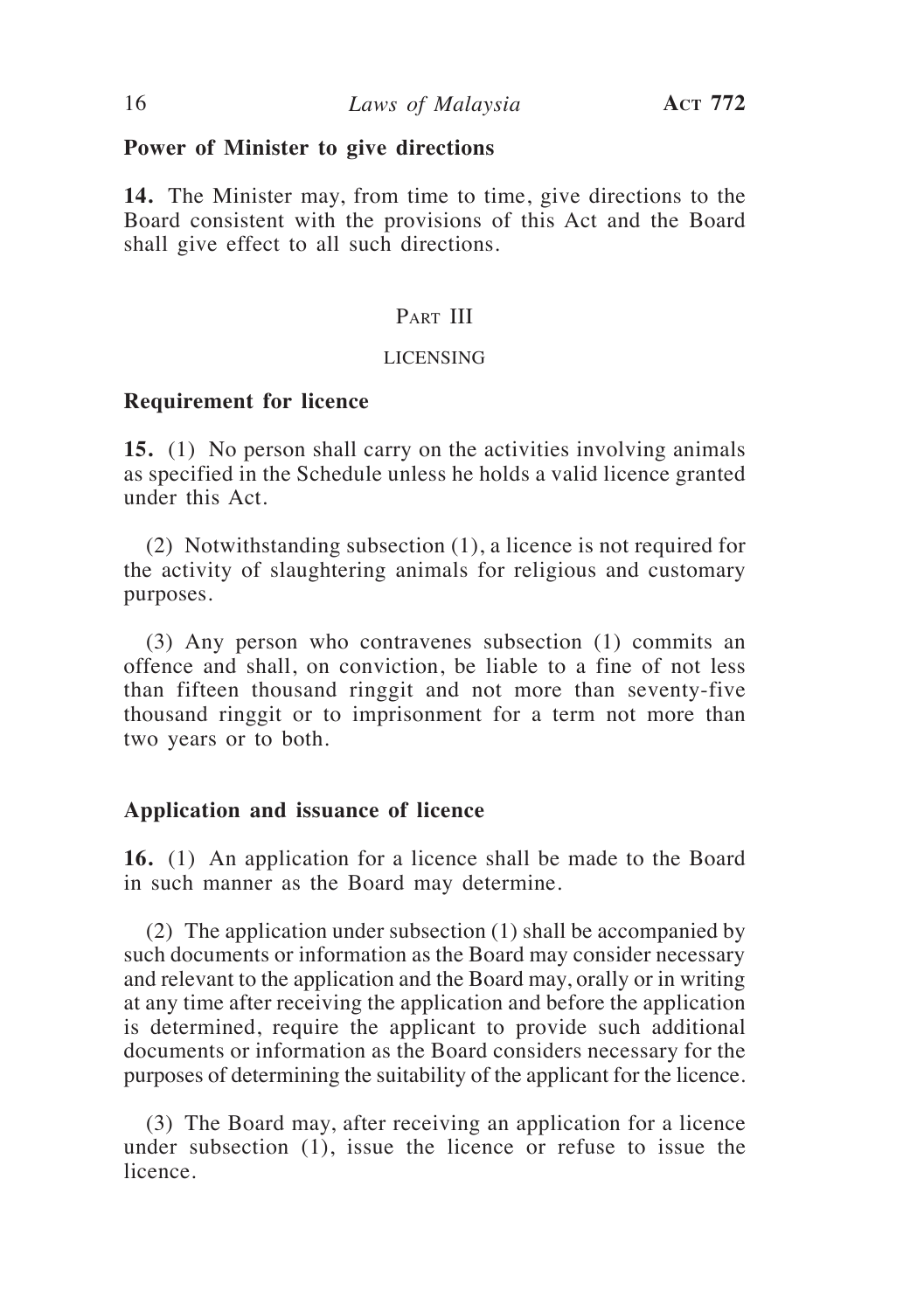*Animal Welfare* 17

(4) Where an application for a licence is approved by the Board, the licence shall be issued in the name of the applicant upon payment of the prescribed fee and the Board may impose such terms and conditions as it may deems necessary.

# **Licence not transferable**

**17**. (1) A licence under this Act shall not be transferable and no person shall use a licence of another person.

(2) Any person who contravenes subsection (1) commits an offence and shall, on conviction, be liable to a fine of not less than ten thousand ringgit and not more than fifty thousand ringgit or to imprisonment for a term not more than one year or to both.

# **Duration of licence**

**18.** A licence issued or renewed under this Act shall remain in force for a period of five years from the date of its issuance or renewal, unless—

- *(a)* the Board specifies any shorter period in the licence;
- *(b)* the licence is suspended or revoked;
- *(c)* the licensee is barred from holding the licence; or
- *(d)* the licensee is disqualified under section 52.

# **Renewal of licence**

**19.** (1) A licensee may apply for a renewal of his licence not later than sixty days before the date of expiry of the licence in any form and manner as may be determined by the Board.

(2) A licensee shall furnish to the Board any information as the Board considers necessary and relevant to the application.

(3) The Board may, after receiving an application for a renewal of licence under subsection (1), renew the licence or refuse to renew the licence.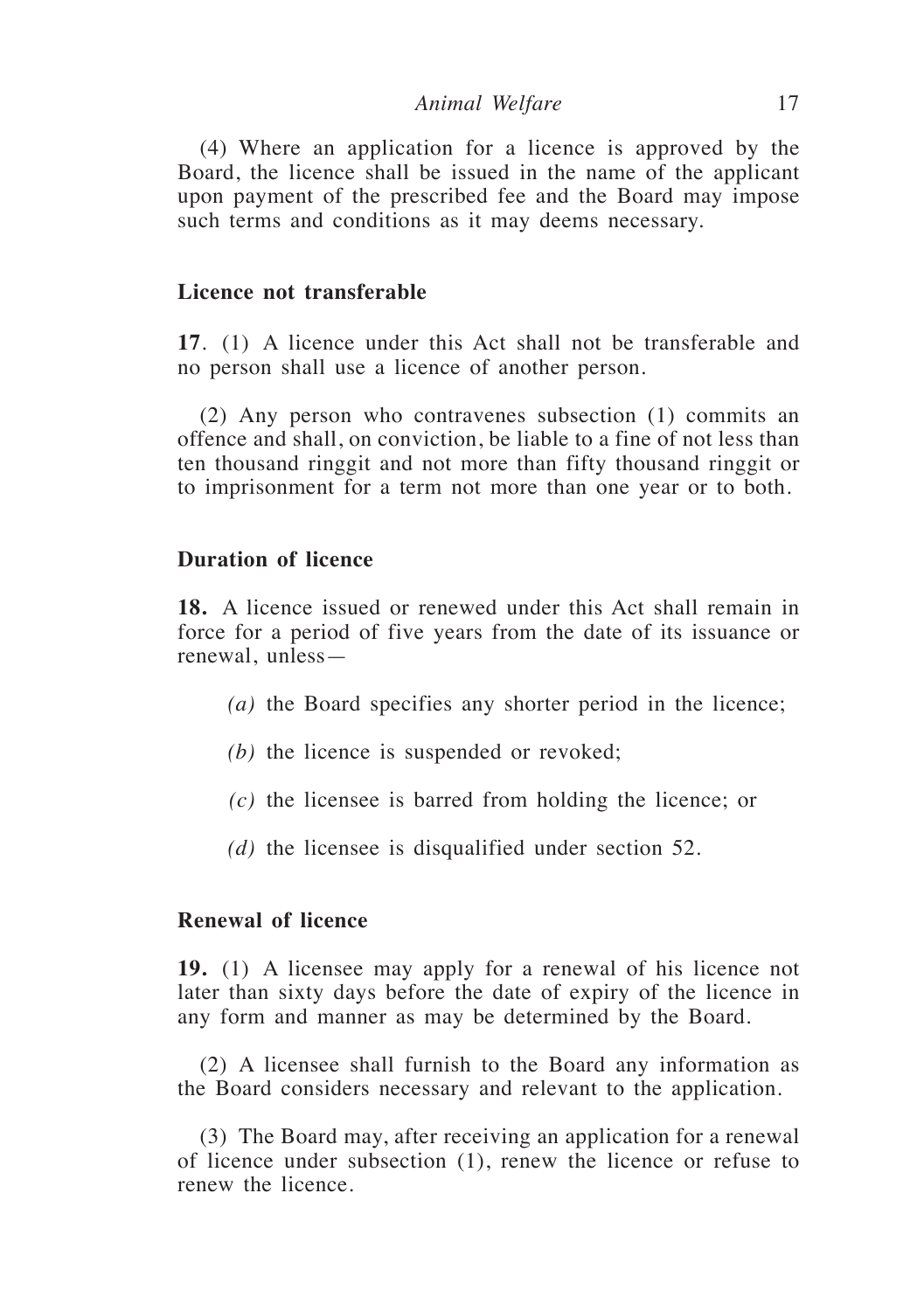(4) Where an application for a renewal of licence is approved by the Board, the licence shall be renewed upon payment of the prescribed fee and the Board may impose such terms and conditions as the Board considers necessary.

#### **Display of licence**

**20.** (1) A licensee shall display his licence at a conspicuous place at his premises.

(2) Notwithstanding subsection (1), a licensee is not required to cause a copy of the licence to be displayed if he carries on the activities outside the premises but the licensee shall ensure that he or the person in charge of the activity has a copy of the licence with him.

(3) Any person who contravenes subsection (1) or (2) commits an offence and shall, on conviction, be liable to a fine of not less than ten thousand ringgit and not more than fifty thousand ringgit or to imprisonment for a term not more than one year or to both.

# **Suspension and revocation of licence**

**21**. (1) The Board may, by giving a notice in writing to the licensee, suspend the licence for a period of up to three months under any of the following circumstances:

- *(a)* the licensee or any employee of the licensee has been convicted of an offence under this Act;
- *(b)* the licensee has breached any conditions specified in the licence;
- *(c)* the licensee has failed to comply with any of the provisions of this Act or any subsidiary legislations made under this Act; or
- *(d)* the welfare of an animal would be under threat if the licence remained in force.

(2) Notwithstanding subsection (1), the licensee is allowed to apply for a renewal of licence during suspension period.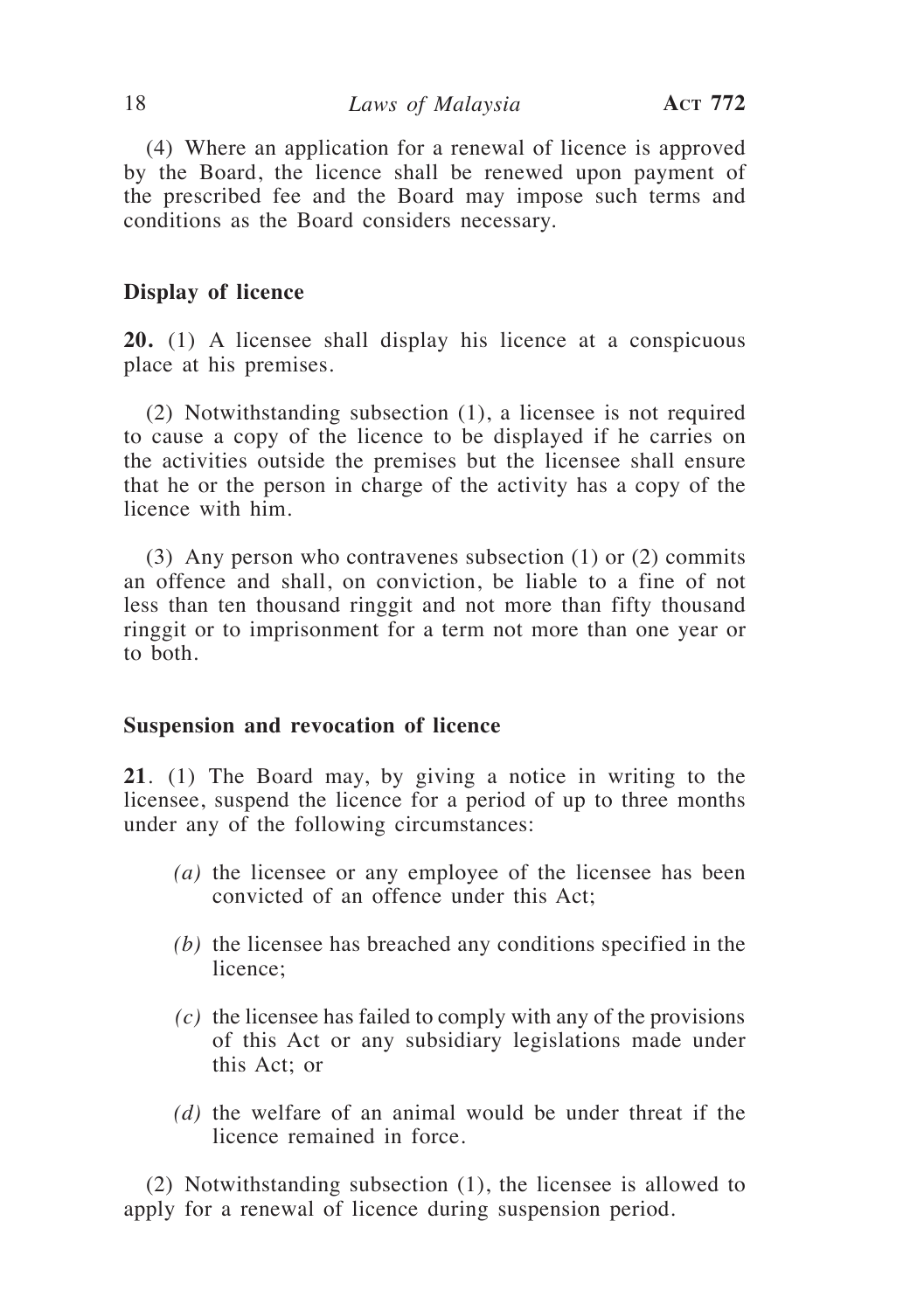#### *Animal Welfare* 19

(3) The Board may, by giving a notice in writing to the licensee, revoke the licence under any of the following circumstances:

- *(a)* the licence has been obtained by fraud or misrepresentation;
- *(b)* the licensee fails to remedy the grounds of suspension or take reasonable steps to ensure that the grounds for the suspension will not recur within fourteen days before the end of the suspension period; or
- *(c)* the original purpose for which the licence was issued no longer exists.

(4) The Board may disqualify a licensee from applying for another licence before the expiration of the revoked licence.

(5) The Board shall give the licensee a notice in writing before the Board makes a decision under subsection (1) or (3).

(6) Upon suspension or revocation, a licensee shall surrender the licence to the Board not later than fourteen days from the date on which the notice of suspension or revocation is served on him.

(7) The Board shall return the suspended licence referred to in subsection (6) to the licensee after the end of the suspension period.

(8) Where a licence has been revoked or suspended, it shall have no effect from the date of revocation or during the period of suspension, as the case may be.

#### **Appeal to Minister**

**22.** (1) Any person aggrieved—

- *(a)* by the refusal of the Board to issue or renew any licence; or
- *(b)* by the suspension or revocation of any licence,

may within thirty days after being informed in writing of the refusal, suspension or revocation, appeal in writing against such decision to the Minister.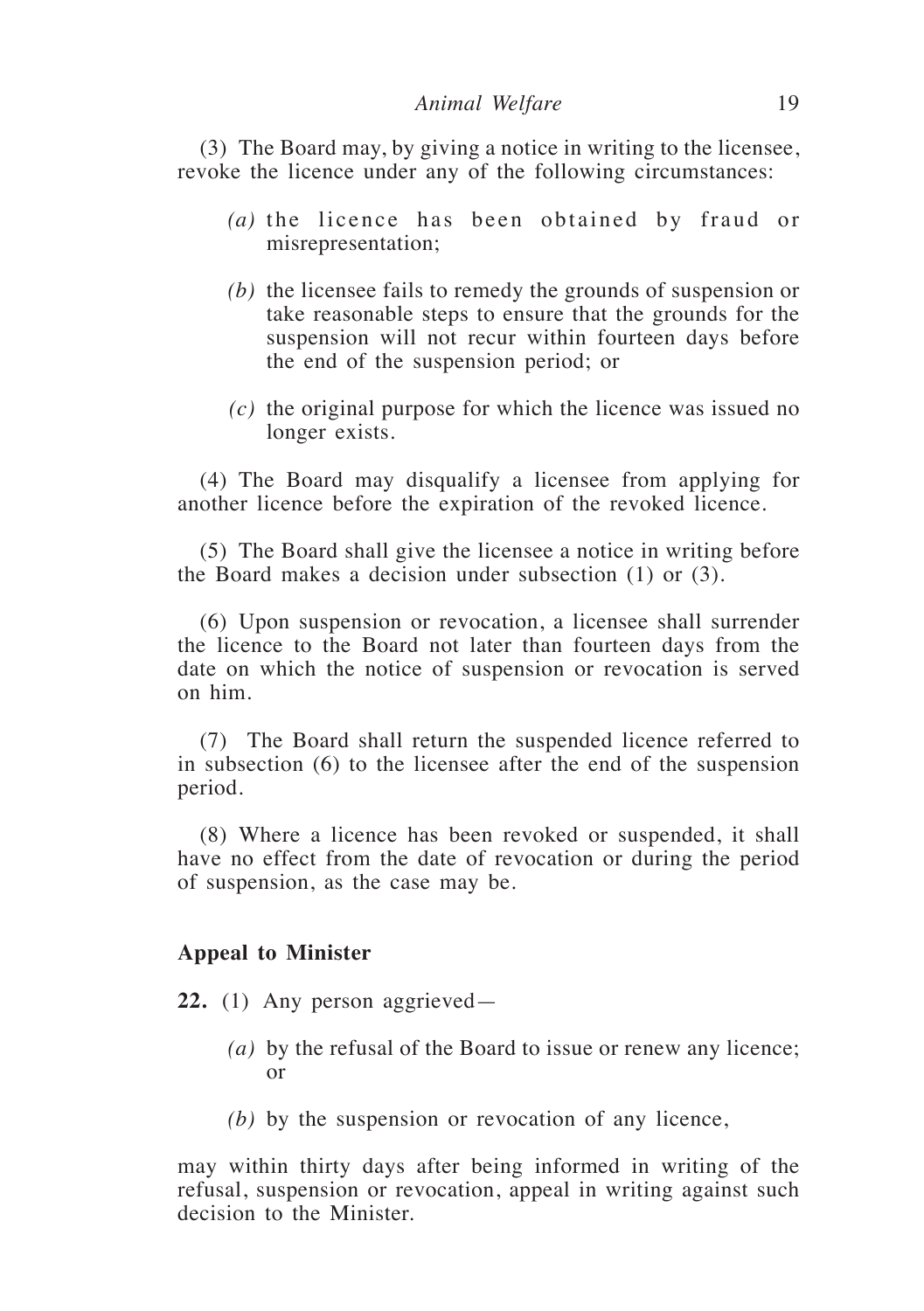(2) The Minister may, after considering the appeal made under subsection (1), confirm or set aside the decision appealed against, and the decision of the Minister shall be final.

#### **Barred from holding licence**

**23.** Where a person has been convicted of an offence under this Act or any of its subsidiary legislation, he may be barred from holding any licence by the Board for a period not exceeding five years commencing on the date when the proceeding in respect of the conviction is finally concluded.

#### PART IV

#### MATTERS RELATING TO ANIMAL WELFARE

### **Duties of owner or licensee**

- **24.** (1) The owner or a licensee shall have the duty to—
	- *(a)* take reasonable steps to ensure that the needs of an animal are fulfilled, which includes—
		- (i) its need for a suitable environment;
		- (ii) its need for a suitable diet;
		- (iii) the need for it to be able to exhibit its normal behavior patterns;
		- (iv) the need for it to be housed with or apart from other animals; and
		- (v) the need for it to be protected from pain, suffering, injury and disease; and
	- *(b)* ensure that the circumstances to which it is relevant to have regard to the needs of an animal under paragraph *(a)* includes—
		- (i) any lawful purpose for which the animal is kept; and
		- (ii) any lawful activity undertaken in relation to the animal.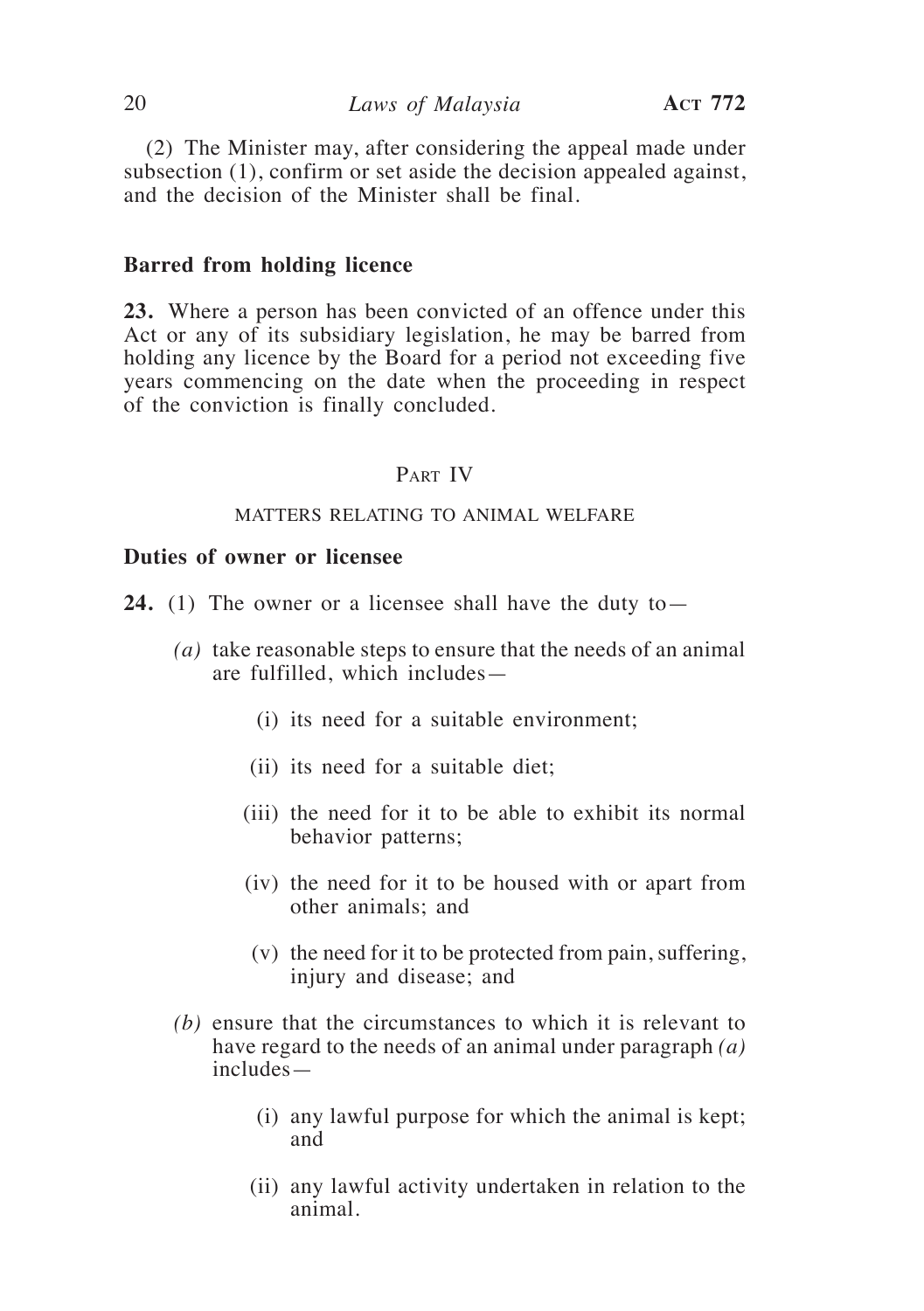(2) Nothing in this section applies to the lawful destruction of any animal for any reasonable purposes in an appropriate and humane manner.

(3) An owner or a licensee who contravenes subsection (1) commits an offence and shall, on conviction, be liable to a fine of not less than fifteen thousand ringgit and not more than seventy-five thousand ringgit or to imprisonment for a term not more than two years or to both.

#### **Improvement notices**

**25.** (1) Where an animal welfare officer is of the opinion that an owner or a licensee fails to comply with section 24, he may serve on the owner or the licensee an improvement notice containing the following:

- *(a)* the details of the non-compliance of section 24;
- *(b)* the steps to be taken by the owner or the licensee;
- *(c)* set out a period for the owner or the licensee to take those steps referred to in paragraph *(b)*; and
- *(d)* the effect of the failure to comply with the direction as specified in the improvement notice.

(2) An owner or a licensee shall comply with the requirement of the notice referred to in subsection (1).

(3) If the improvement notice under subsection (1) is served to the owner or the licensee, no proceedings for an offence under subsection 24(3) shall be instituted.

(4) An animal welfare officer may, as he thinks necessary, extend the compliance period specified in the improvement notice.

(5) An owner or a licensee who contravenes subsection (2) commits an offence and shall, on conviction, be liable to a fine of not less than ten thousand ringgit and not more than fifty thousand ringgit or to imprisonment for a term not more than one year or to both.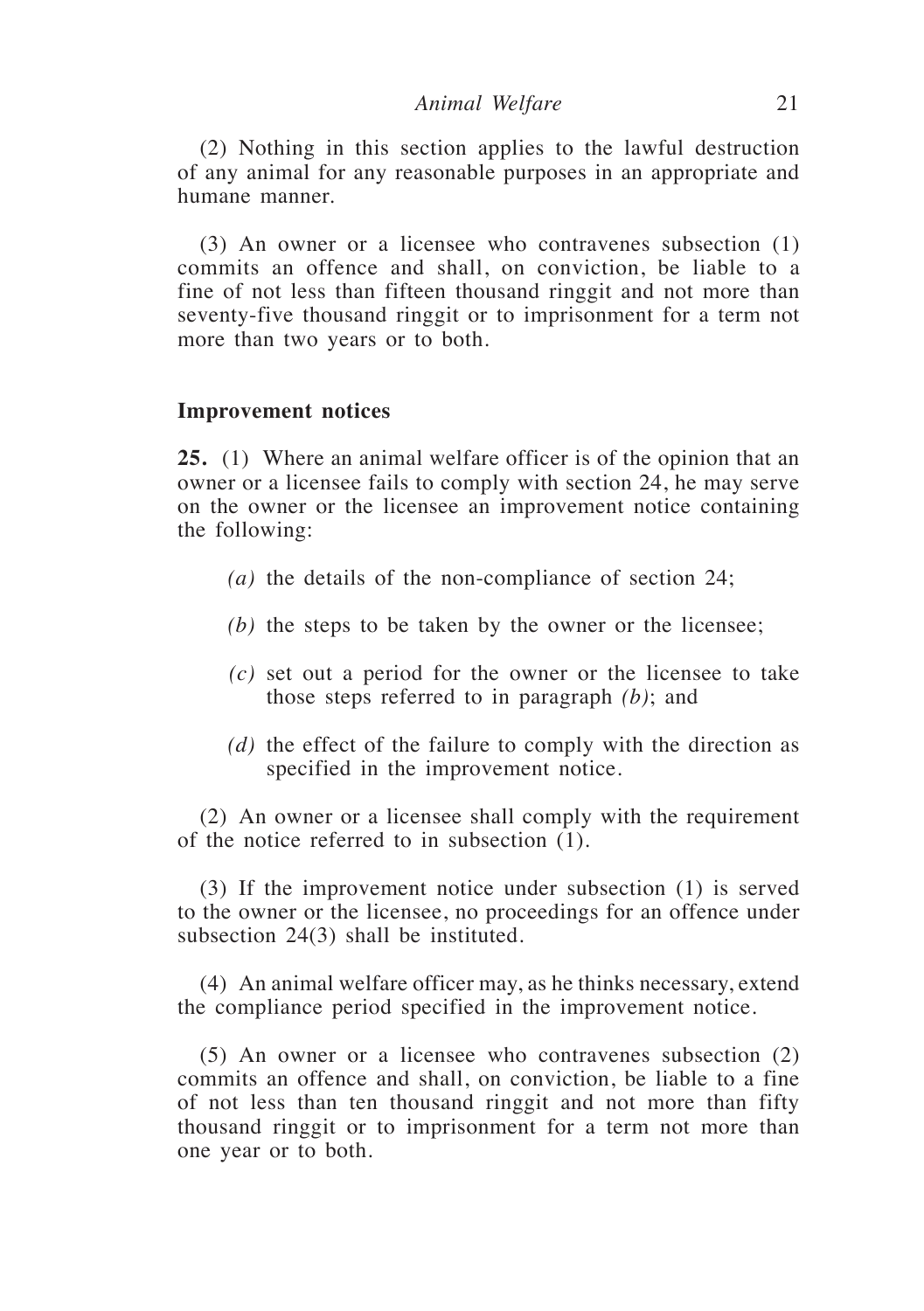### **Animals used in research, testing or teaching**

**26.** (1) No person shall use animals in research, testing or teaching unless—

- *(a)* all reasonable steps are taken to ensure that the physical, health and behavioral needs of those animals are in accordance with this Act and the subsidiary legislation as may be prescribed by the Minister;
- *(b)* the animals shall receive, where practicable, treatment that alleviates any unreasonable or unnecessary pain or distress when the animals are ill or injured; or
- *(c)* any degree of pain or distress is reduced to the minimum possible in the circumstances where the nature of the research, testing or teaching cannot comply with paragraph *(a)* or *(b)*.

(2) No person, except school, shall use animals for research, testing or teaching unless the person is licensed by the Board.

(3) The guidelines on the research, testing or teaching of animals in school shall be in accordance with any guidelines issued by the Board.

(4) No person shall breed any animal to be used for research, testing or teaching unless it is approved by the Board.

(5) For the purpose of this section, "school" has the meaning assigned to it in the Education Act 1996 [*Act 550*].

(6) Any person who contravenes any provision under this section commits an offence and shall, on conviction, be liable to a fine of not less than twenty thousand ringgit and not more than one hundred thousand ringgit or to imprisonment for a term not more than three years or to both.

# **Transportation of animals**

**27.** (1) An owner or operator of any conveyance shall have the duty to provide for—

- *(a)* an adequate, clean and sanitary facilities; and
- *(b)* sufficient food and water,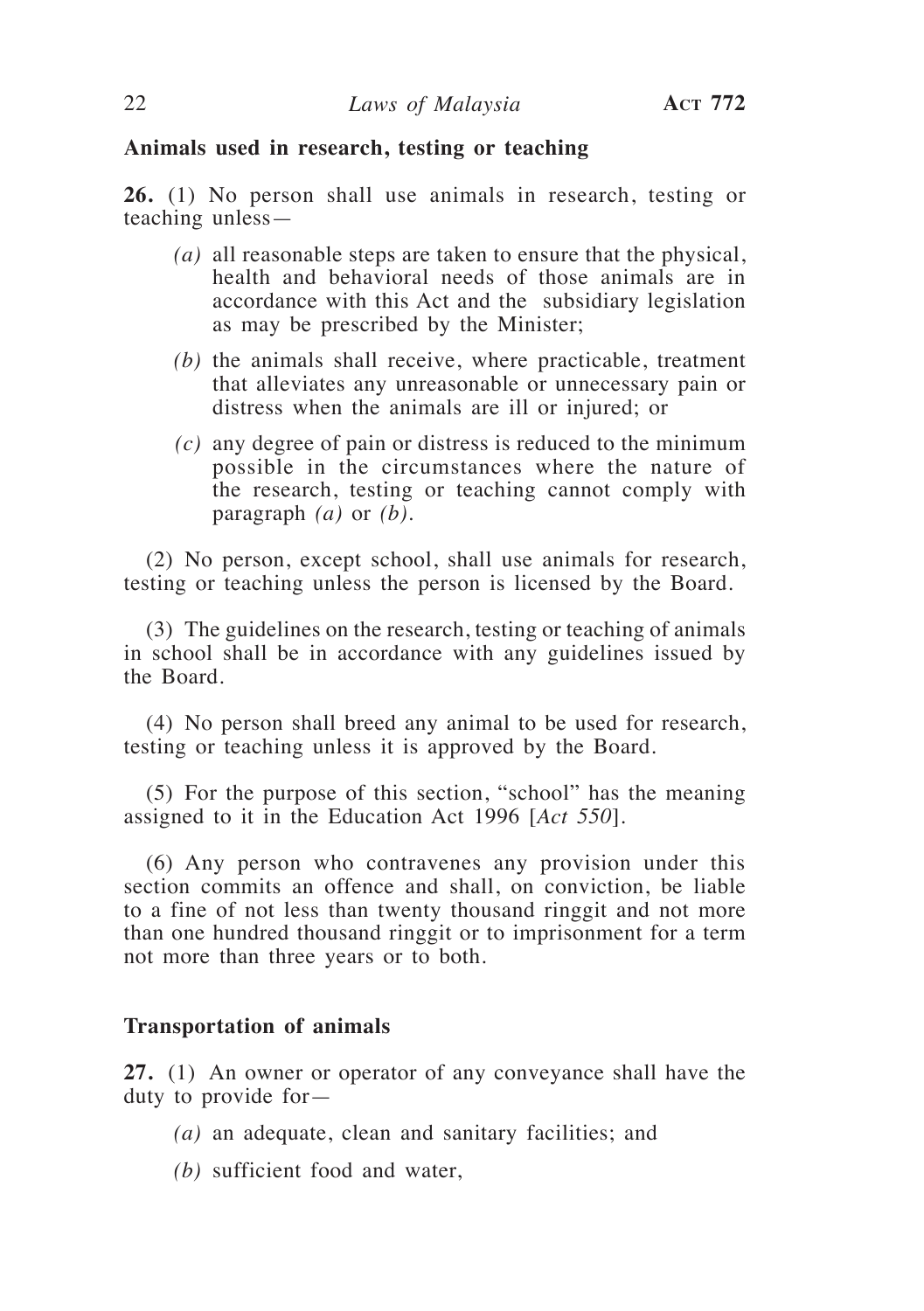to the animals which are being transported in a conveyance to ensure the safe delivery of the animals to the consignee at the place of consignment.

(2) No person shall confine or restrain cruelly animals which are being transported in a conveyance under subsection (1).

(3) Any person who contravenes subsection (1) or (2) commits an offence and shall, on conviction, be liable to a fine of not less than fifteen thousand ringgit and not more than seventy-five thousand ringgit or to imprisonment for a term not more than two years or to both.

# **Selling of animals to persons under the age of twelve years old**

**28.** Any person who sells an animal to a person whom he has reasonable cause to believe to be under the age of twelve years old, unless such person is accompanied by an adult, commits an offence and shall, on conviction, be liable to a fine of not less than fifteen thousand ringgit and not more than seventy-five thousand ringgit or to imprisonment for a term not more than two years or to both.

# Part V

#### CRUELTY TO ANIMALS

#### **Cruelty offences**

- **29.** (1) Any person who—
	- *(a)* cruelly beats, kicks, overloads, tortures or terrifies any animals;
	- *(b)* overrides or overdrives any animal, except for activities in relation to equestrian sports which is listed in the First Schedule of the Sports Development Act 1997 [*Act 576*];
	- *(c)* causes, procures or, being the owner, permits any animal to be so used;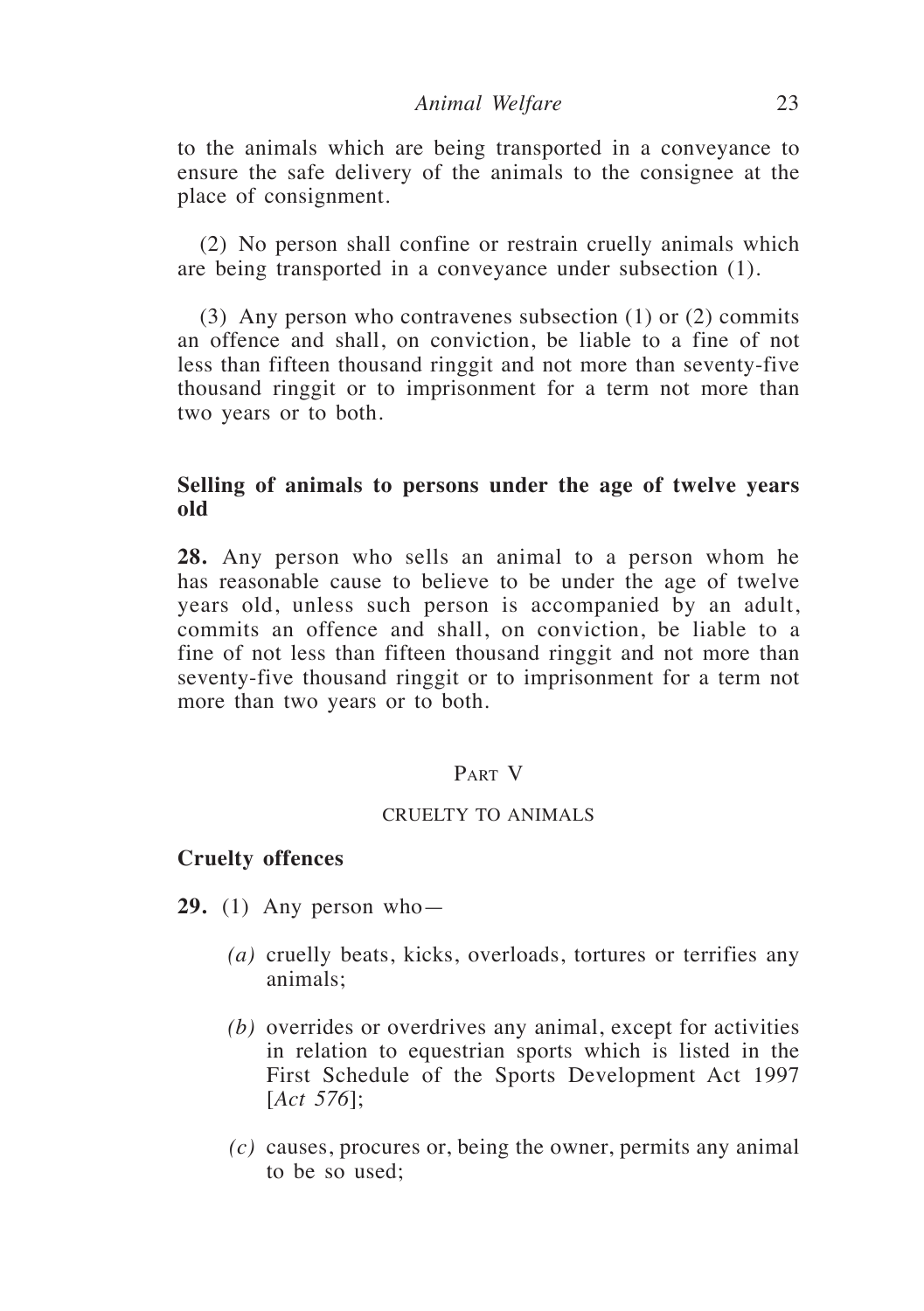- *(d)* being the owner of any animal or, being the person in charge of any animal in confinement, fails or neglects to provide such animal with sufficient food, drink or shelter;
- *(e)* by wantonly or unreasonably doing or omitting to do any act, causes any unnecessary pain or suffering, or, being the owner, permits any unnecessary pain or suffering to any animal;
- *(f)* causes, procures or, being the owner, permits any animal to be confined, conveyed, lifted or carried in such manner or position as to subject such animal to unnecessary pain or suffering;
- *(g)* employs, causes, procures or, being the owner, permits to be employed at any work or labour, any animal which in consequence of any disease, infirmity, wound or sore, or otherwise is unfit to be so employed;
- *(h)* mutilates any animal in any manner including ear cropping, tail docking, defanging, declawing, branding, piercing or debarking unless in the manner as determined and certified by a veterinary authority or a registered veterinary surgeon;
- *(i)* skins, roasts or kills any live animals for superstitious belief through a procedure which causes pain and suffering to the animals;
- *(j)* extracts any parts of any live animals through a procedure which causes pain and suffering to the animals for the purpose of getting skins, oils or other animal products;
- *(k)* dynamites, electrifies or poisons any streams, rivers or other water bodies for the purpose of killing, harvesting or catching animals;
- *(l)* keeps any animal chained or tethered by using a short or heavy chain or cord, or hobbles the legs of animal;
- *(m)* keeps or confines any animal in any cage or other receptacle which does not measure sufficiently in height, length and width to permit the natural movement of the animal;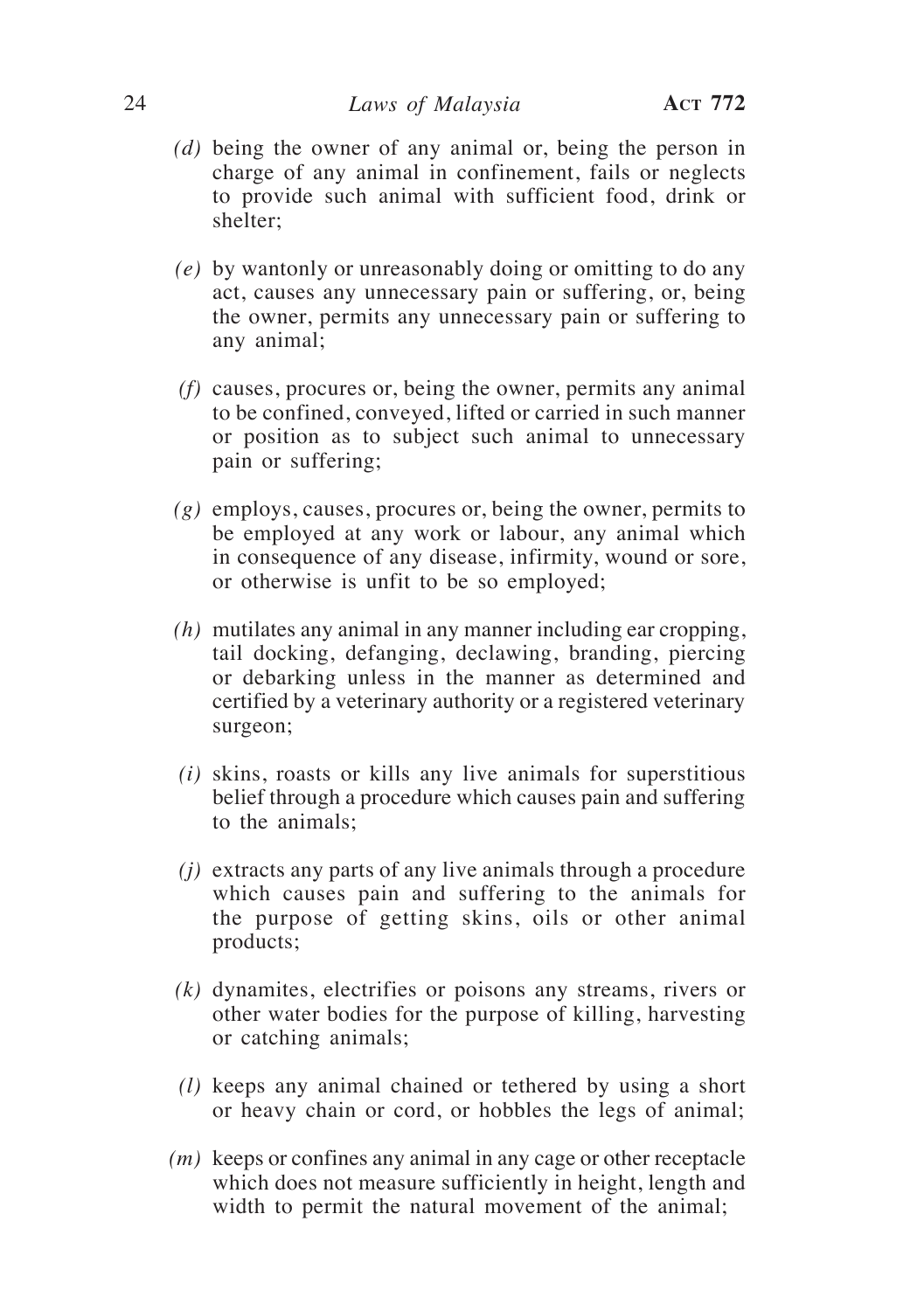- *(n)* offers for sale any animal which is suffering in pain by reason of mutilation, starvation, thirst, overcrowding or other ill-treatment;
- *(o)* possesses, without reasonable cause, any animal which is suffering in pain by reason of mutilation, starvation, thirst, overcrowding or other ill-treatment;
- *(p)* abandons any animal in circumstances which the animal is likely to suffer trauma, pain or suffering by reason of relocation, starvation, thirst, injury or illness;
- *(q)* being the owner of any animal, willfully or negligently causes any animal to go out unattended in any place while the animal is infected with infectious disease:
- *(r)* being the owner of animal, willfully or negligently causes any diseased, disabled or injured animal to die in any place;
- *(s)* causes, obtain or assists at the fighting or baiting of any animal, or keeps, uses, manages, or acts or assists in the management of any premises or place for the purpose of fighting or baiting any animal, or permits any premises or place to be so kept, managed or used, or receives or causes or obtains any person to receive, money for the admission of any person to such premises or place;
- *(t)* promotes or takes part in any shooting match or competition of which animals are released from captivity for the purpose of such shooting; or
- *(u)* organizes, participates, promotes or in any manner is associated with any sport or activity involving the use of animals, where such animals are subjected to cruelty, either during the sport or activity itself or while in training,

commits an offence and shall, on conviction, be liable to a fine of not less than twenty thousand ringgit and not more than one hundred thousand ringgit or to imprisonment for a term not more than three years or to both.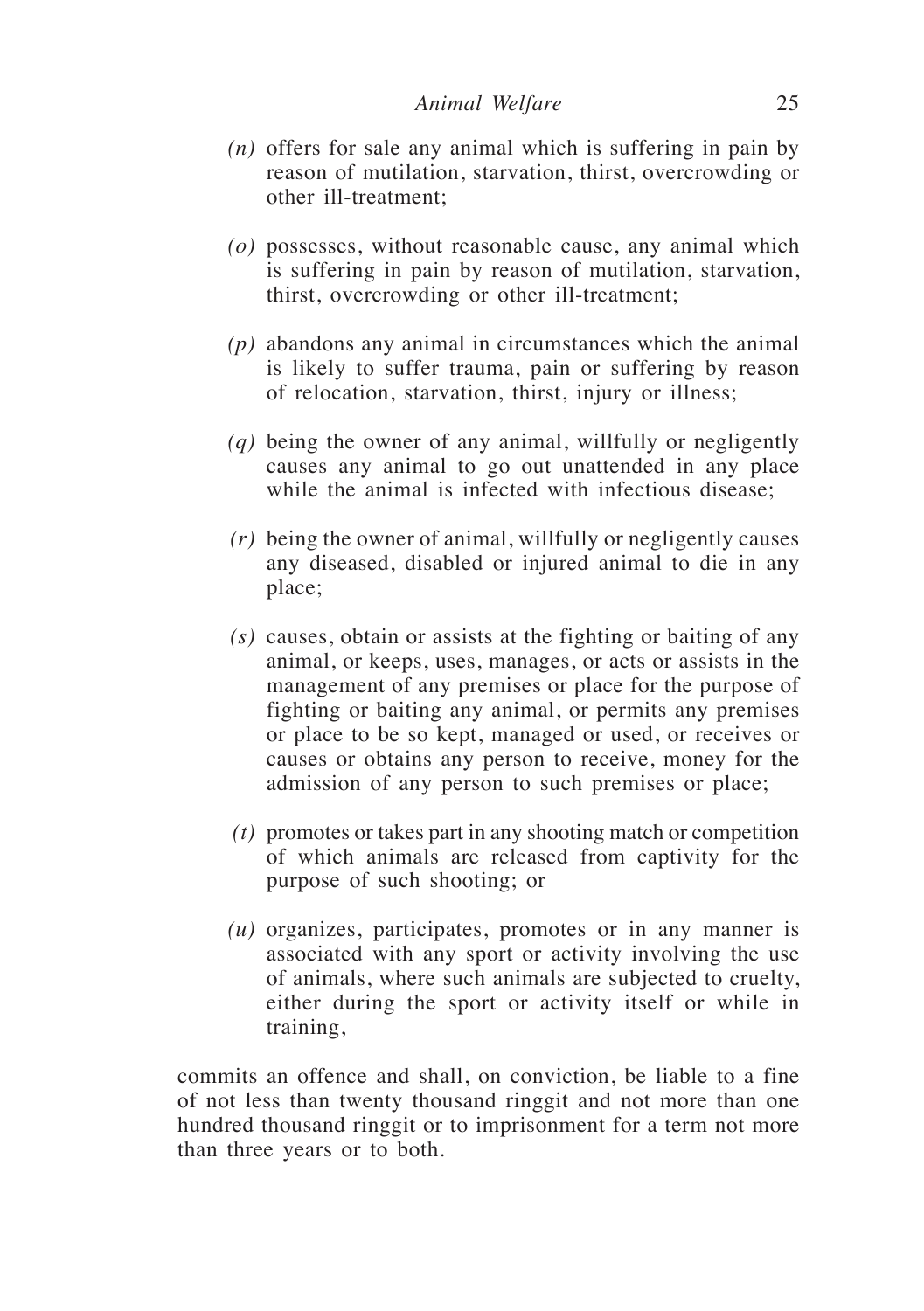(2) Notwithstanding subsection (1), the following acts shall not constitute as an offence of cruelty:

- *(a)* any acts which the Board has determined to be accepted veterinary management procedures;
- *(b)* any baiting of any pest animals for the purposes of public health, disease control, population control and relocation for conservation done by any lawful authority or any person approved by the Board; or
- *(c)* feeding of animals as food for other animals in accordance with their natural eating habits.

# **Killing of animals**

**30.** (1) No person shall kill by way of shooting with firearms any dog, cat or any other animal which may be prescribed by the Minister by notification in the *Gazette*, unless it is authorized by the veterinary authority during emergency or for the purposes of disease control.

(2) Notwithstanding subsection (1), the killing of any animal is prohibited unless—

- *(a)* the killing of the animal is for the purpose of human consumption;
- *(b)* the animal is incurably ill as determined and certified by the veterinary authority or a registered veterinary surgeon;
- *(c)* the killing of the animal is deemed necessary to end the suffering of such animal as determined and certified by a veterinary authority or a registered veterinary surgeon;
- *(d)* the killing is done to prevent an imminent danger to the life or limb of a human being;
- *(e)* the killing is done for the purpose of animal population control by any authorized authority under any written law;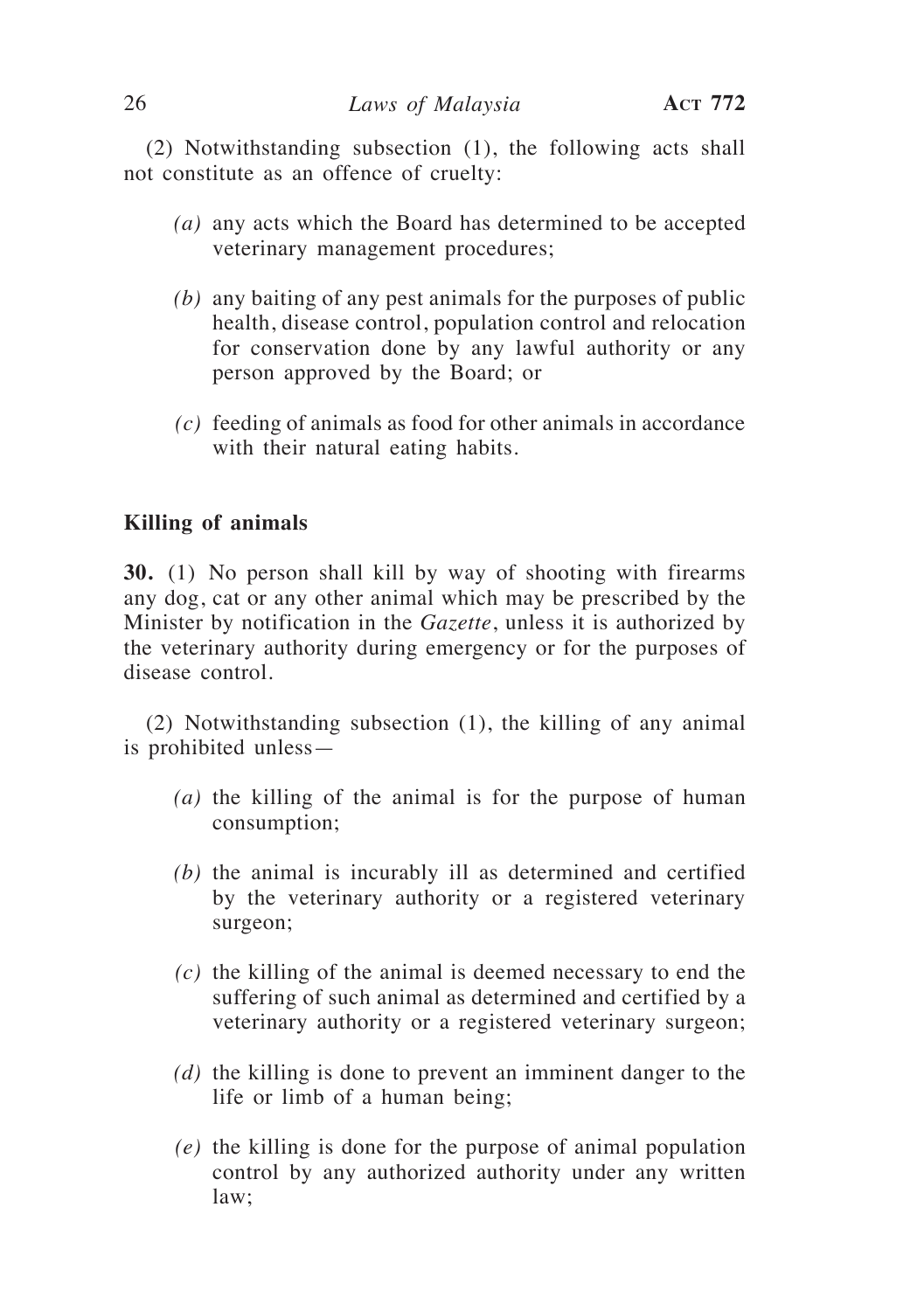- *(f)* the killing is approved by the animal ethics committee at the end of any research, testing and teaching procedures; or
- *(g)* the killing is for any other reasons as determined and certified by a veterinary authority or registered veterinary surgeon.
- (3) For the purposes of this section—

"animal ethics committee" means the committee established by any institution and is approved by the Board;

"incurably ill" means an animal that is fatally wounded or sick with a grave prognosis certified by a veterinary authority or a registered veterinary surgeon.

(4) Any person who contravenes subsection (1) or (2) commits an offence and shall, on conviction, be liable to a fine of not less than twenty thousand ringgit and not more than one hundred thousand ringgit or to imprisonment for a term not more than three years or to both.

# **Administration of poisons**

**31.** (1) Any person who without lawful authority or reasonable excuse—

- *(a)* administers any poisonous or injurious drug or substance to any animal; or
- *(b)* causes any poisonous or injurious drug or substance to be taken by any animal,

commits an offence and shall, on conviction, be liable to a fine of not less than twenty thousand ringgit and not more than one hundred thousand ringgit or to imprisonment for a term not more than three years or to both.

(2) For the purposes of this section, "poisonous or injurious drug or substance" includes a drug or substance which, by virtue of the quantity or manner in which it is administered or taken, has the effect of a poisonous or injurious drug or substance.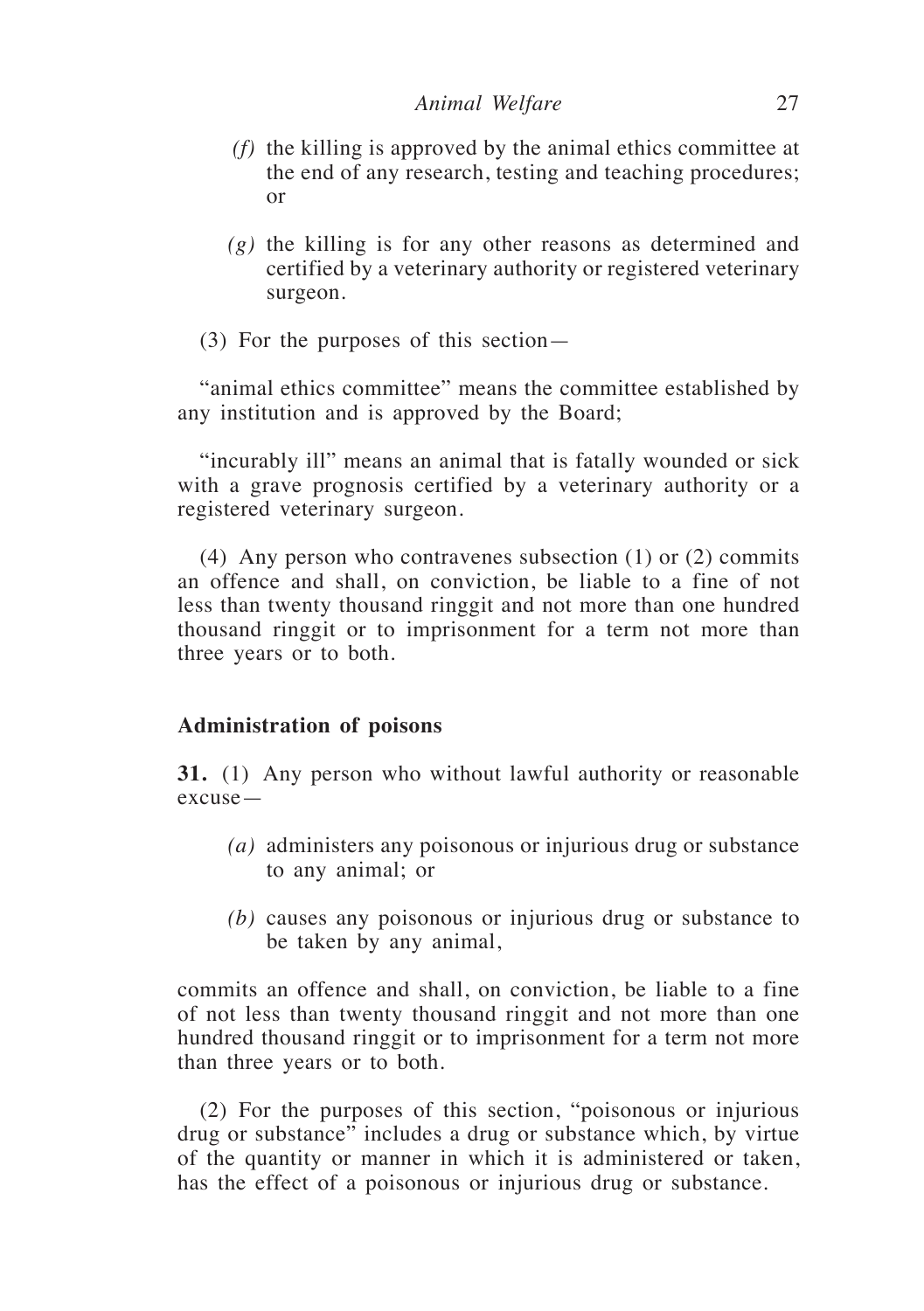#### **Animal fighting venture**

- **32.** (1) A person commits an offence if he—
	- *(a)* causes an animal fight to take place or attempts to do so;
	- *(b)* receives money for the admission to an animal fight;
	- *(c)* publicizes a proposed animal fight;
	- *(d)* provides information about an animal fight to another person with the intention of encouraging attendance at the fight;
	- *(e)* makes or accepts a bet on the result of an animal fight;
	- *(f)* makes or accepts a bet on anything which may occur during the animal fight;
	- *(g)* takes part in an animal fight;
	- *(h)* has in his possession, anything designed or adapted for the purposes of an animal fight;
	- *(i)* keeps or trains any animal for the purpose of an animal fight; or
	- *(j)* has any premises which is used for animal fight.

(2) No person shall, without lawful authority or reasonable excuse—

- *(a)* present at an animal fight; or
- *(b)* supply, publish, show or possess an audio-visual recording of an animal fight.
- (3) Paragraph (2)*(b)* shall not apply—
	- *(a)* if the audio-visual recording of an animal fight took place outside Malaysia; or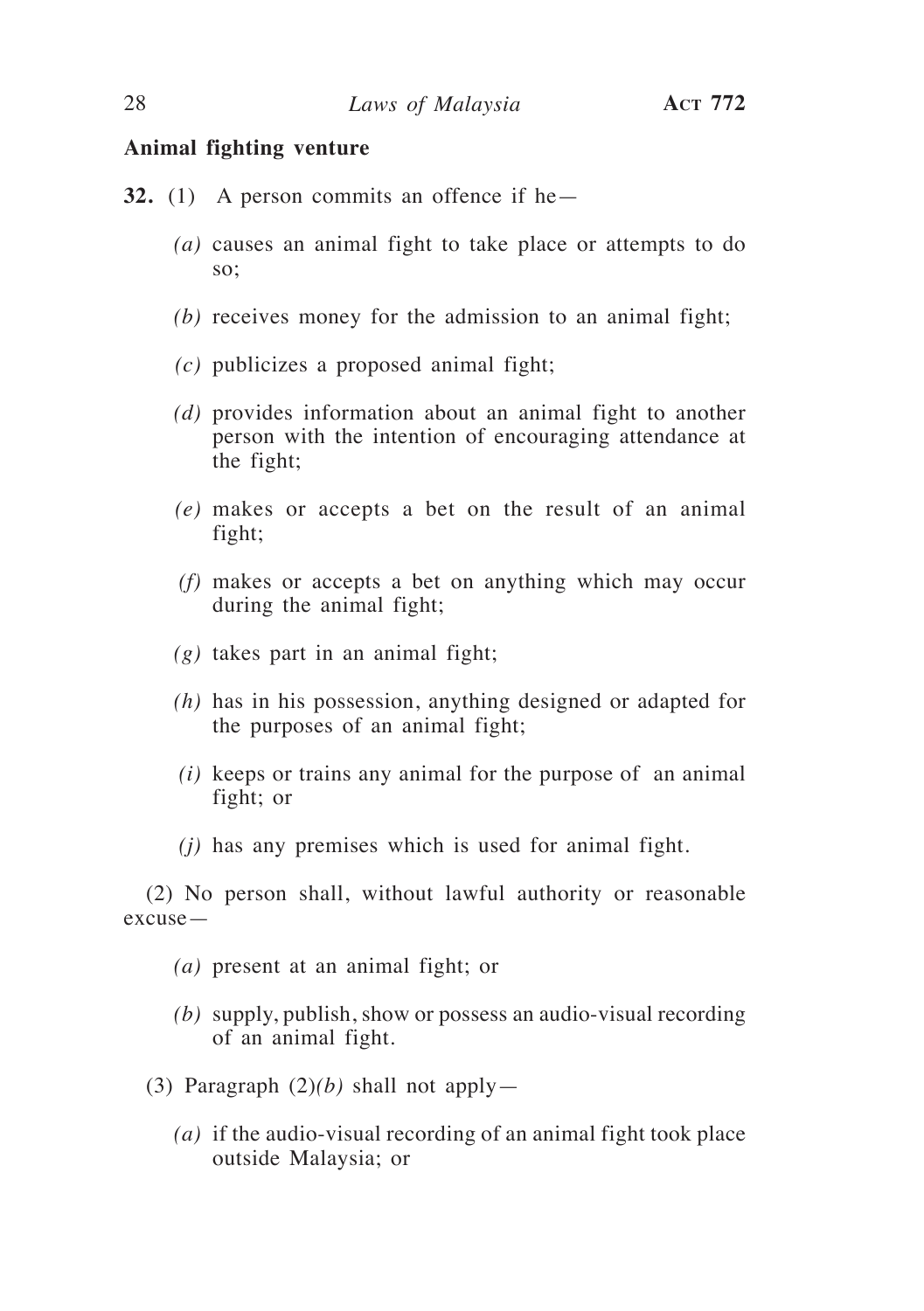- *(b)* if the supply of an audio-visual recording is for the purposes of its inclusion or, publication or showing in a film, documentary and news.
- (4) For the purposes of this section—

"animal fight" means an occasion on which an animal is placed with another animal or with a human, for the purposes of fighting, wrestling or baiting;

"supply of an audio-visual recording" means the supply of an audio-visual recording in any manner including any audio-visual recording in the form of data stored electronically for the purposes of transmitting such data;

"publication or showing" means to publicize or show a moving image reproduced from an audio-visual recording by any means;

"audio-visual recording" means a recording, in any form, from which a moving image may by any means be reproduced and includes data stored in a computer, disc or by other electronic means which is capable of being converted to a moving image;

"animal fighting venture" means any event that involves a fight between at least two animal and is conducted for the purposes of sport, wagering or entertainment except the animals are expressing their natural behavior.

(5) Any person who contravenes subsection (1) or (2) commits an offence and shall, on conviction, be liable to a fine of not less than twenty thousand ringgit and not more than one hundred thousand ringgit or to imprisonment for a term not more than three years or to both.

#### **Failure to exercise reasonable care and supervision**

**33.** (1) Any person who fails to exercise reasonable care and supervision relating to the protection of the animal from cruelty or animal welfare, commits an offence under this Part or any offence relating to animal welfare within the meaning of this Act.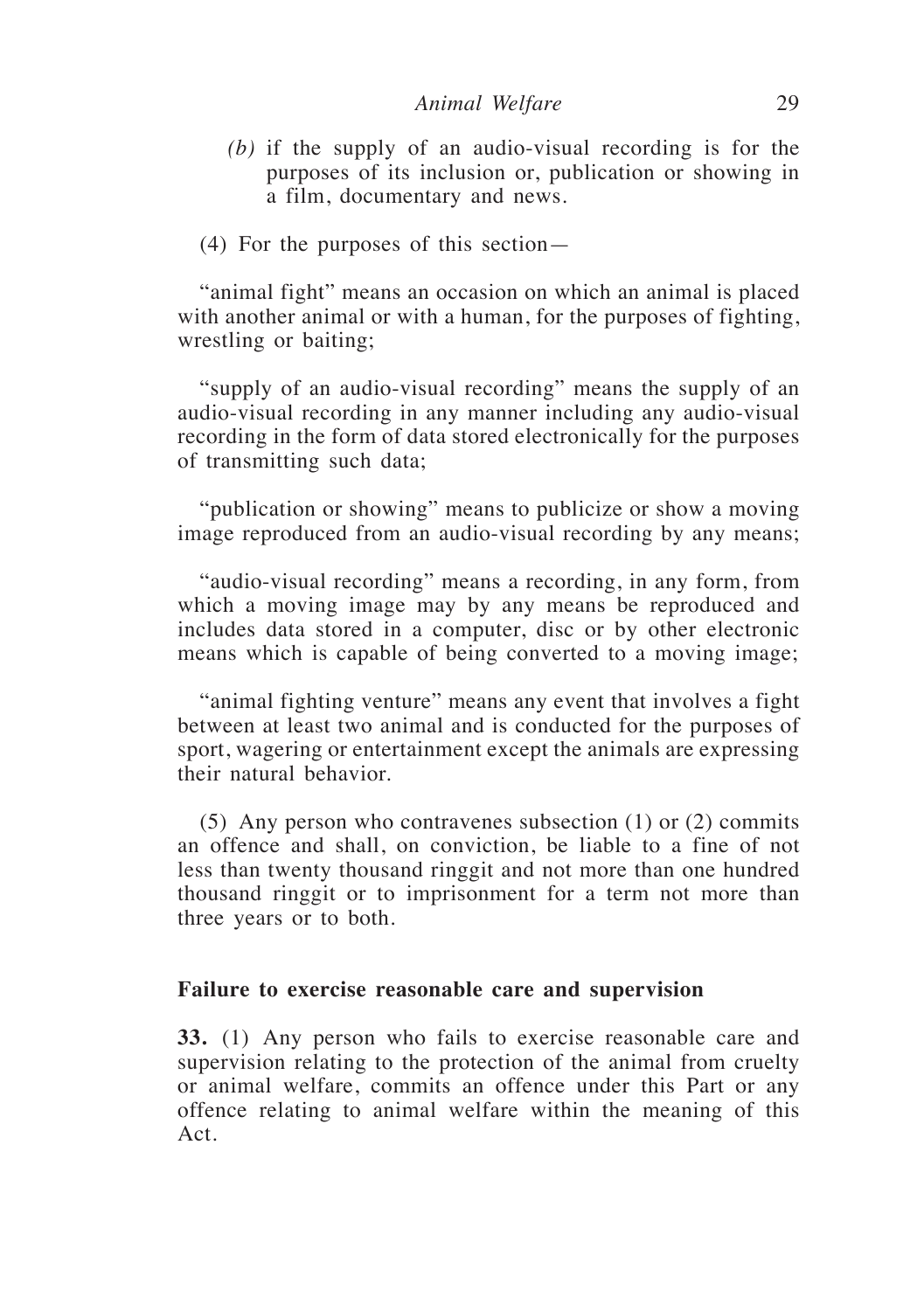(2) A person convicted of an offence under subsection (1) by reason of negligence shall not be liable to imprisonment without giving him an option of a fine.

# PART VI

#### ANIMALS IN DISTRESS

# **Powers in relation to animals in distress**

**34.** (1) If a registered veterinary surgeon certifies in writing that an animal shall be destroyed, an animal welfare officer may destroy or arrange for the animal to be destroyed where it is or take it to another place for it to be destroyed.

(2) Notwithstanding subsection (1), an animal welfare officer may destroy an animal without the certification of a registered veterinary surgeon if it appears to him that—

- *(a)* the condition of the animal is such that there is no reasonable alternative to destroy it; or
- *(b)* it is not reasonably practicable to get the certification of a registered veterinary surgeon at that time.

(3) An animal welfare officer may take an animal into possession if a registered veterinary surgeon certifies that—

- *(a)* the animal is suffering; or
- *(b)* the animal is likely to suffer if it is not taken into possession.

(4) An animal welfare officer may act under subsection (3) without the certificate of a registered veterinary surgeon if it appears to him that the animal is suffering or likely to suffer or is not reasonably practicable to get the certificate from a registered veterinary surgeon at that time.

(5) A registered veterinary surgeon or an animal welfare officer may examine and take samples from any animal for the purposes of subsection  $(1)$  or  $(3)$ .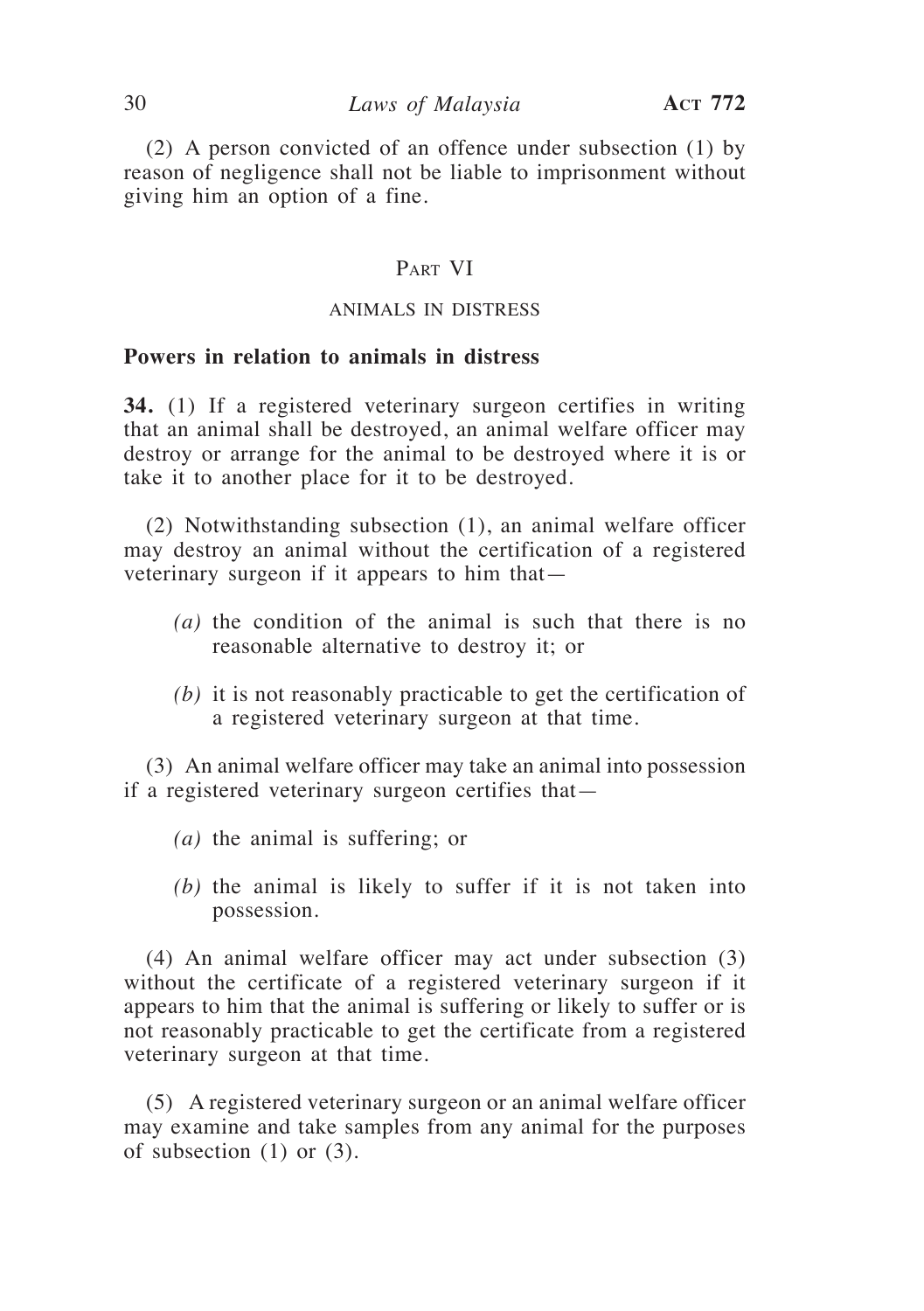*Animal Welfare* 31

(6) If any animal is taken into possession under subsection (3), an animal welfare officer may—

- *(a)* remove the animal or arrange for it to be removed, to a safe place;
- *(b)* care for the animal or arrange for it to be cared for—
	- (i) at the premises where the animal was placed when it was taken into possession; or
	- (ii) at any other place as the animal welfare officer thinks fit; or
- *(c)* mark the animal by using any method or in any manner in accordance with this Act, or arrange for it to be marked, for identification purposes.

(7) Any person may use any equipment at the premises referred to in paragraph  $(6)(b)$ .

(8) The registered veterinary surgeon or the animal welfare officer shall notify the owner or licensee if any registered veterinary surgeon or animal welfare officer exercises his powers under this section without the knowledge of the owner or the licensee.

(9) The animal welfare officer may make an application to the court for the owner or the licensee to pay any cost and expenses incurred in carrying out his powers under this section.

(10) For the purposes of subsections (3) and (4), "possession" includes the possession of the offspring of any animal taken into possession.

# **Orders in relation to animals taken into possession**

**35.** (1) Subject to subsection (3), if any animal is taken into possession, a court may make an order to—

*(a)* specify any treatment to be administered to the animal by a veterinary authority or any registered veterinary surgeon;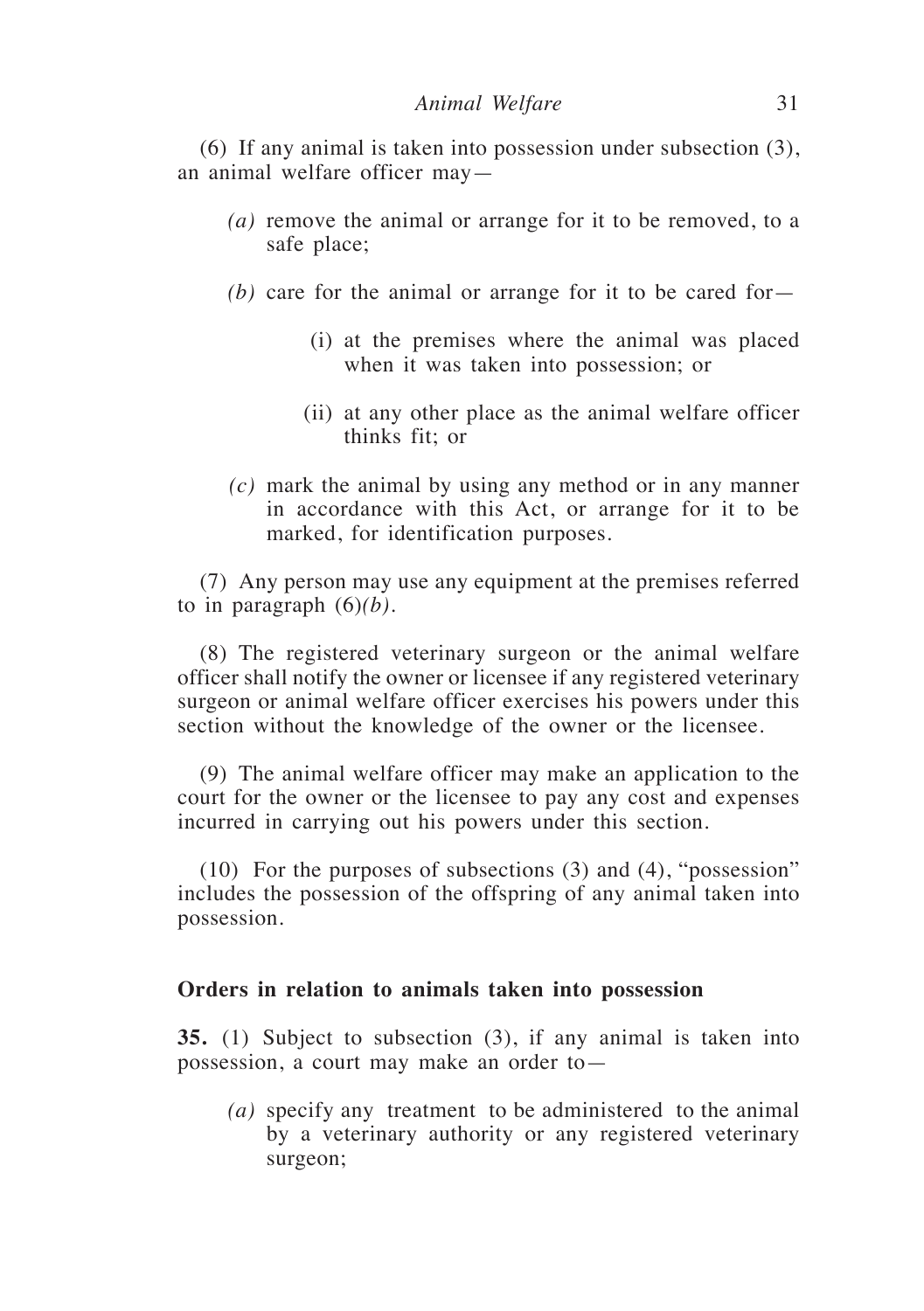- *(b)* give up the possession of the animal to any other person;
- *(c)* direct for the selling of the animal;
- *(d)* direct the animal to be disposed by way of sale or otherwise; or
- *(e)* direct the animal or carcass to be destroyed.

(2) If any animal is taken into possession when the animal is pregnant, the court may make an order under subsection (1), in relation to any offspring that results from the pregnancy.

- (3) A court may make an order under subsection  $(1)$  if
	- *(a)* there is an application by the owner or any other person who has sufficient interest to the animal; and
	- *(b)* the owner or the licensee has been given an opportunity to be heard unless the court is satisfied that it is not reasonably practicable to communicate with the owner or the licensee.

(4) If a court makes an order under subsection (1), the court  $may -$ 

- *(a)* appoint any person to carry out or arrange for the carrying out of the order;
- *(b)* give directions in relation to the carrying out of the order;
- *(c)* confer additional powers to any person, including power to enter premises where an animal to which the order applies is placed for the purpose of carrying out of the order; or
- *(d)* order a person to pay any expenses to carry out the order.

(5) A court, in exercising its power under this section, shall have regard to the necessity of protecting value of the animal and avoiding any increasing of expenses which a person may be ordered to pay.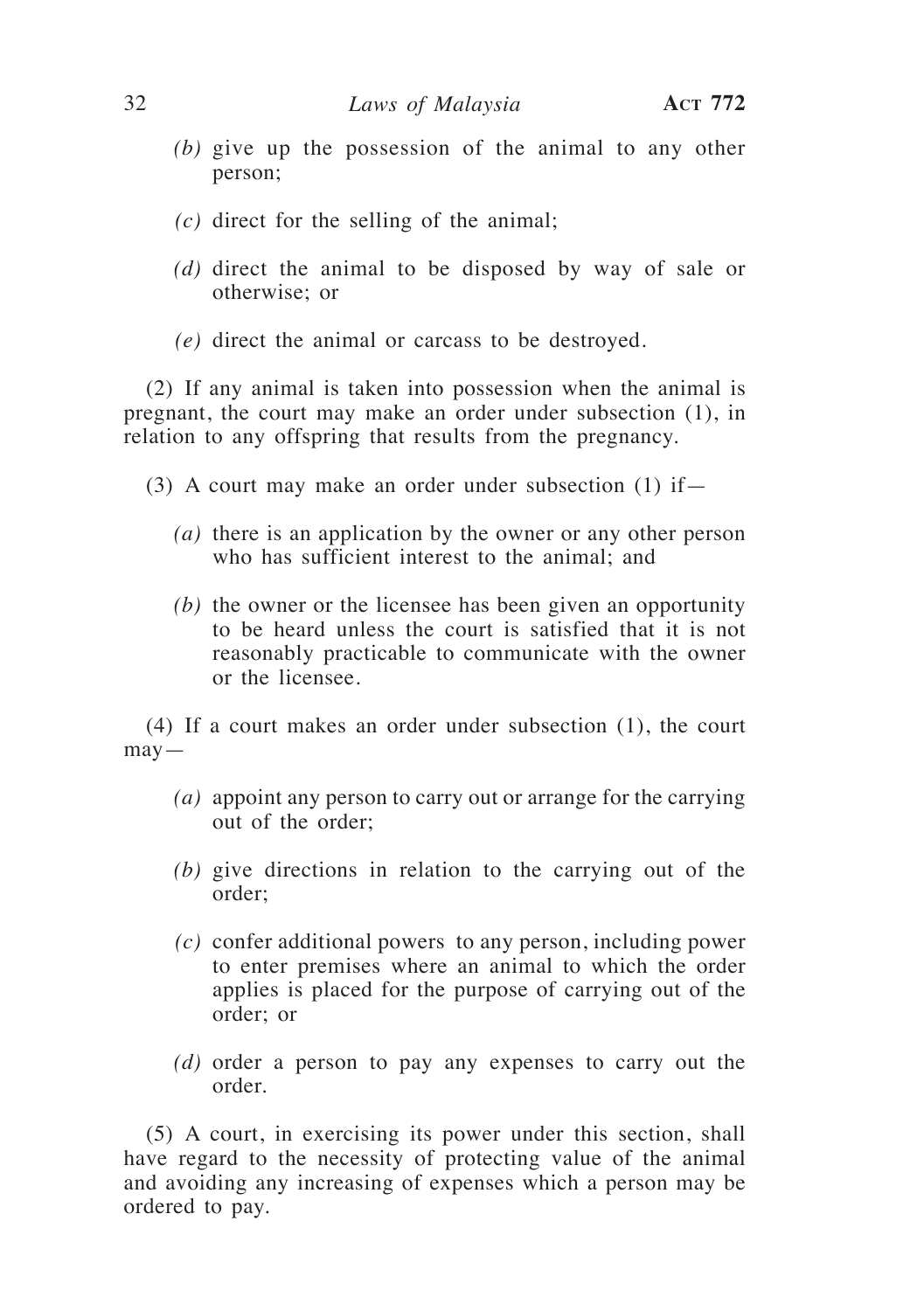*Animal Welfare* 33

(6) Any person who intentionally obstructs a person in the exercise of any powers conferred under this section commits an offence and shall, on conviction, be liable to a fine of not less than ten thousand ringgit and not more than fifty thousand ringgit or to imprisonment for a term not more than one year or to both.

#### PART VII

#### POWERS RELATING TO ENFORCEMENT

# **Animal welfare officer**

**36.** (1) The Minister may appoint in writing, such number of public officers to be animal welfare officers as he thinks necessary for the purpose of this Act.

(2) An animal welfare officer shall have all powers vested on him under this Act or any subsidiary legislation made under this Act.

#### **Voluntary animal welfare assistant**

**37.** (1) The Board may appoint in writing, any qualified person to be voluntary animal welfare assistant to assist the animal welfare officer for the purpose of this Act.

(2) A voluntary animal welfare assistant may not exercise any powers under this Act or any subsidiary legislation made under this Act.

#### **Authority card**

**38.** (1) The Chairman shall issue to each animal welfare officer an authority card which shall be signed by the Chairman.

(2) Whenever an animal welfare officer exercises any of the powers under this Act or any subsidiary legislation made under this Act, he shall, on demand, produce to the person against whom the power is being exercised, the authority card issued to him under subsection  $(1)$ .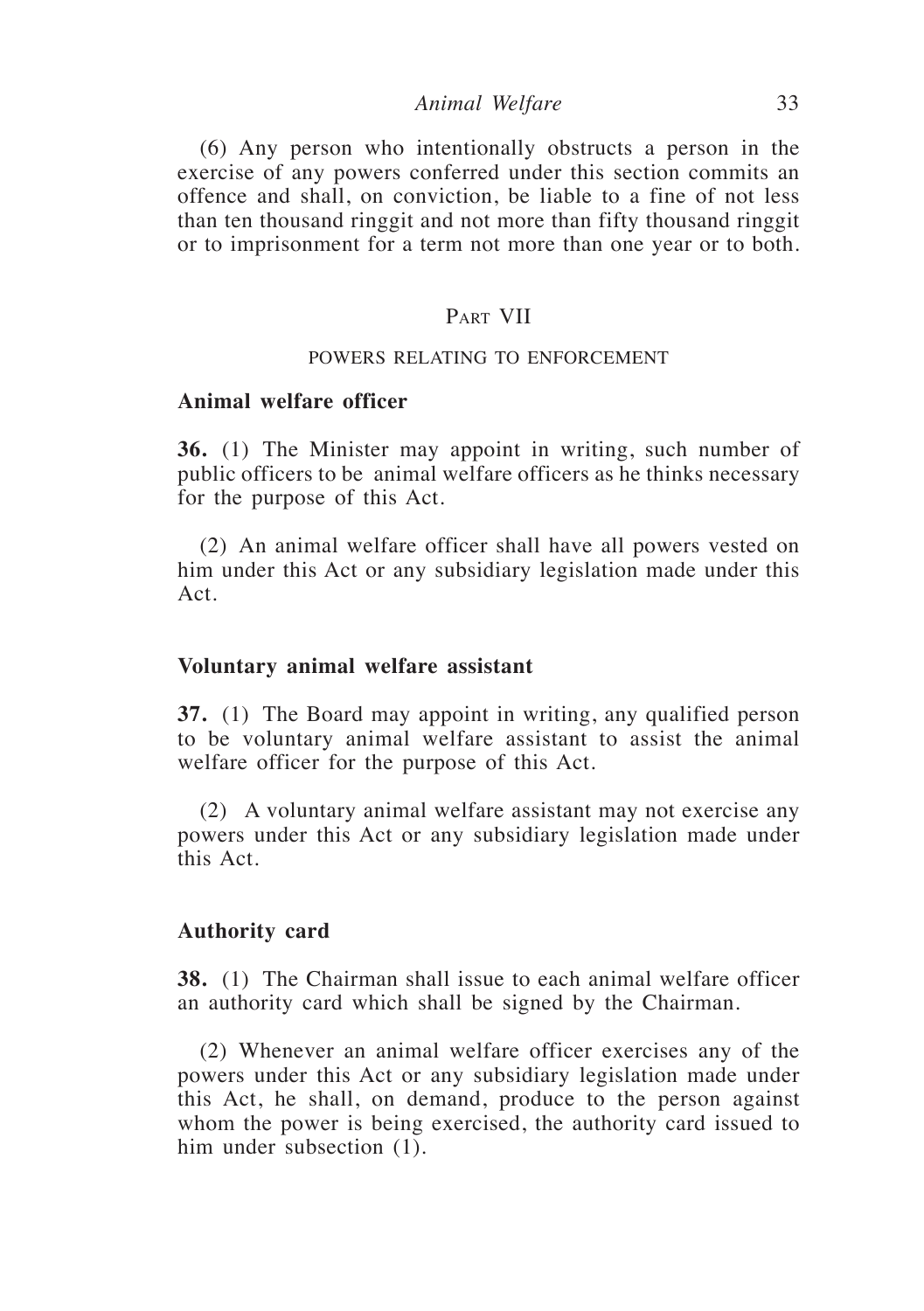# **Power of investigation**

**39.** (1) An animal welfare officer shall have all the powers necessary to carry out an investigation of the commission of an offence under this Act or any subsidiary legislation made under this Act.

(2) For the purpose of subsection (1), the Criminal Procedure Code [*Act 593*] shall apply and an animal welfare officer shall have all the powers as provided for under the Criminal Procedure Code to carry out an investigation.

# **Search and seizure without warrant**

**40.** If an animal welfare officer is satisfied upon information received that he has reasonable cause to believe that by reason of delay in obtaining a search warrant under section 56 of the Criminal Procedure Code the investigation would be adversely affected or evidence of the commission of an offence is likely to be tampered with, removed, damaged or destroyed, the animal welfare officer may enter the premises and exercise in, upon and in respect of the premises all the powers referred to in section 56 of the Criminal Procedure Code in as full and ample a manner as if he were authorized to do so by a warrant issued under that section.

## **Power to enter premises**

**41.** Notwithstanding section 40, any animal welfare officer may enter any premises for the purpose of—

- *(a)* inspecting any animal, carcass, conveyance, substance or other thing as he considers necessary;
- *(b)* verifying the accuracy of records or statement or any information given to an animal welfare officer; or
- *(c)* collecting samples of any animal, carcass, conveyance, substance or other thing found in the premises as he thinks necessary for the purposes of analysis without any payment.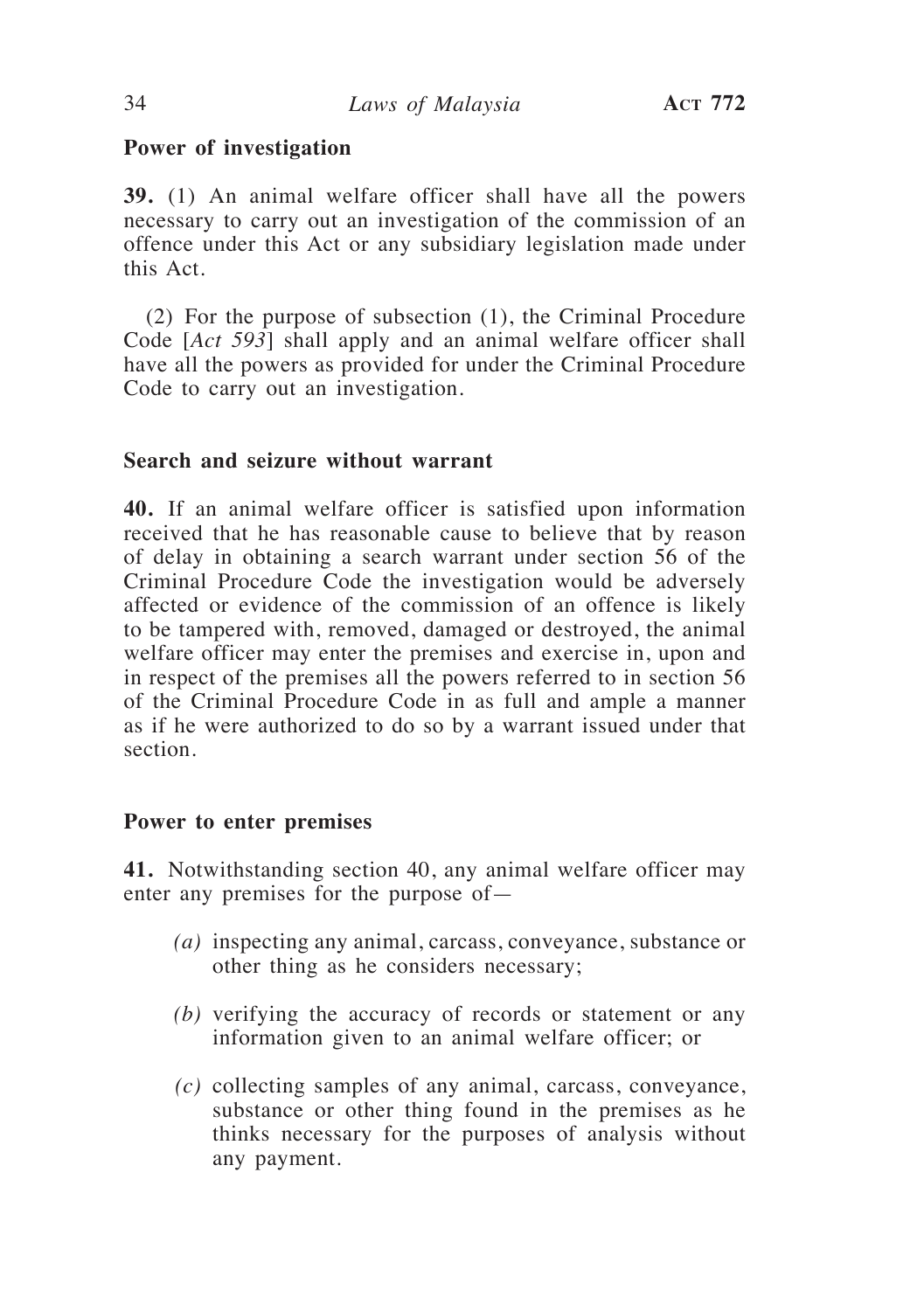#### **Power to stop, search and seize conveyance**

**42.** (1) If an animal welfare officer has reasonable cause to suspect that any conveyance is carrying any animal, carcass, conveyance, substance or other thing in respect of which an offence under this Act or any of its subsidiary legislation is being or has been committed, he may stop and search the conveyance and may, if on examination he has reasonable cause to believe that such conveyance is or has been used for the commission of such offence, seize the conveyance and any animal, carcass, conveyance, substance or other thing found in the conveyance that is reasonably believed to furnish evidence of the commission of such offence.

(2) The person in control or in charge of the conveyance shall, if required to do so by the animal welfare officer—

- *(a)* stop the conveyance and allow the animal welfare officer to examine the conveyance; and
- *(b)* open all parts of the conveyance for search and take all measures necessary to enable or facilitate the carrying out of the search as the animal welfare officer thinks necessary.

(3) Any person who contravenes subsection (2) commits an offence and shall, on conviction, be liable to a fine of not less than ten thousand ringgit and not more than fifty thousand ringgit or to imprisonment for a term not more than one year or to both.

#### **Power to seal premises or conveyance**

**43.** (1) Where applicable and by reason of its nature, size or amount, it is not practicable to remove any animal, carcass, conveyance, substance or other thing that has been or on any premises or any animal, carcass, conveyance, substance or other thing in any conveyance referred to in subsection 42(1) seized under this section, the animal welfare officer shall, by any means, seal such premises or conveyance from where the animal, carcass, conveyance, substance or other thing was found.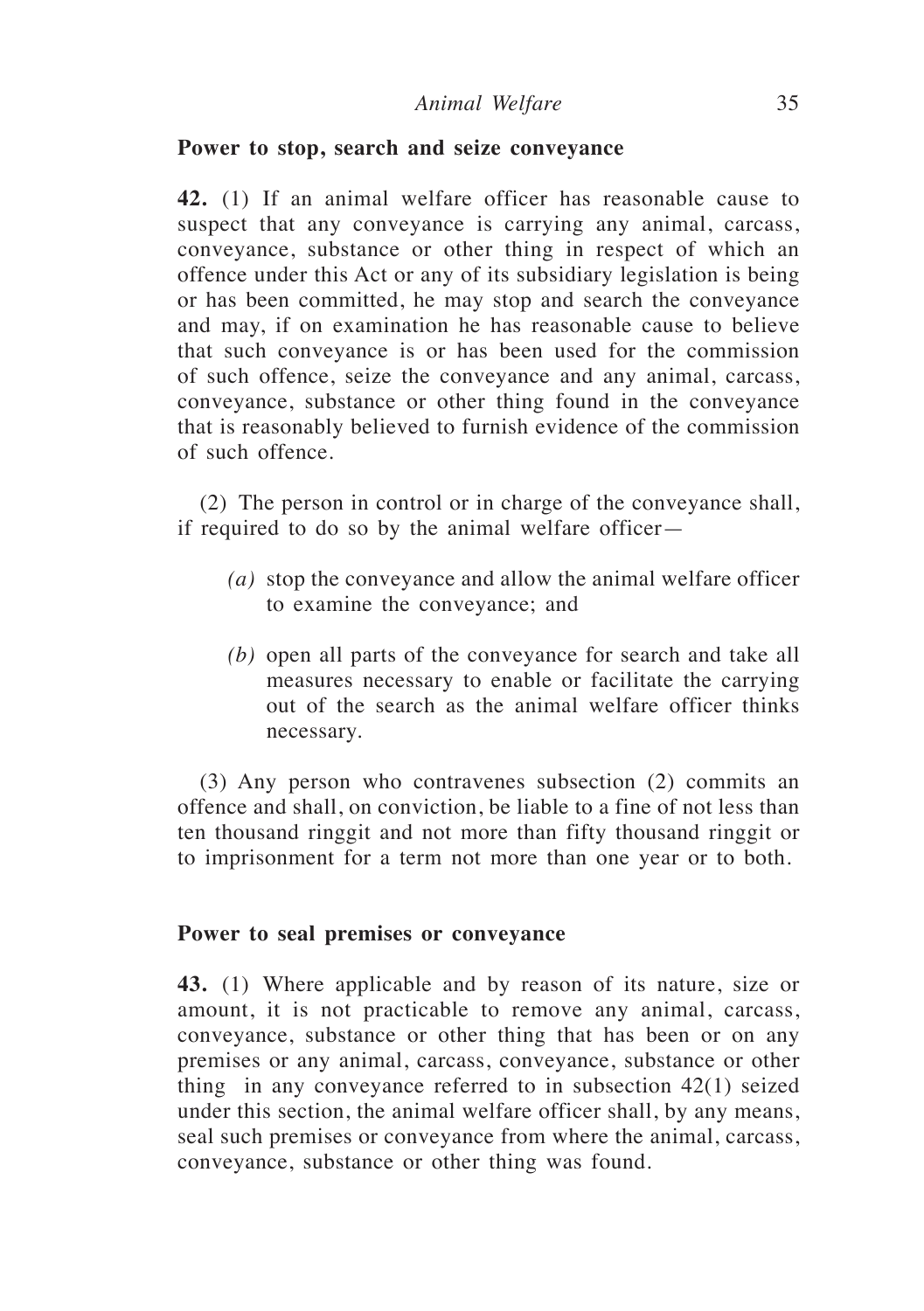#### 36 *Laws of Malaysia* **Act 772**

(2) The owner or the occupier of the premises or conveyance shall be responsible for the general care or the welfare of the animal, the overall maintenance and safe keeping of any animal, carcass, conveyance, substance or other thing that has been sealed in the premises or conveyance referred to in subsection (1).

(3) Any person who, without lawful authority, breaks, tampers with or damages the seal referred to in subsection (1) or removes the animal, carcass, conveyance, substance or other thing that has been sealed, or attempts to do so commits an offence and shall, on conviction, be liable to a fine of not less than ten thousand ringgit and not more than fifty thousand ringgit or to imprisonment for a term not more than one year or to both.

#### **List of things seized**

**44.** (1) Where any seizure is made under this Act, the animal welfare officer making the seizure shall prepare a list of any animal, carcass, conveyance, substance or other thing seized and of the place in which the animal, carcass, conveyance, substance or other thing is found and shall sign the list.

(2) The list prepared in accordance with subsection (1) shall be delivered immediately to—

- *(a)* the occupier of the premises where the any animal, carcass, conveyance, substance or other thing seized is found; or
- *(b)* the person in control or in charge of the conveyance, if the seizure is made under section 42.

(3) Where the seizure is made in or from any premises which is unoccupied, the animal welfare officer shall whenever possible post a list of the things seized conspicuously at or on the premises.

#### **Orders to detain animals, carcass,** *etc***., seized under this Act**

**45.** (1) An animal welfare officer may apply to the court for an order to detain any animal, carcass, conveyance, substance or other thing which has been seized in respect of any offence under this Act then until the conclusion of such criminal proceeding.

(2) For the purposes of this section, "animal" includes offspring of such animal.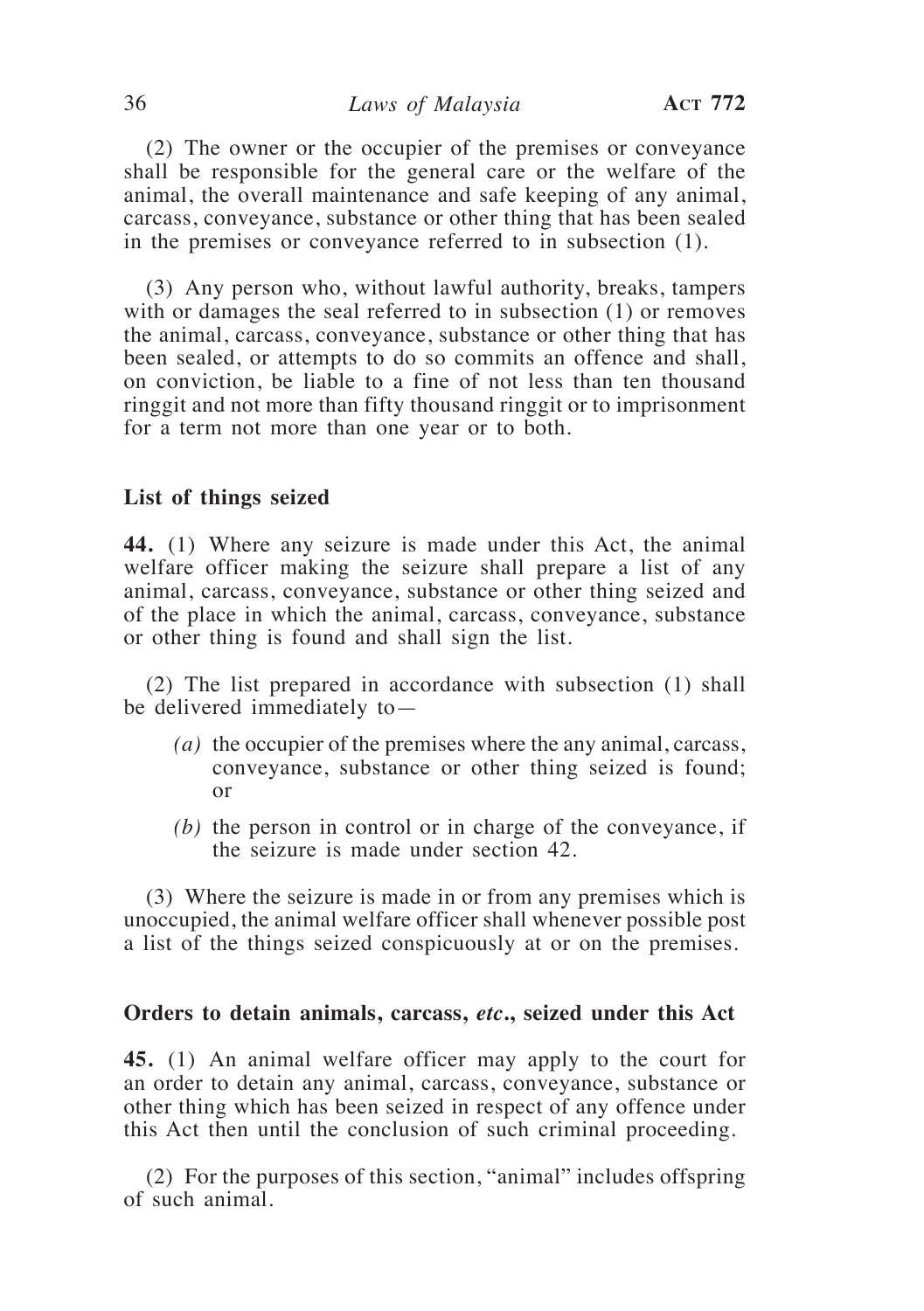# **Orders in relation to animals, carcass,** *etc***., seized under this Act**

**46.** (1) If upon an application by an animal welfare officer, the court is satisfied that, where applicable, any animal, carcass, substance or other thing seized under this Act—

- *(a)* is subject to speedy and natural decay, which is perishable in nature;
- *(b)* is liable to depreciate in value within a short time;
- *(c)* is liable to die in short time due to its deteriorating physical condition;
- *(d)* is dangerous, toxic, harmful or poisonous substance such as banned and dangerous drugs or harmful and poisonous carcass or meat; or
- *(e)* whom the custody of which is unreasonable in view of the expense or inconvenience that would thereby involved,

may make an order for the said animal, carcass, substance or other thing to be destroyed or otherwise disposed of in such manner as the court may think fit based on the report of a Government registered veterinary surgeon, and the proceeds of sale, if any, shall be kept until the conclusion of such criminal proceedings.

(2) A court may make an order under subsection  $(1)$  if —

- *(a)* the owner or the licensee has been given an opportunity to be heard; or
- *(b)* the court is satisfied that it is not reasonably practicable to communicate with the owner or the licensee.

(3) Where a court makes an order under subsection (1), the court may order a person to pay any expenses to carry out the order.

(4) The court, in exercising its power under this section, shall have regard to the necessity of protecting value of the animal and avoiding any increasing of expenses which a person may be ordered to pay.

(5) For the purposes of this section, "animal" includes offspring of such animal.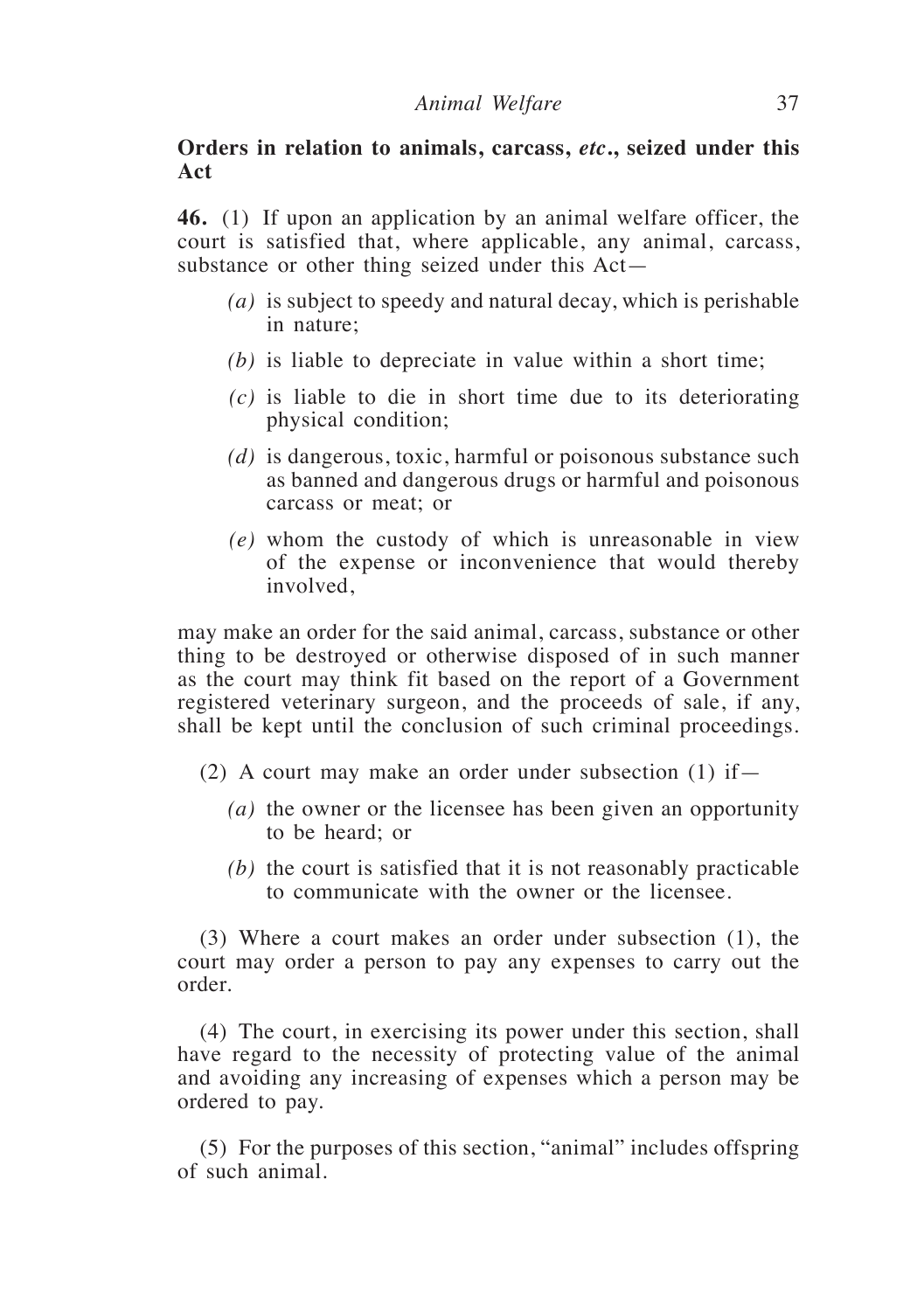# **Animal welfare officer may seek assistance to examine things relating to offence**

**47.** An animal welfare officer may seek the assistance of any person to examine any animal, carcass, conveyance, substance or other thing seized or detained under this Act if such person has the necessary qualification to examine such animal, carcass, conveyance, substance or other thing for the purposes of an investigation under this Act.

# **Cost of holding animal,** *etc.***, seized**

**48.** Where any animal, carcass, conveyance, substance or other thing seized under this Act is held in the custody of the animal welfare officer pending completion of any proceedings in respect of an offence under this Act, the cost of holding it in custody shall, in the event of any person being convicted of such offence, be a debt due to the Government, by such person and shall be recoverable accordingly.

# **No costs or damages arising from seizure to be recoverable**

**49.** No person shall, in any proceedings before any court in respect of the seizure of any animal, carcass, conveyance, substance or other thing seized in the exercise or the purported exercise of any power conferred under this Act, be entitled to the costs of such proceedings or to any damages or other relief unless such seizure was made without reasonable cause.

# PART VIII

#### ANCILLARY POWER OF THE COURT

#### **Second or subsequent offence**

**50.** Any person guilty for a second or subsequent similar offence under this Act or any subsidiary legislation made under this Act shall, on conviction, be liable to a fine not more than twice the original sum of fine for that offence or to imprisonment for a term not less than three months.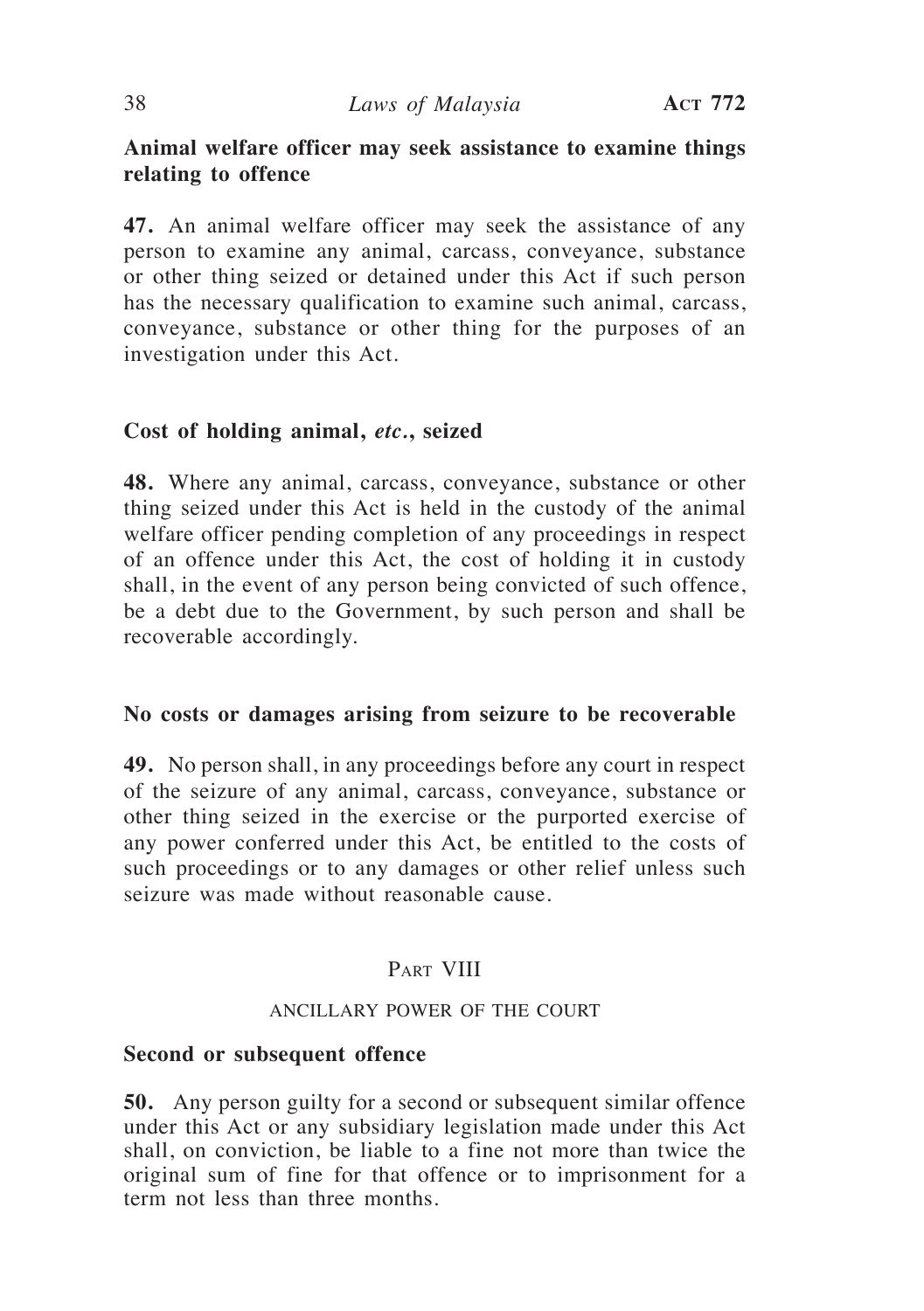# **Deprivation**

**51.** (1) Where a person is convicted of an offence under any section 26, 29, 30, 31 or 32 and he is the owner or the licensee in relation to which the offence was committed, the court before which he is convicted may, instead of or in addition to dealing with the owner or the licensee in any other way, make an order to deprive the ownership of the animal from the owner or the licensee, or make an order for the animal to be disposed or destroyed.

(2) Where the owner or the licensee of an animal is convicted of an offence under subsection 52(3) as a result of a breach of an order under subsection 52(1), the court before which he is convicted may, instead of or in addition to dealing with the owner or licensee in any other way, make an order to deprive the ownership of the animal from the owner or the licensee, or make an order for the animal to be disposed or destroyed.

(3) If the animal in respect of which an order made under subsection (1) or (2) has any offspring, the court may include in the order, the deprivation of the ownership of the offspring or for the said animal to be disposed or destroyed.

(4) If the court makes an order under subsection (1) or (2), the court may—

- *(a)* appoint any animal welfare officer to carry out or arrange for the carrying out of the order; and
- *(b)* order the owner or the licensee to pay the expenses of carrying out such order.

#### **Disqualification**

**52.** (1) Where a person is convicted of an offence under section 15, 24, 26, 27, 28, 29, 30, 31 or 32, the court before which he is convicted may, instead of or in addition to dealing with him in any other way, make an order to disqualify him for a period not more than one year from—

- *(a)* owning animals;
- *(b)* keeping animals;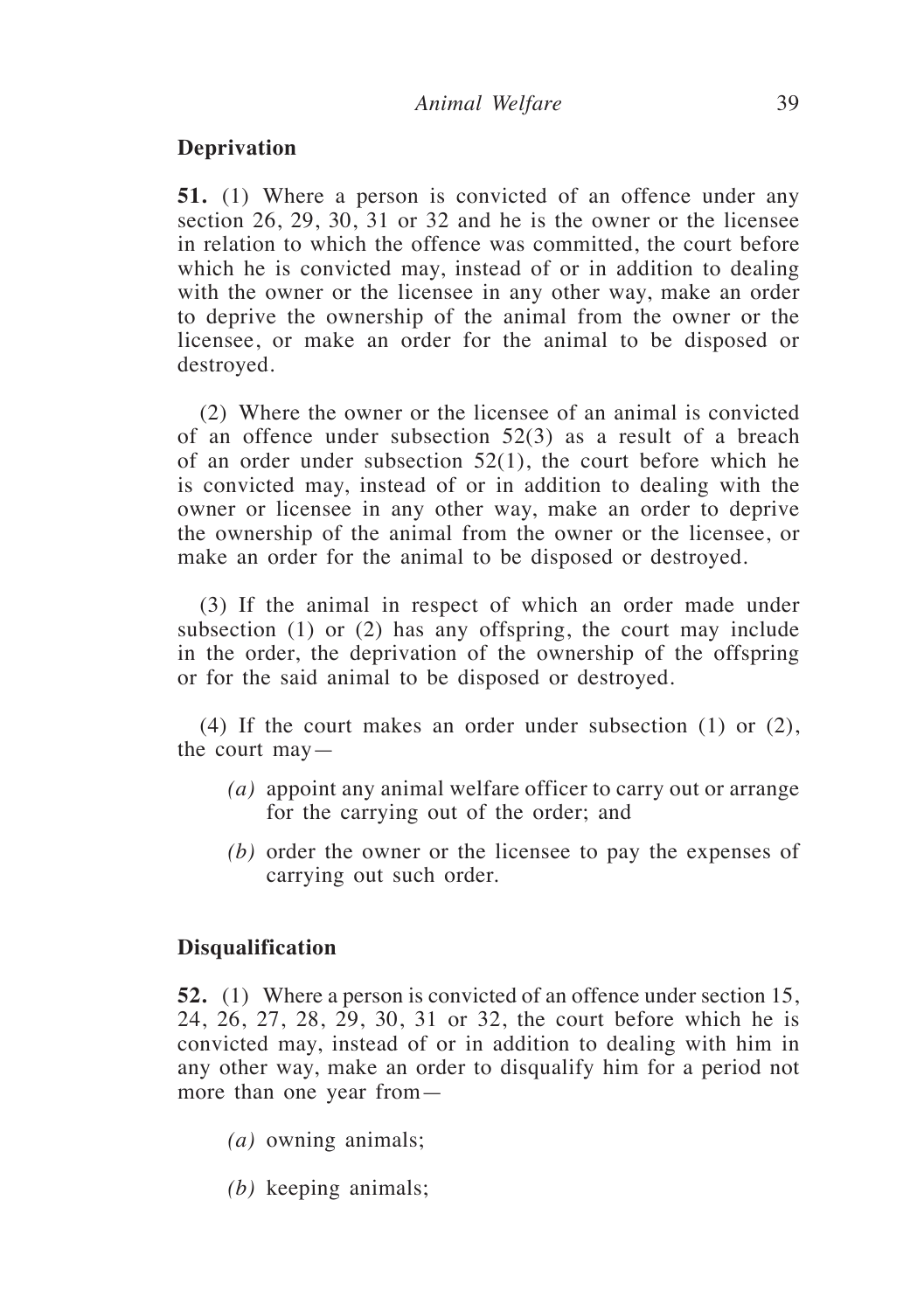- *(c)* participating in the keeping of animals; and
- *(d)* being a party to an arrangement under which he is entitled to control or influence the way in which animals are kept.
- (2) The court may—
	- *(a)* suspend the operation of the order pending an appeal; or
	- *(b)* where it appears to the court that the person owns or keeps an animal to which the order applies, suspend the operation of the order and of any order made under section 53 in connection with the disqualification, for such period as it thinks necessary to enable alternative arrangements to be made in respect of the animal.

(3) A person who contravenes a disqualification order under subsection (1) commits an offence and shall, on conviction, be liable to a fine of not less than ten thousand ringgit and not more than fifty thousand ringgit or to imprisonment for a term not more than one year or to both.

#### **Seizure of animals in connection with disqualification**

**53.** (1) Where a person is convicted of an offence under subsection 52(3) in breach of an order under paragraph 52(1)*(a)* or *(b)*, the court before which he is convicted may order that all animals be taken into possession by the animal welfare officer.

(2) An order under subsection (1), relating to any animal owned by the person subject to the disqualification under section 52, shall have effect as an order under section 51.

(3) The court before which an order was made under this section may—

- *(a)* appoint an animal welfare officer to carry out or arrange for the carrying out of, the order; and
- *(b)* order the person to pay the expenses of carrying out such order.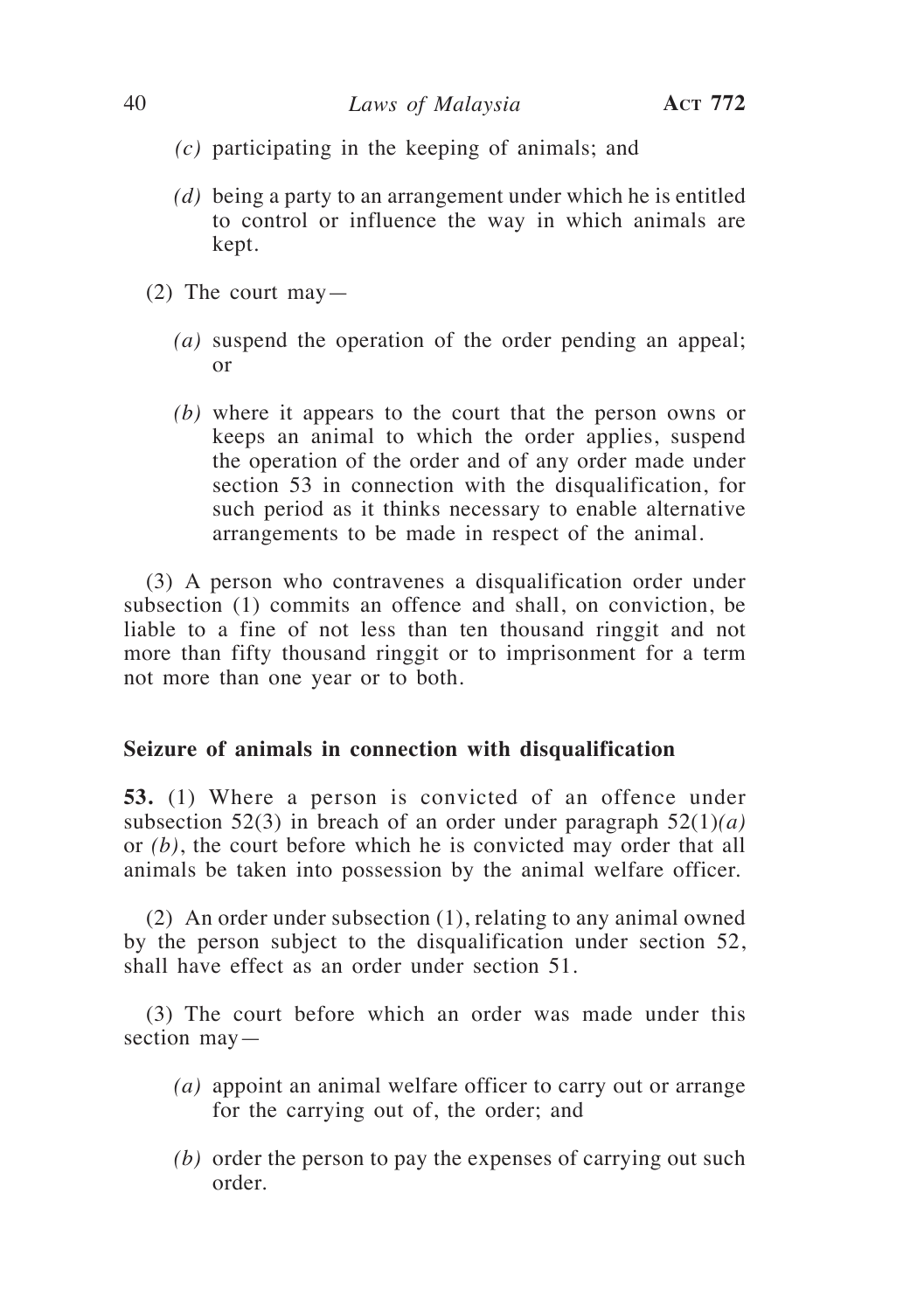# **Power of court to order destruction of animal**

**54.** (1) The court before which a person is convicted of an offence under section 24, 26, 28, 31 or 32 may order the destruction of an animal in relation to which the offence was committed, if the court is satisfied, on the basis of the evidence given by a registered veterinary surgeon or animal welfare officer, that it is appropriate to do so in the interests of the animal.

(2) If the court makes an order under subsection (1), the court may—

- *(a)* appoint an animal welfare officer to carry out or arrange for the carrying out of the order; and
- *(b)* order the person, if any, to pay the expenses of carrying out the order.

# **Forfeiture of item used in or related to the offences**

**55.** (1) Where a person is convicted of an offence under this Act or any of its subsidiary legislation, the court may order any item relating to the offence and the proceed of any sale, if any, to be forfeited, destroyed or dealt with in such manner as may be specified in the order.

(2) Where any item related to the offence has been seized under this Act but the person who is alleged to have committed the offence is unknown or cannot be found, the court may, if it is satisfied that an offence has been committed, order that such item relating to the offence to be forfeited.

(3) No order for forfeiture shall be made in respect of a conveyance unless the name of the owner and the place of his residence is known and that he is given an opportunity to be heard.

(4) Where there is proceed from any sale of such item relating to the offence seized under this Act, the court may, if it is satisfied that an offence has been committed, order that such proceed to be forfeited.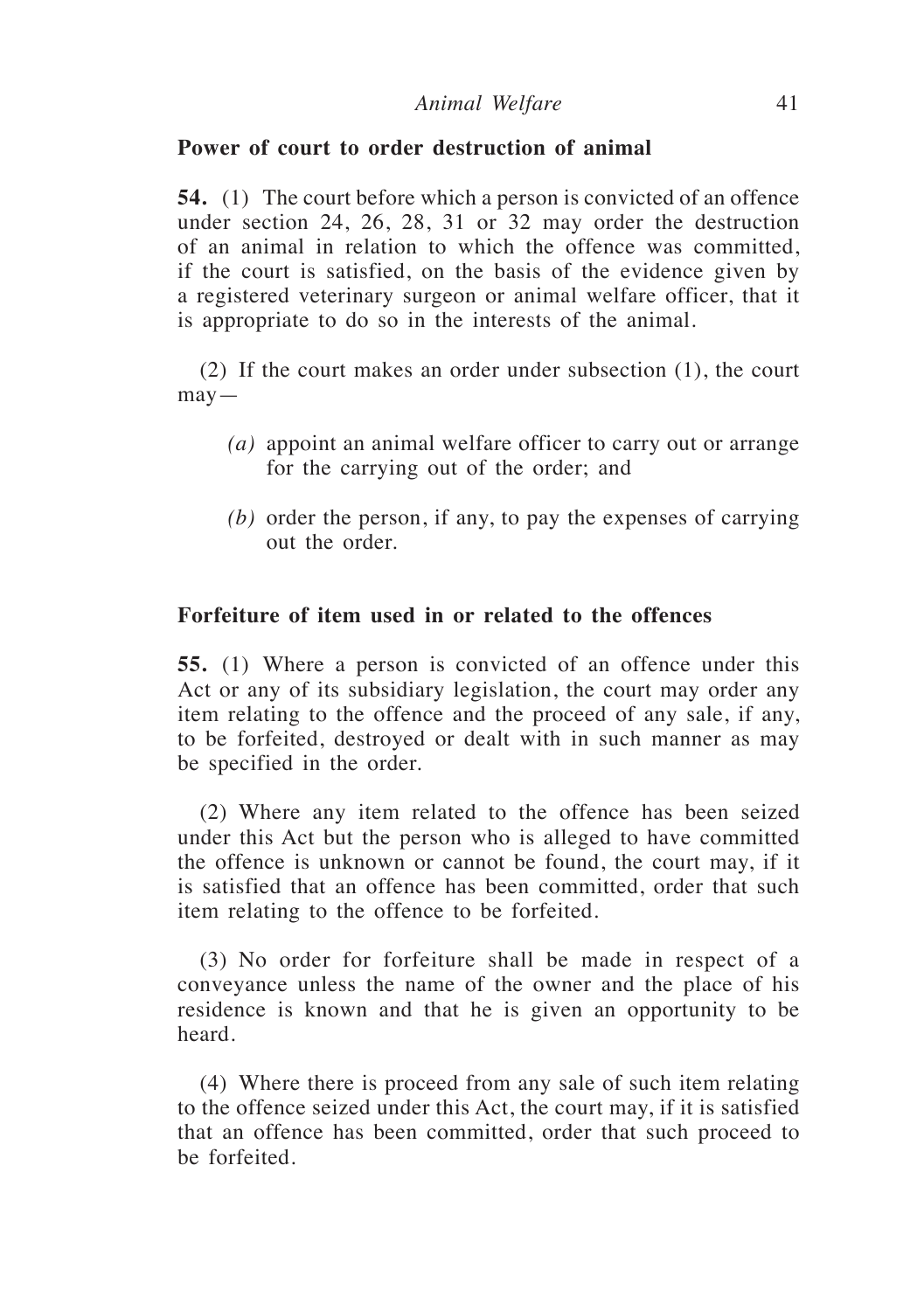(5) For the purposes of this section, "item" means any things or substance in respect of which an offence has been committed and which is a subject matter in relation to the evidence necessary to establish the commission of the offence.

# PART IX

#### GENERAL

# **Offence committed by body corporate**

**56.** Where a body corporate commits an offence under this Act or any of its subsidiary legislation, any person who at the time of the commission of the offence was a chief executive officer, director, manager, secretary or other similar officer of the body corporate or was purporting to act in any such capacity or was in any manner or to any extent responsible for the management of any of the affairs of the body corporate or was assisting in such management—

- *(a)* may be charged severally or jointly in the same proceedings with the body corporate; and
- *(b)* where the body corporate is found guilty of the offence, shall be deemed to be guilty of the offence unless, having regard to the nature of his functions in that capacity and to all circumstances, he proves—
	- (i) that the offence was committed without his knowledge, consent or connivance; and
	- (ii) that he took all reasonable precautions and had exercised due diligence to prevent the commission of the offence.

#### **Failure to comply with lawful order**

**57.** (1) The Minister may make any order as may be expedient or necessary for the better carrying out the provisions of this Act.

(2) Any person who fails to comply with any written order issued by the Minister commits an offence and shall, on conviction, be liable to a fine of not less than ten thousand ringgit and not more than fifty thousand ringgit or to imprisonment for a term not more than one year or to both.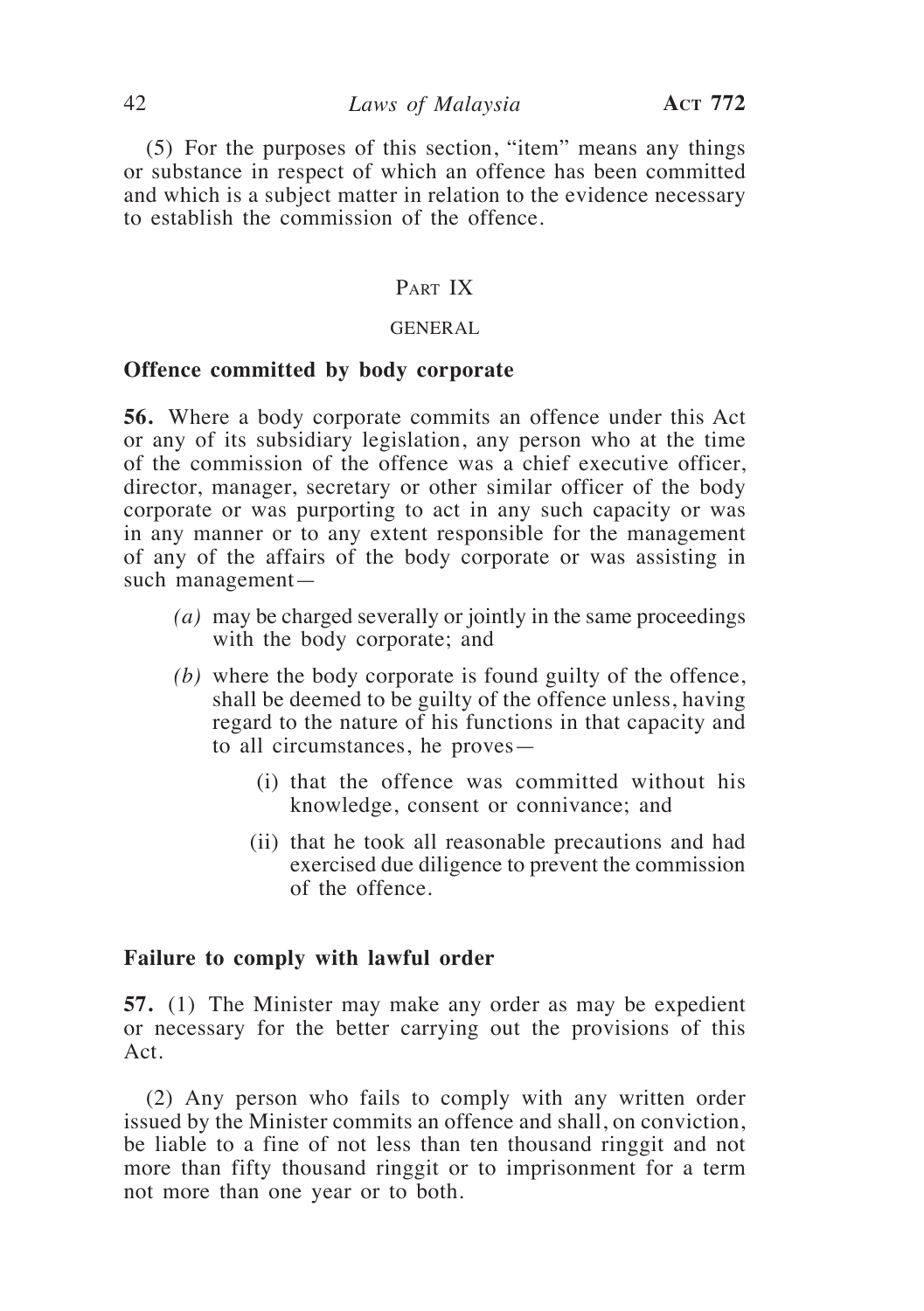# **Photograph of animal to be admissible as evidence**

**58.** Photograph or a copy of the photograph of an animal shall be admissible as evidence in court if it involves unreasonable expenses or inconvenience for the animal to be brought to the court.

# **Protection against suits and legal proceedings**

**59.** No action, suit, prosecution or other proceeding shall be brought, instituted or maintained in any court against—

- *(a)* any member of the Board, any authorized officer or any registered veterinary surgeon for or on account of or in respect of any act ordered or done for the purpose of carrying into effect of this Act; and
- *(b)* any other person for or an account of or in respect of any act done or purported to be done by him under the order, direction or instruction of the Minister, the Board or any officer duly authorized under this Act,

if the act was done in good faith and in a reasonable belief that it was necessary for the purpose intended to be served by it.

# **Compounding of offences**

**60.** (1) The Board may, with the consent in writing of the Public Prosecutor, offer to compound any offence committed by any person under this Act or any of its subsidiary legislation by making a written offer to the person suspected of having committed the offence.

(2) An offer under subsection (1) may be made at any time after the offence has been committed, but before any prosecution for it has been instituted, and where the amount specified in the offer under subsection (1) is not paid within the time specified in the offer or within such extended period as the Board or any animal welfare officer that the Board has delegated such power in writing, may grant, prosecution for the offence may be instituted at any time after that against the person to whom the offer was made.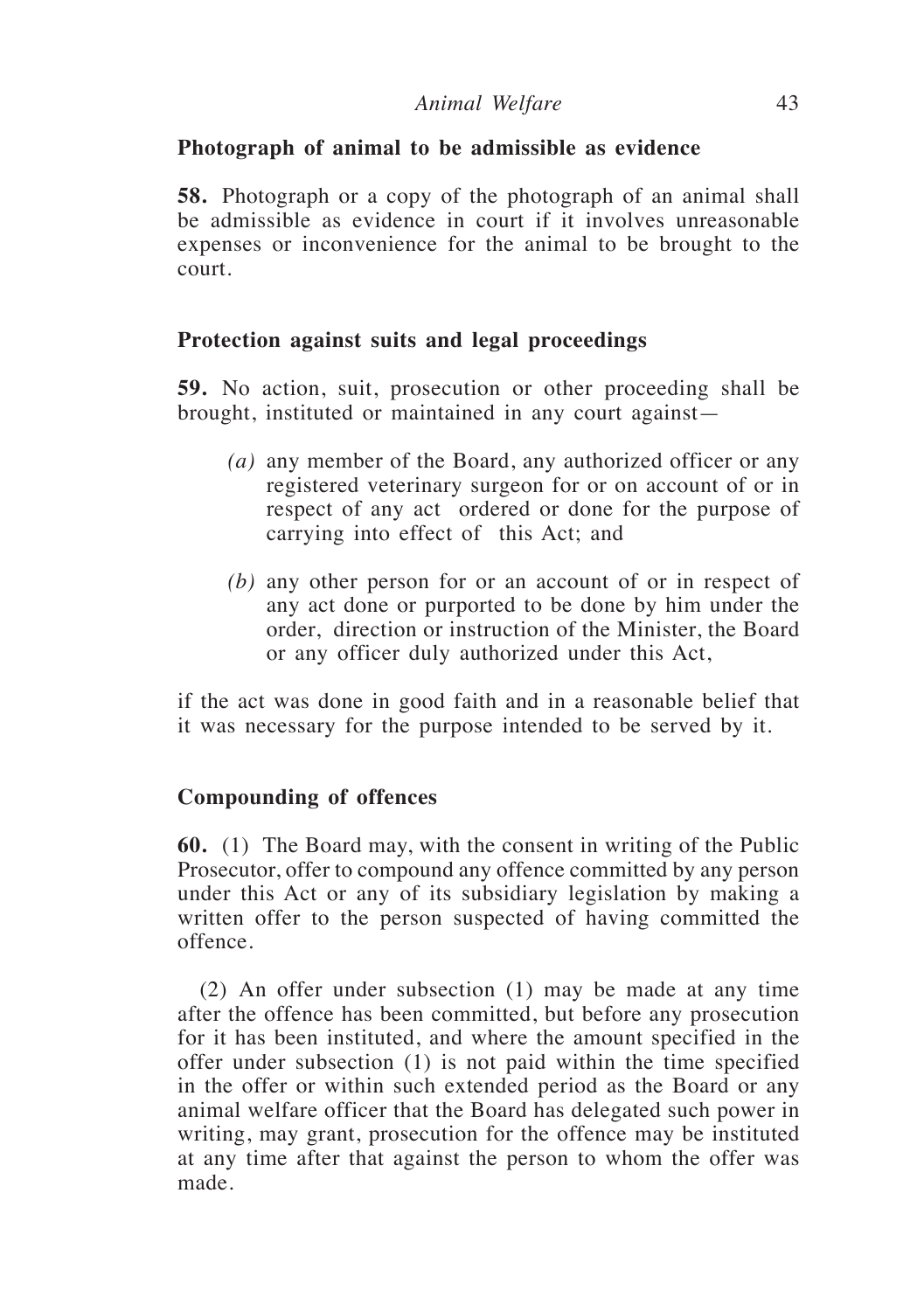(3) Where an offence has been compounded under subsection (1)—

- *(a)* no prosecution shall be instituted after that in respect of the offence against the person to whom the offer to compound was made; and
- *(b)* any animal, carcass, conveyance, substance or other thing seized from any premises shall be released or forfeited by the animal welfare officer after taking into consideration the nature of the offence and the condition of the animal, carcass, conveyance, substance or other thing in accordance with the term and conditions of the compound.

#### **Institution of prosecution**

**61.** No prosecution for or in relation to an offence under this Act or any subsidiary legislation made under this Act shall be instituted except by or with the written consent of the Public Prosecutor.

#### **Power to make regulations**

**62.** (1) The Minister may, after consulting the Board, make such regulations as may be expedient or necessary for the purpose of carrying into effect the provisions of this Act.

(2) In particular and without prejudice to the generality of subsection (1), regulations may be made for the following purposes:

- *(a)* to prescribe all matters relating to subsection 24(1);
- *(b)* to prescribe all matters relating to the handling of animals;
- *(c)* to prescribe all matters relating to animals used in research, testing or teaching;
- *(d)* to prescribe all matters relating to the managing and up keeping of the experimental, rescued, rehabilitated and captured animals;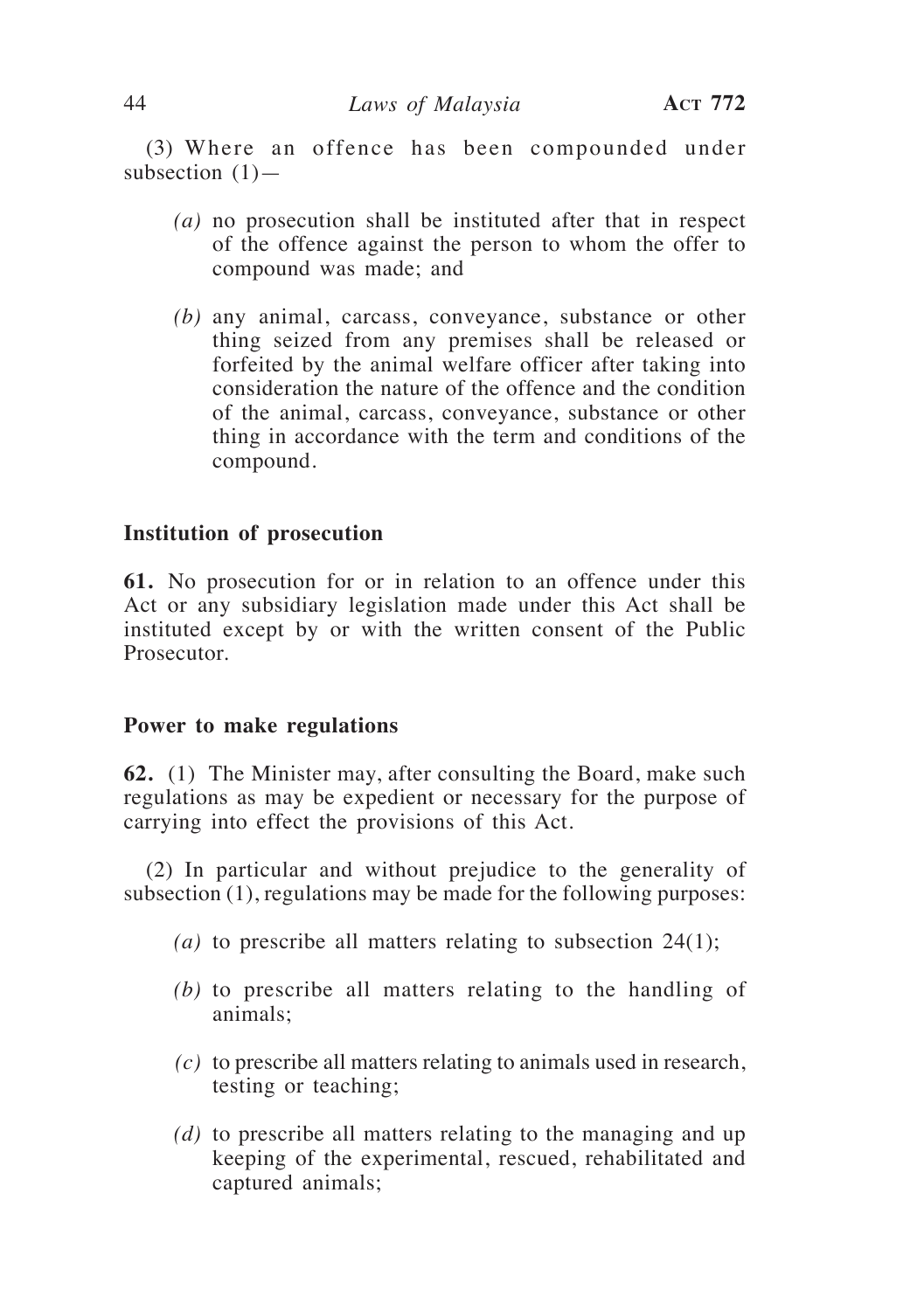- *(e)* to prescribe matters relating to the maximum load, including any load occasioned by the weight of passengers, to be carried or drawn by any animal;
- *(f)* to prescribe all matters relating to the precautions to be taken in the transport of animals whether by rail, road, inland waterway, sea or air and in the cages or other receptacles or any manner in which the animal may be so transported;
- *(g)* to prescribe all matters relating to the handling of animals prior to the slaughter and the process of slaughtering;
- *(h)* to prescribe all matters relating to the training, housing, upkeep, exhibition, display or depiction of performing animal or the breeding or sale of animals;
- *(i)* to prescribe all matters relating to licensing;
- *(j)* to prescribe the fees payable under this Act;
- *(k)* to prescribe the offences which may be compounded;
- *(l)* to prescribe all matters relating to the costs which are recoverable under this Act and any of its subsidiary legislation, the amounts of those costs or the method by which they are to be assessed, the persons liable for payment of the costs and the circumstances in which the recovery of costs may be remitted or waived in whole or in part;
- *(m)* to prescribe all matters relating to the qualifications, experiences, conduct and duties of the animal welfare officer and voluntary animal welfare assistant;
- *(n)* to prescribe all matters relating to improvement notices;
- *(o)* to prescribe all matters relating to accepted veterinary management procedures;
- *(p)* to regulate training providers or its organization in the field of animal welfare including the training modules; and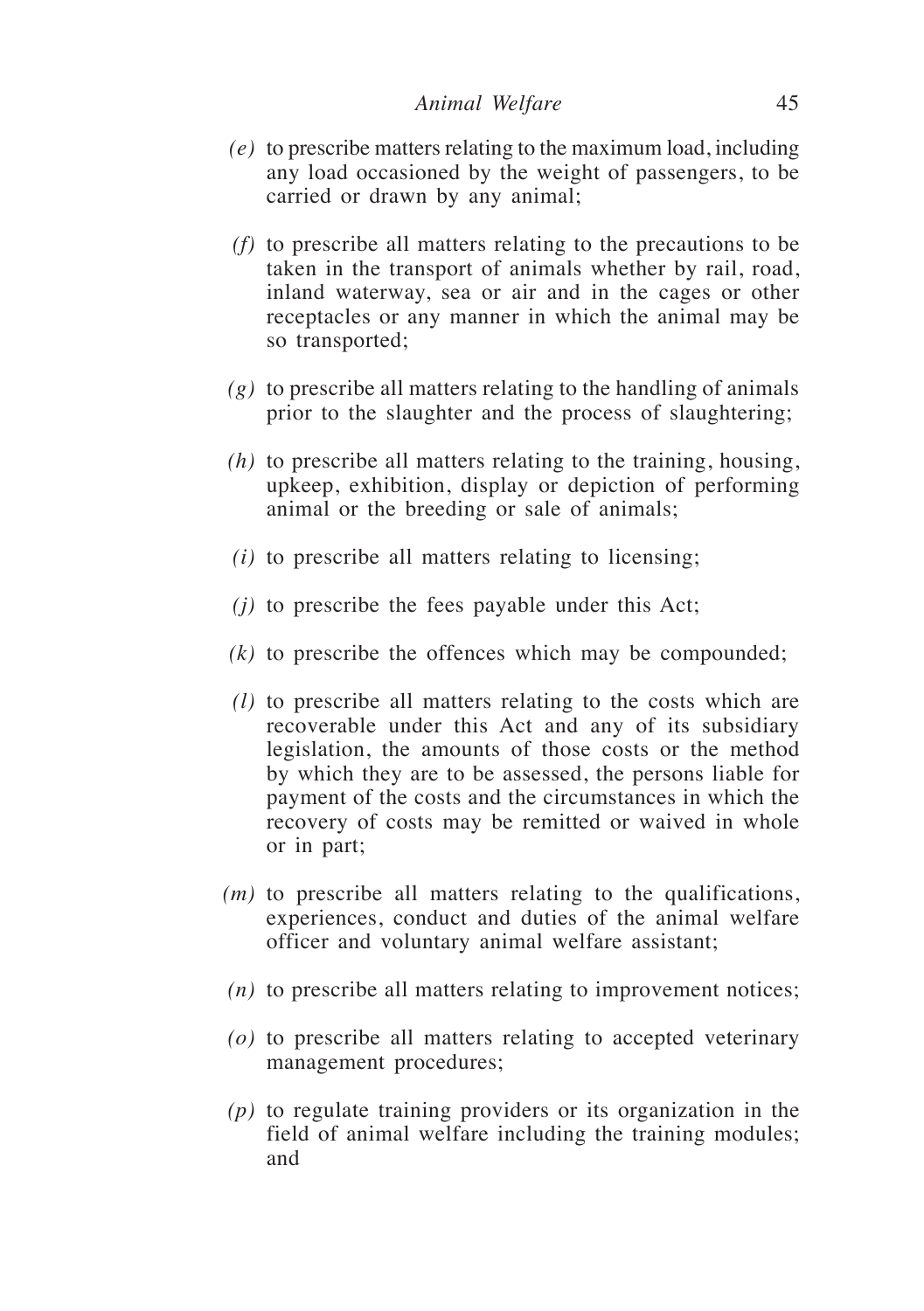*(q)* to provide for such other matters as are contemplated by, or necessary for giving full effect to, the provisions of this Act and their due administration.

(3) The regulations made under this section may prescribe any act in contravention of the regulations to be an offence and may prescribe penalties of a fine not more than ten thousand ringgit or imprisonment for a term not more than two years or both for such offence.

#### **Power to amend Schedule**

**63.** The Minister may, by order published in the *Gazette*, amend the Schedule to this Act.

#### **Transitional provisions**

**64.** (1) Any person who, on the date of the coming into operation of this Act, is undertaking an activity to which this Act applies shall, within six months from the date of the coming into operation of this Act, apply for a licence under section 16 and such application shall be treated as a fresh application and not as an application for renewal of a licence.

(2) Upon receipt of an application under subsection (1), the Board shall issue an acknowledgement of receipt to such person.

(3) Pending the determination of such application, such person may continue to undertake the activity.

#### **SCHEDULE**

#### [Section 15]

#### *Activities involving animals*

The following activities are regarded as activities involving the use animals for the purposes of this Act:

- 1. Animal boarding
- 2. Animal riding and spelling